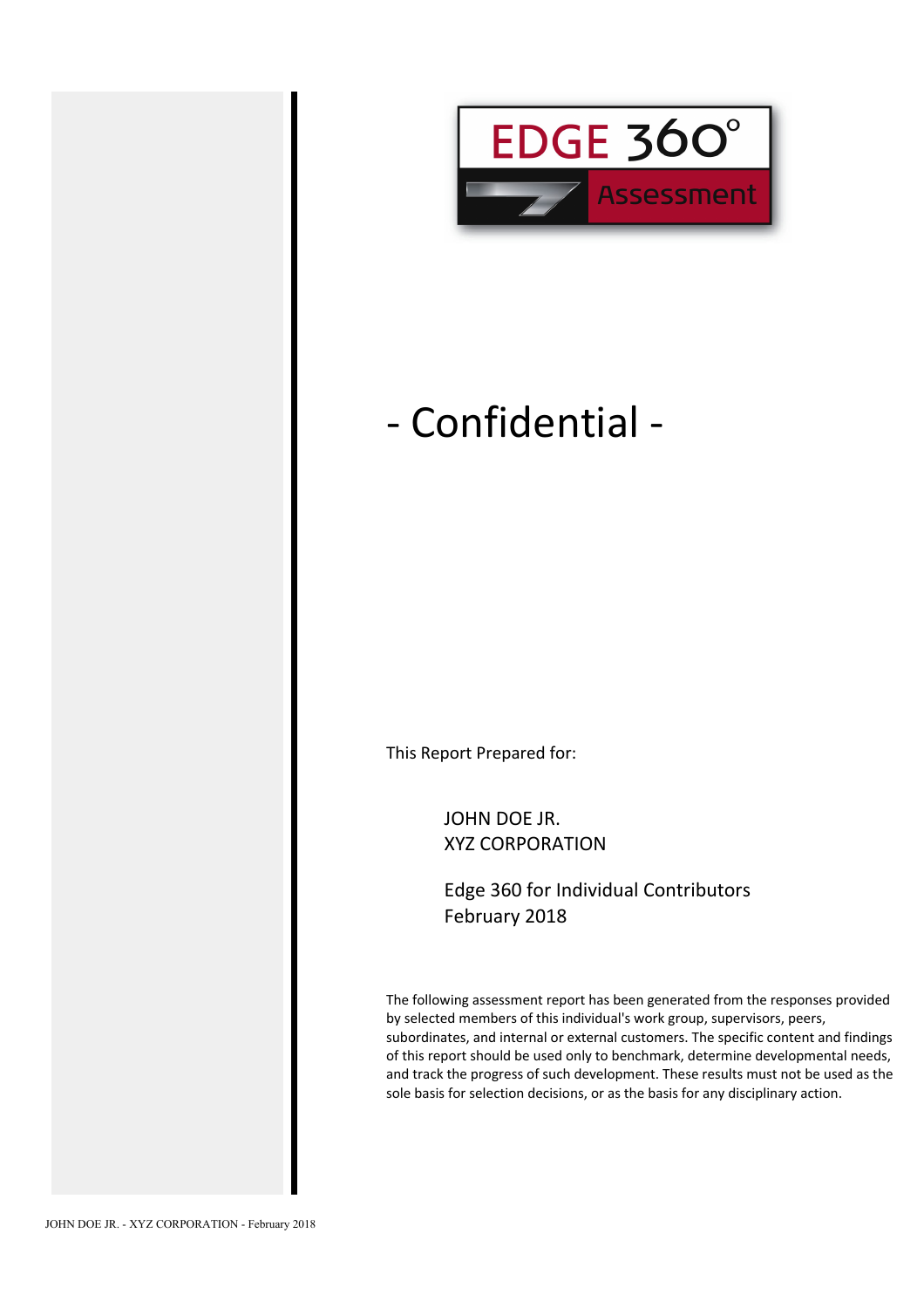# **Edge 360 for Individual Contributors Individual Feedback Report**

**Participant's Name:** JOHN DOE JR. **Organization:** XYZ Corporation **Report Date:** February 2018

This **Edge 360 for Individual Contributors Individual Feedback Report** has been prepared specifically for you.

The information contained in this report is based on information about your leadership skills and performance collected on the assessment questionnaire you and others completed recently. These assessment questionnaires were completed by you and others around you - your supervisor, peers, subordinates, customers and others.

You and your other assessors answered questions as to how frequently you performed 45 specific leadership behaviors. You were also asked to rank the relative importance of 7 specific leadership tasks. Finally, an opportunity was offered to give written comments regarding your strengths as a leader, as well as any areas which might benefit from further development of your leadership skills.

## *Feedback is Essential for Development*

The former Mayor of New York City, Ed Koch, used to greet constituents on the streets of his city with the simple question, "How am I doing?" And he listened to their responses, good and bad.

Mayor Koch recognized that getting constant feedback on his performance (especially from those most affected by his performance) was essential to his continued success as a leader.

The value of the information in this report is in the use to which you put these results. What is most important is not what this report says, but what you do with the information it contains.

The data contained in this report will help you measure your current progress as a leader, provide a benchmark for comparison as you continue to develop and implement your leadership skills, and provide ongoing motivation and direction for self-development. Your continuing development as a leader is so important to your organization and to those with whom you work that they have agreed to invest the time necessary to give you this detailed feedback. Your job is to accept, understand, and use the feedback which has been offered to you.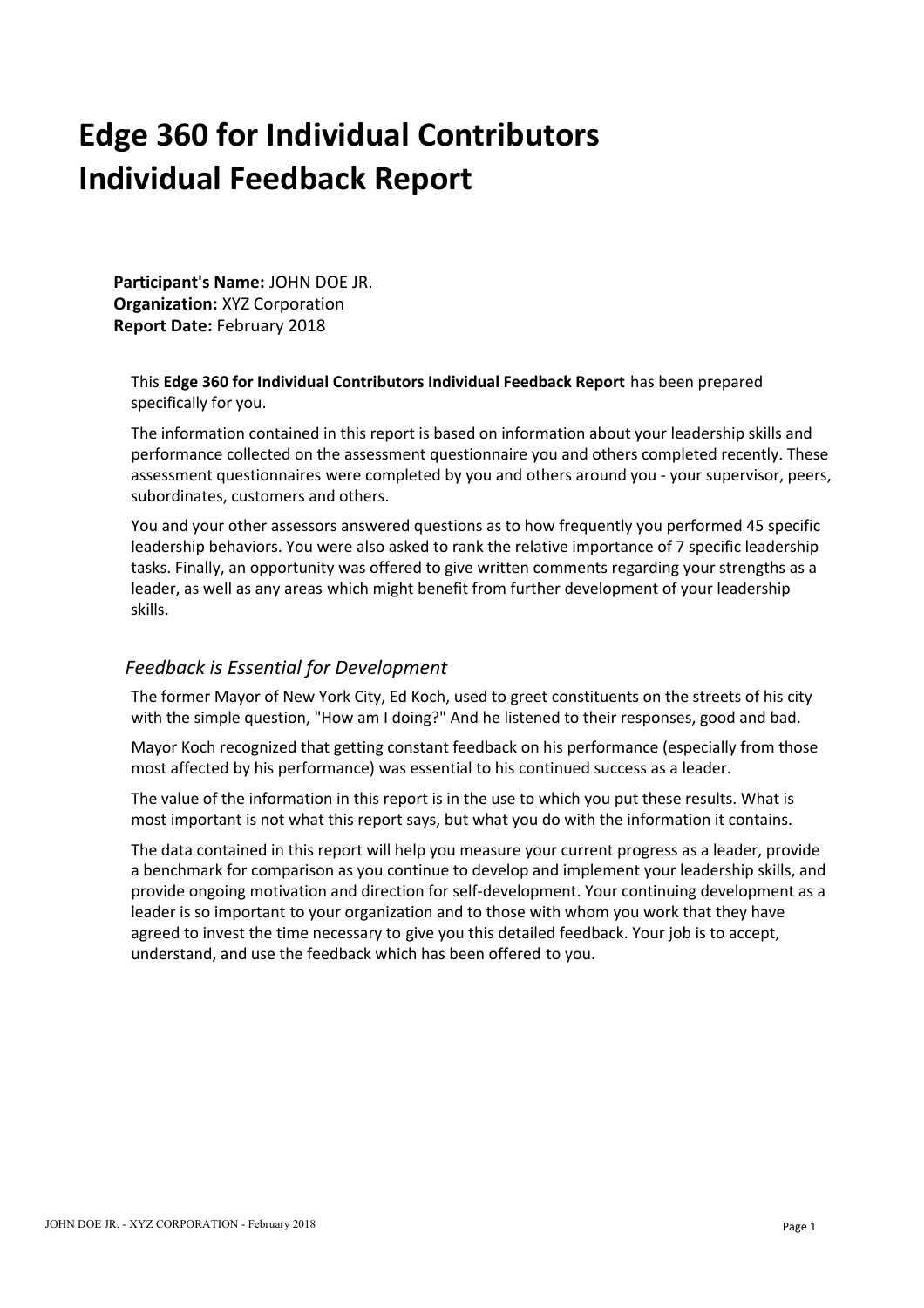# **Soliciting and Accepting Feedback**

As leaders rise through the hierarchies of their organizations, they often receive less and less honest information about themselves and their performance. With most positions of leadership comes perceived power and authority. Subordinates and others are sometimes fearful of displeasing those in leadership positions and often may give less than frank and candid feedback on a leader's performance when asked directly, face to face, as Ed Koch asked his constituents on the streets of New York.

A 360° assessment process such as this offers others an opportunity to give you accurate and helpful feedback in a constructive and confidential manner.

## *Strengths & Needs . . . as well as Unseen Strengths & Blind Spots*

This feedback may help to validate your own self-perceptions. It is unlikely that you have reached your position in your organization by behaving in a random way. You already have an understanding of appropriate leadership behavior and probably have a pretty good idea of your own strengths and needs. But honest and reliable feedback is necessary to test your own perceptions, recognize previously unseen strengths, and become aware of blind spots in your own self-perceptions.

## *Self-Perception vs. Reality*

Humans are said to be the only animals capable of self-deception. On occasion, our self perceptions may be creating blind spots in our view of ourselves. We may think of a particular leadership task as one of our towering strengths while others around us may see that, in reality, this task is more of a glaring need. We need feedback from others to make sure that our view of ourselves is completely realistic.

## *Feedback Is an Investment*

When others give you feedback in a 360° assessment process such as this, they become involved in the process of improvement. They have invested time, energy, and thought into your development as a leader and have become actively involved in your growth and continued improvement. They are more likely to continue to support your development when you ask for their feedback, act on their feedback, and follow through with them afterwards.

### *Three more quick points before we turn to the reports . . .*

- 1. This feedback report is simply information. It is *not* a "report card" or an appraisal of your worth as a leader, or as a person.
- 2. The feedback contained in this report is inherently *subjective*. In other words, this information is based on the perceptions and opinions of others.
- 3. In your development as a leader, what matters most is how *you* evaluate this information what it means to you, not what it means to others around you.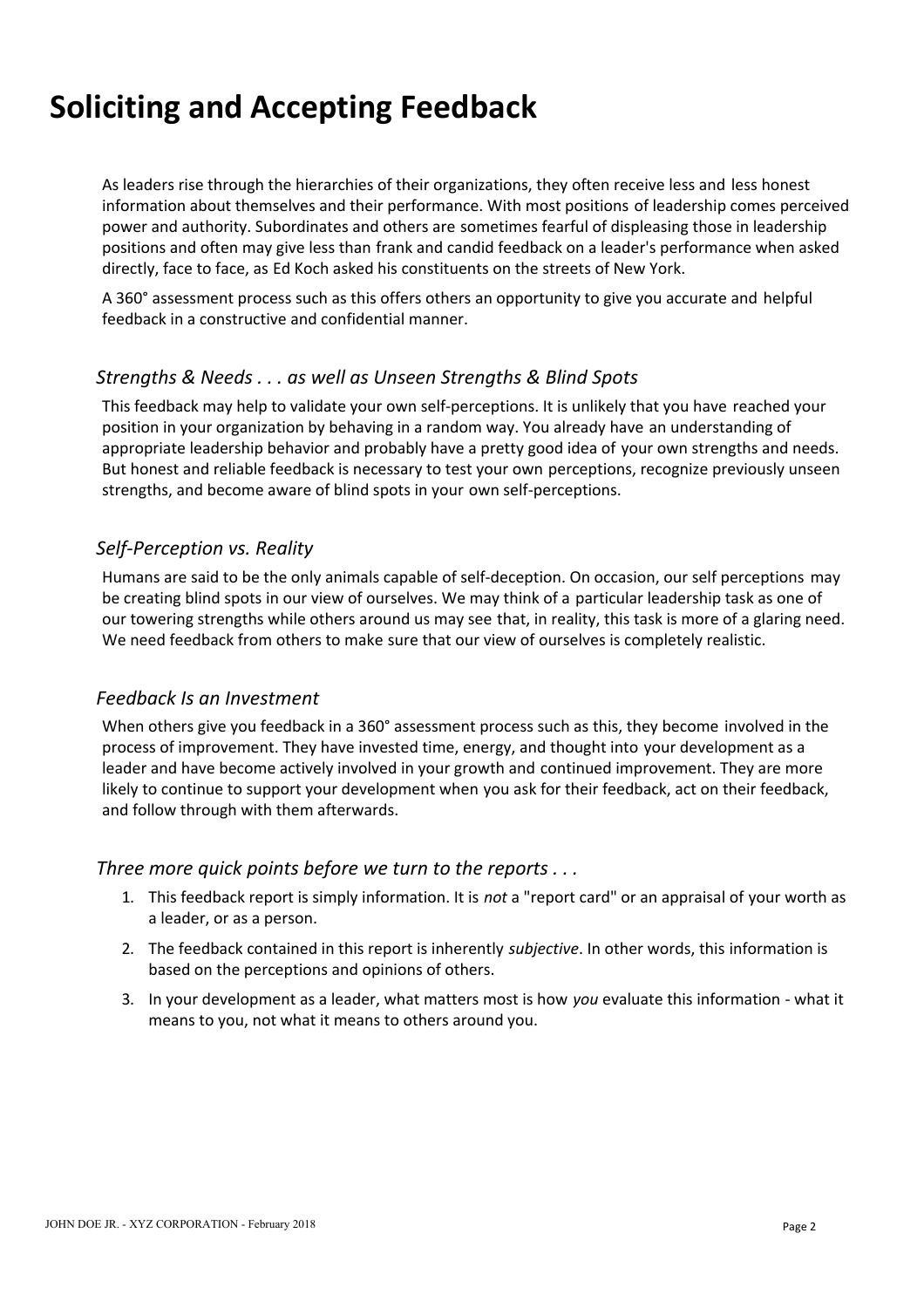# **Interpreting Your Reports**

Your Individual Feedback Report is actually a collection of several different types of reports. Each of these sets of reports looks at the information collected in different ways.

## *Task Summary Report*

The Task Summary Report gives a bird's-eye view of your assessment results. In completing your 360° assessment questionnaire, your assessors rated how frequently you performed 45 specific leadership behaviors. These 45 behaviors can be linked together to form a group of 7 discrete leadership tasks, such as Managing Change or Coaching Employees. Each leadership task contains several leadership behaviors. The Task Summary Report shows your overall ratings for each of these 7 leadership tasks. There are two reports, one in alphabetical order by task and the second in order by performance rating with your highest rated leadership task at the top.

## *Gap Analysis Report*

The Gap Analysis Report shows how you rated yourself in the 7 leadership tasks compared to how your supervisor, your direct reports, your peers, customers and others rated you. These reports are important for spotting *unseen strengths* - areas in which you may have rated your performance significantly lower than others did, as well as *blind spots* - those tasks in which you may have rated yourself significantly higher than others did. Highlighting these gaps can be a source of excellent insight and the starting point for discussion with others as to why your ratings might have differed.

## *Importance Rankings Report*

The Importance Rankings Report shows the overall importance rankings given for each of the 7 leadership tasks and how each group of raters (yourself, your supervisor, your subordinates, your peers, your customers and others) ranked the importance of each leadership task. This information can be useful as you attempt to prioritize the areas in which you seek further development. These reports can also highlight tasks in which you and others may hold significantly different opinions as to the relative importance of that particular task and may serve as an excellent discussion starter exploring these differing perceptions.

## *Importance / Performance Grid*

As a follow-up to the Importance Rankings Report, the Importance / Performance Grid sets up a fourquadrant view of your performance ratings compared to the overall importance rankings given by your raters. This report can help prioritize areas for development as well as identify areas of strength you can build on. For example, you may wish to focus your development efforts on those tasks which were rated "high" in importance in which your performance level was "low."

## *Strengths / Needs Report*

The Strengths / Needs Report lists your 20 top-rated and your 20 lowest-rated of the 45 behavioral statements. This report will help you identify those specific behaviors which are recognized by your raters as particular strengths, as well as those behaviors which may need further attention and development work.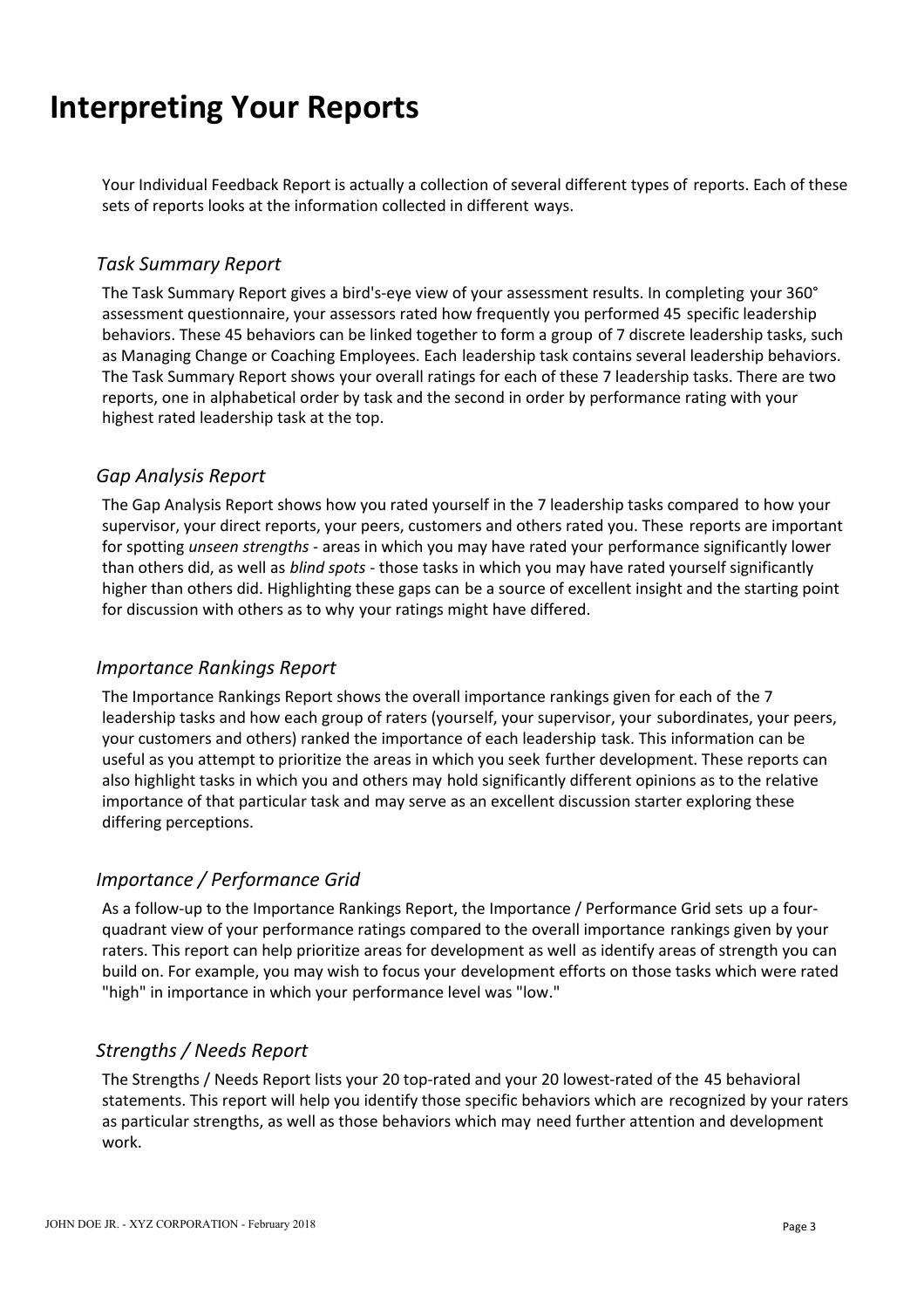## *Item Detail / Frequency Distribution Report*

The Item Detail / Frequency Distribution Report gives the most comprehensive look at your assessment results. For each of the 7 leadership tasks assessed, you will see how each of the rater groups (self, supervisor, subordinates, peers, customers and others) rated you. You will also see each behavior item which contributed to this task score and the detailed ratings report for each item.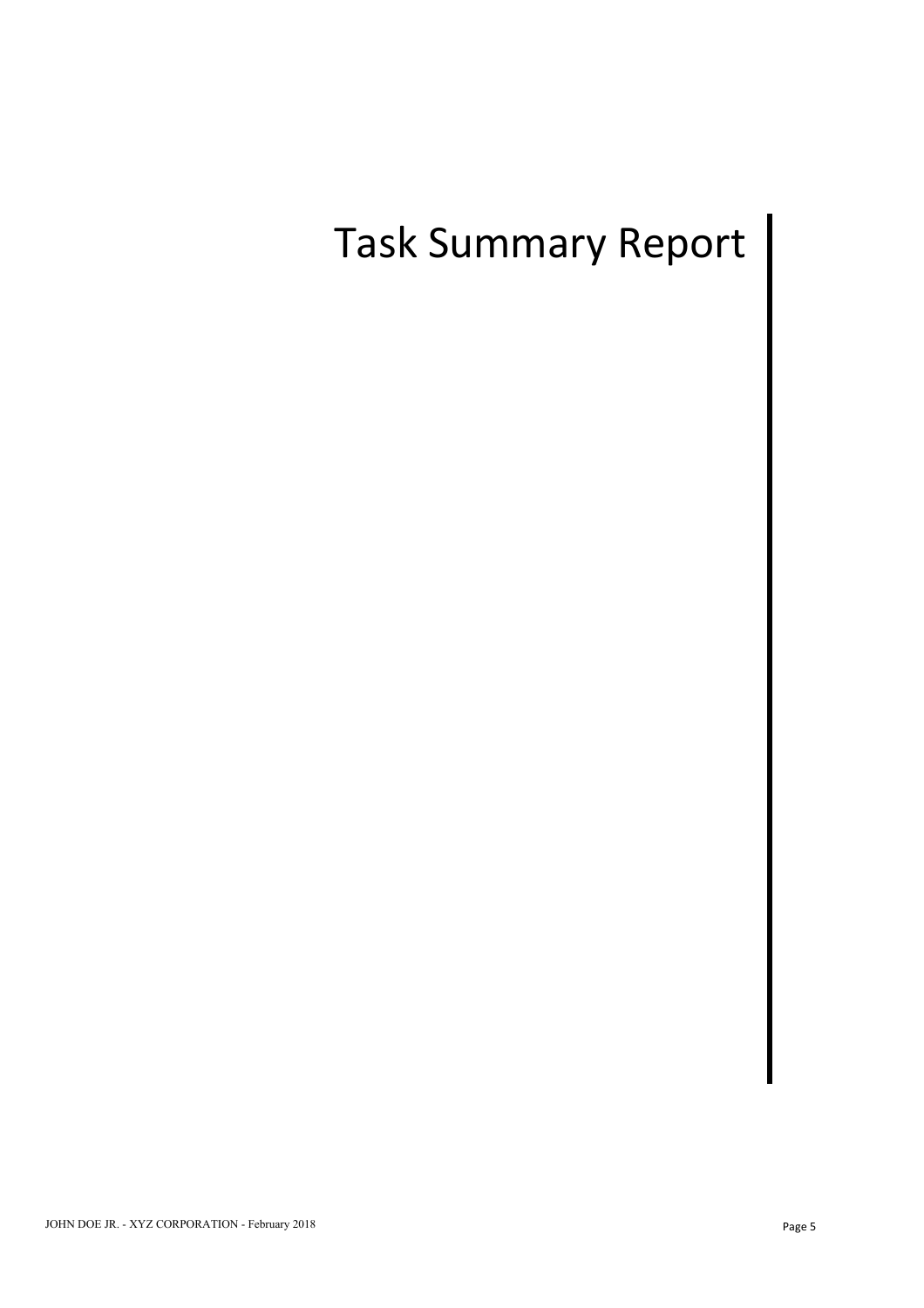The following Task Summary Report gives an overall view of the results of your 360° assessment and are compiled from the responses given by up to five groups of raters: yourself, your supervisor(s), your subordinates, your peers, and your customers.

| <b>45 Behaviors Rated</b> |               |                                                   | Your raters responded to 45 very specific statements regarding your leadership<br>behaviors. These behavior statements included items such as "Investigate until the<br>"root cause" of a problem is identified." and "Uses a systematic and methodical<br>process for making decisions." Your raters were asked to rate how frequently you<br>performed a given behavior using the following six-point scale:   |  |
|---------------------------|---------------|---------------------------------------------------|------------------------------------------------------------------------------------------------------------------------------------------------------------------------------------------------------------------------------------------------------------------------------------------------------------------------------------------------------------------------------------------------------------------|--|
| <b>Six-Point Scale</b>    |               | 1. Almost Never<br>2. Not Usually<br>3. Sometimes | 4. Often<br>5. Usually<br>6. Almost Always                                                                                                                                                                                                                                                                                                                                                                       |  |
| <b>7 Leadership Tasks</b> |               | <b>Decision Making."</b>                          | These 45 specific leadership behaviors can be grouped within 7 discrete leadership<br>tasks. For instance, the following two items, "Investigate until the "root cause" of a<br>problem is identified." and "Uses a systematic and methodical process for making<br>decisions.," are both part of the overall leadership task called "Problem Solving &                                                          |  |
| "Average All" Rating      |               |                                                   | The ratings you received from all your raters for each item were averaged<br>together to give an "Average All" score for each item. The average item scores for<br>each item pertaining to one leadership task were then averaged together to<br>determine an "Average All" score for each of the 7 tasks. These "Average All"<br>scores for each task were used in producing the following Task Summary Report. |  |
| 5                         | Strength<br>6 |                                                   |                                                                                                                                                                                                                                                                                                                                                                                                                  |  |
|                           |               |                                                   | You will notice that most tasks on the report have a bar on the chart to the right<br>of the task name. This bar shows the range of item scores you received for that<br>task. The task average score for each rater category is used to prepare this bar.                                                                                                                                                       |  |
|                           |               | graph.                                            | The "Average All" score for each task is represented on the following charts by a<br>thick black line and the score itself is indicated by the number to the left of the                                                                                                                                                                                                                                         |  |
|                           |               | rating - there was no variance in their ratings.  | If there is no bar, only a <b>black vertical line</b> , then all raters gave you that same                                                                                                                                                                                                                                                                                                                       |  |
|                           |               |                                                   | The first Task Summary Report shows the tasks and their scores in alphabetical<br>order by task. The second Task Summary Report shows the tasks sorted by                                                                                                                                                                                                                                                        |  |

performance, with the highest rated task listed at the top.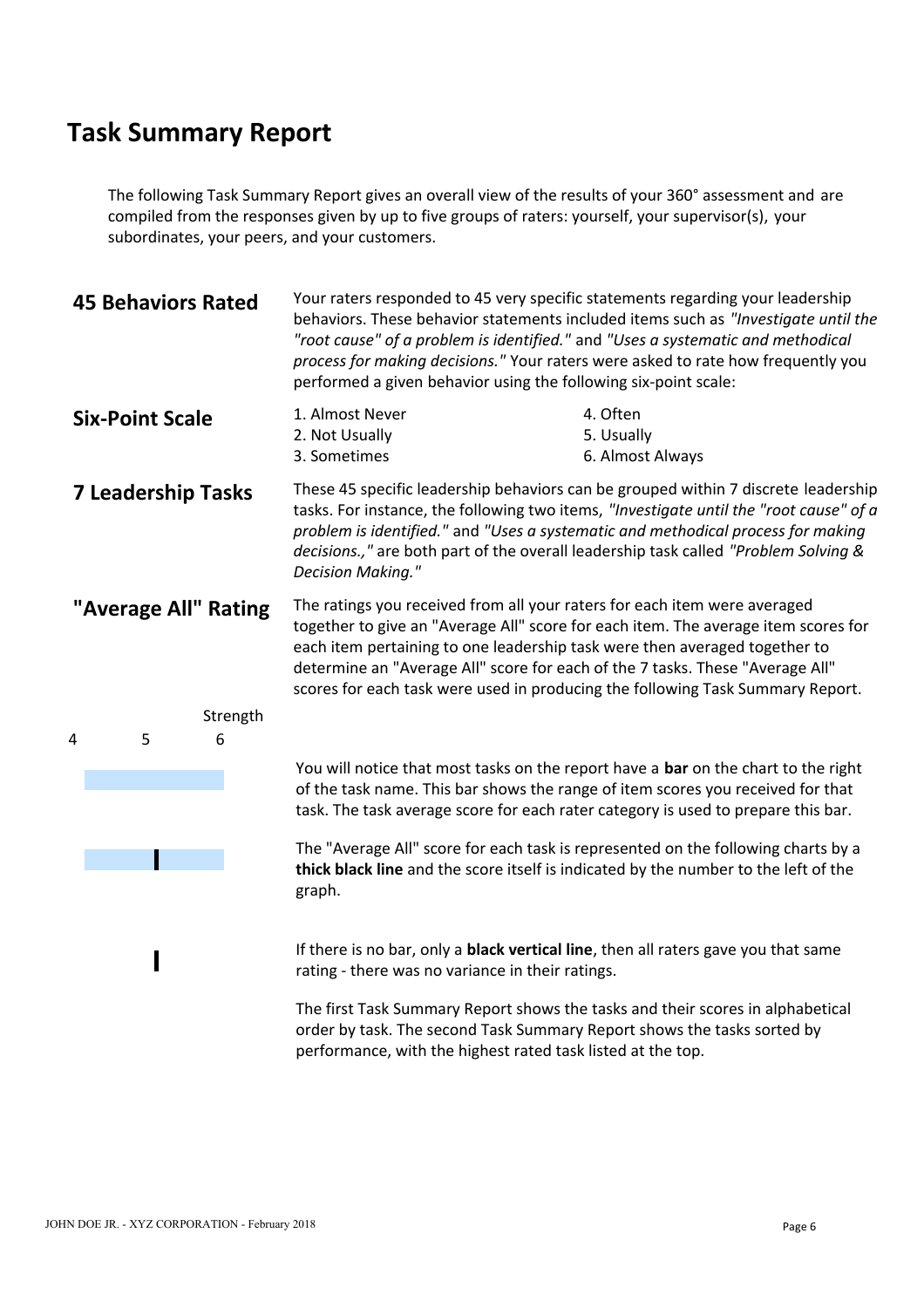| 2<br>Average Of<br>3<br>1<br>4<br>5.<br>ь<br>All Raters<br>5.19<br>5.63<br>5.50<br>5.53<br>5.53<br>5.58<br>5.66 |                                     | Need |  | Strength |  |
|-----------------------------------------------------------------------------------------------------------------|-------------------------------------|------|--|----------|--|
|                                                                                                                 |                                     |      |  |          |  |
|                                                                                                                 | Communication & Interpersonal       |      |  |          |  |
|                                                                                                                 | <b>Customer Focus</b>               |      |  |          |  |
|                                                                                                                 | Influencing & Negotiation           |      |  |          |  |
|                                                                                                                 | <b>Organizational Awareness</b>     |      |  |          |  |
|                                                                                                                 | Problem Solving & Decision Making   |      |  |          |  |
|                                                                                                                 | Self Responsibility                 |      |  |          |  |
|                                                                                                                 | <b>Teamwork &amp; Collaboration</b> |      |  |          |  |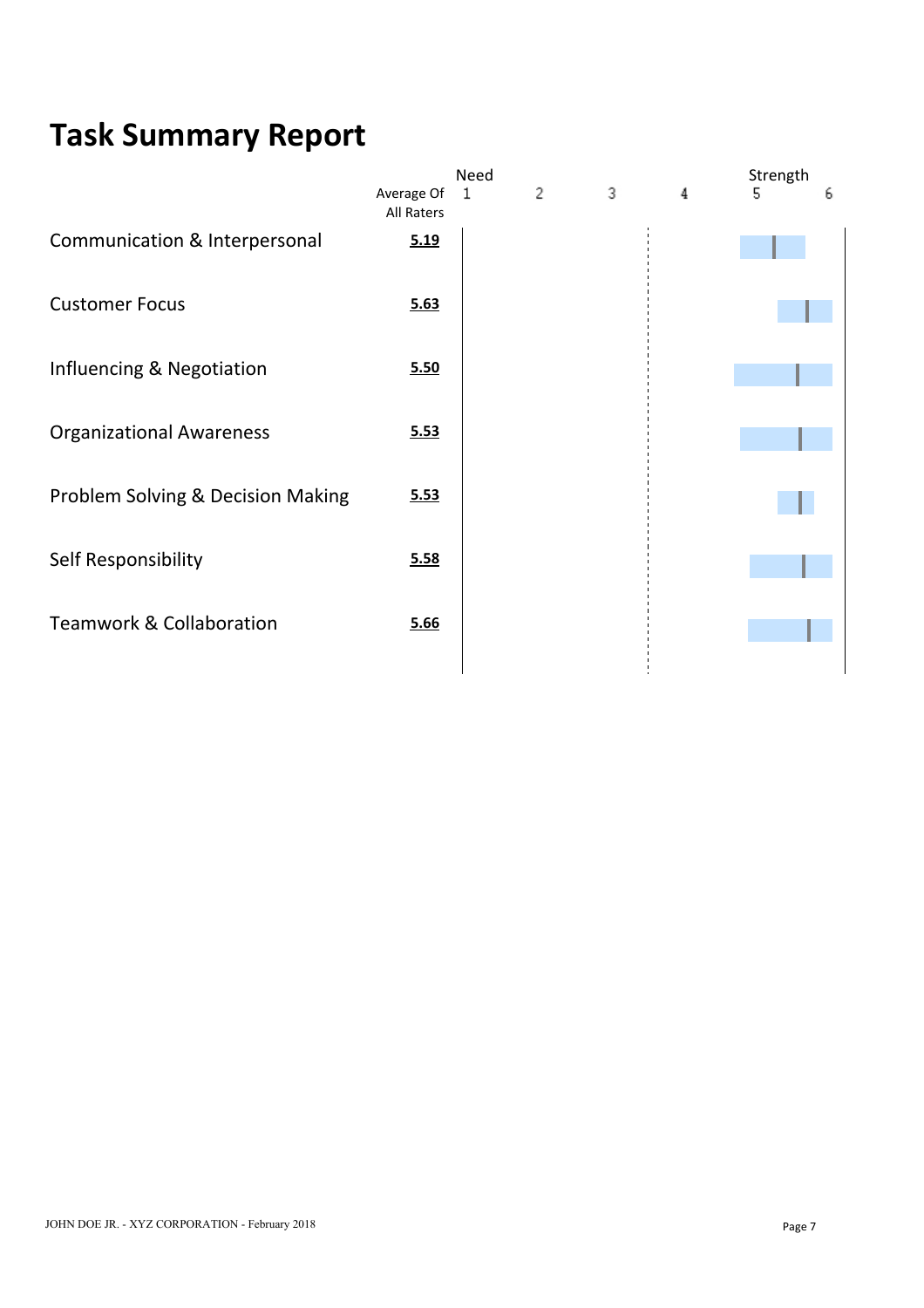| 2<br>Average Of<br>3<br>1<br>4<br>5.<br>ь<br>All Raters<br>5.66<br>5.63<br>5.58<br>5.53<br>5.53<br>5.50<br>5.19 |                                     | Need |  | Strength |  |
|-----------------------------------------------------------------------------------------------------------------|-------------------------------------|------|--|----------|--|
|                                                                                                                 |                                     |      |  |          |  |
|                                                                                                                 | <b>Teamwork &amp; Collaboration</b> |      |  |          |  |
|                                                                                                                 | <b>Customer Focus</b>               |      |  |          |  |
|                                                                                                                 | Self Responsibility                 |      |  |          |  |
|                                                                                                                 | Problem Solving & Decision Making   |      |  |          |  |
|                                                                                                                 | <b>Organizational Awareness</b>     |      |  |          |  |
|                                                                                                                 | Influencing & Negotiation           |      |  |          |  |
|                                                                                                                 | Communication & Interpersonal       |      |  |          |  |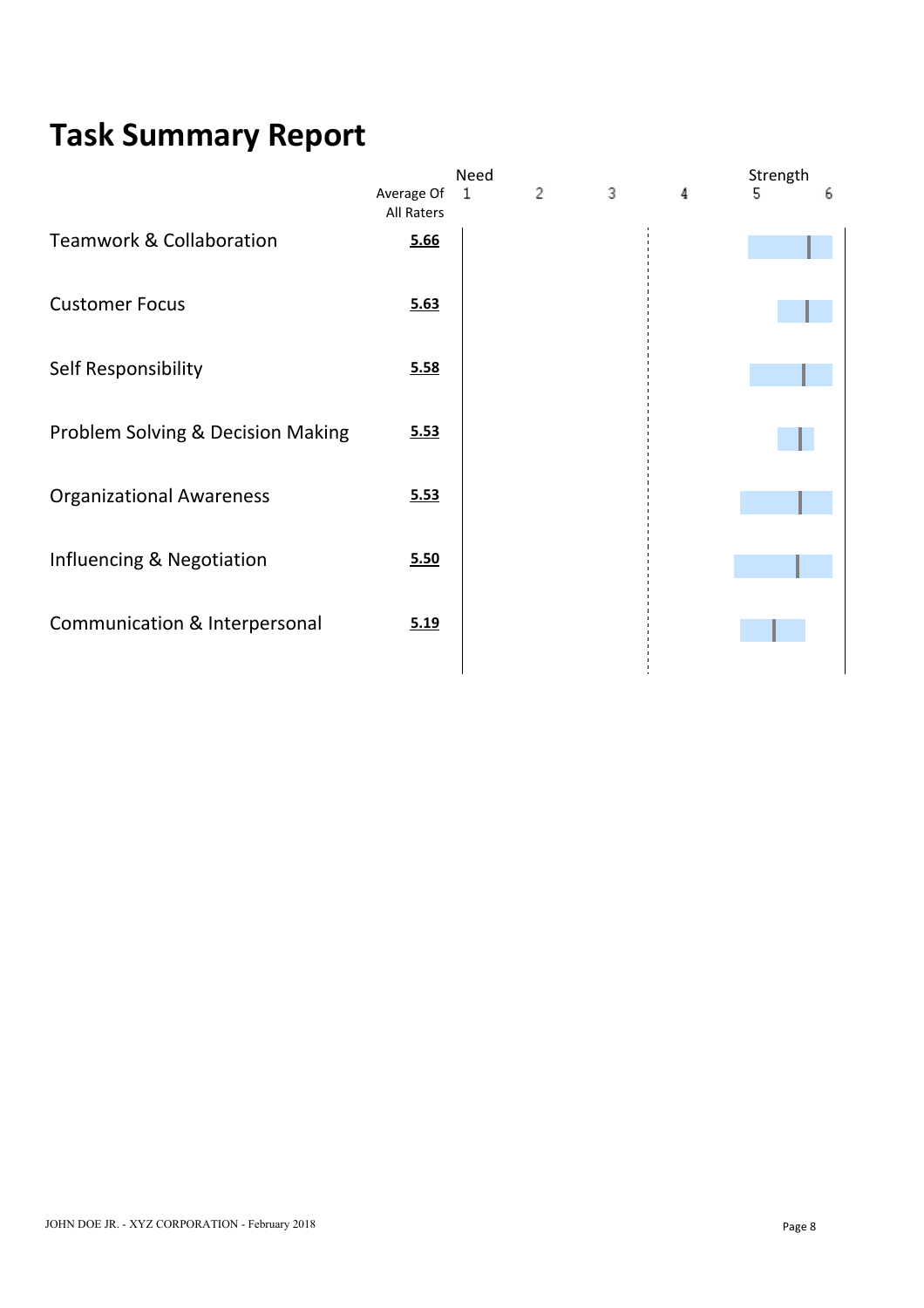# Gap Analysis Report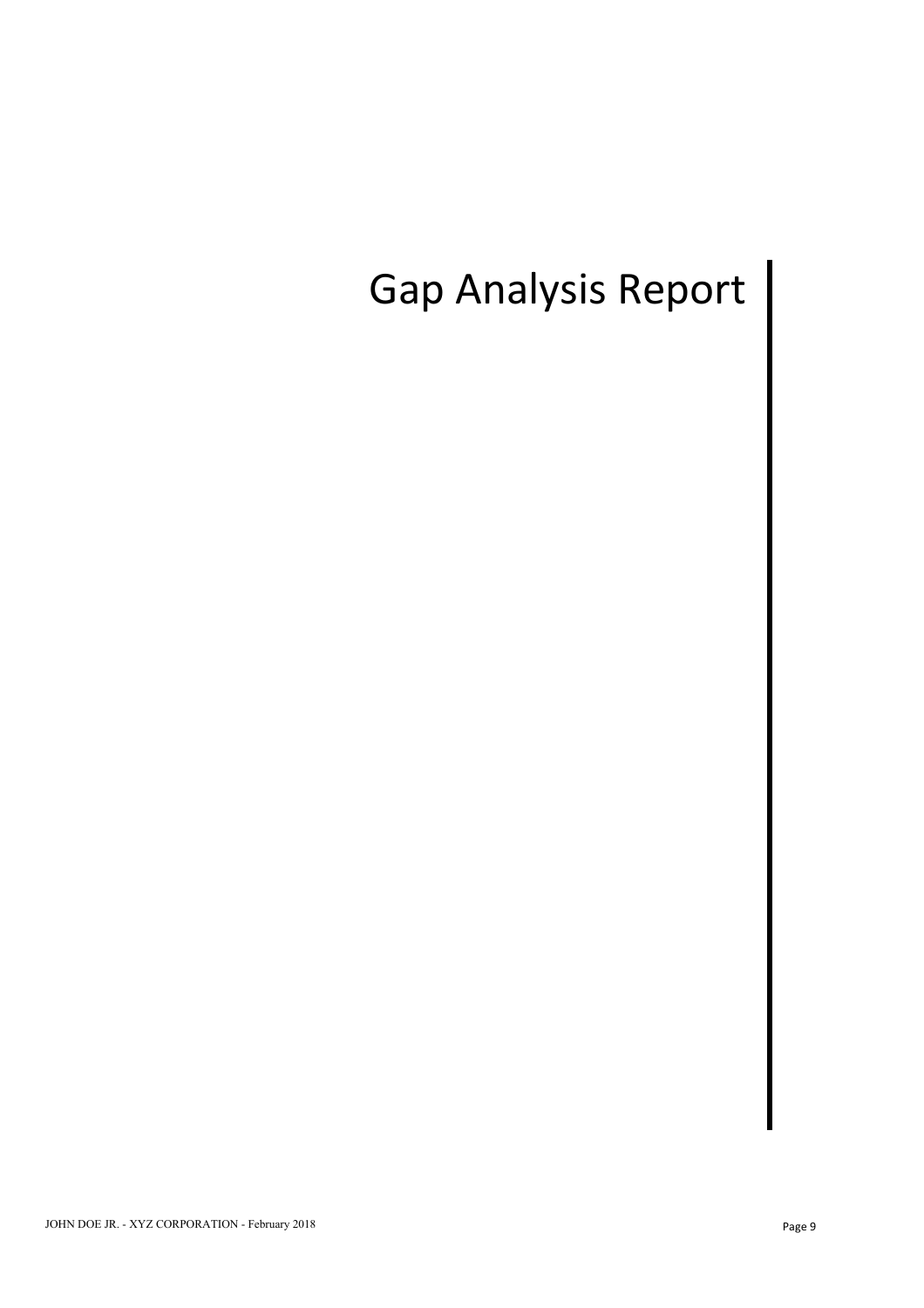## **Gap Analysis Report**

The following Gap Analysis Reports are among the most powerful reports in this package. These reports will show you how your own evaluation of your performance compares to that given by your Supervisor, Direct Reports, Customers.

1. The first question this report answers is **"How do others view my performance for each leadership task?"**



The bar shows the range of scores given by everyone who rated your performance you, your Supervisor, Direct Reports, Customers.

The dark vertical line shows the average of all the scores given by yourself and all others.

### 2. The next question is "**How do my Supervisor, Direct Reports, Customers view my performance for each leadership task?"**



Each report shows how a specific group rated your performance for each leadership task. In this case, your Supervisor's rating is shown. The Supervisor's rating is indicated by the white square which appears on the bar.

#### 3. The third question is **"How did I rate myself on each leadership task?"**



Your own rating for each task is indicated by the black dot. You can see at a glance whether your own rating is higher or lower than that given by your Supervisor. You can see how close your own rating was to the overall average score given by all others. You can also see whether your own rating was within the range of ratings given by all others, or whether - as in the example at left - your rating of your own performance was different than the rating given by all others.

### 4. Finally, we can ask, **"Are there any significant gaps between my own ratings of my performance, and the ratings given by my Supervisor, Direct Reports, Customers for these leadership tasks?"**

If a significant gap (greater than one point on the scale) appears between the rating you have given yourself and the rating given by the comparison group - in this case, your supervisor - then your attention is called to that gap by the placement of a line connecting the two ratings.



If you rated yourself significantly higher (greater than one point on the scale) than the comparison group rated you, then a bold black line connects the two ratings and calls your attention to a potential *blind spot* - an area in which you may be overrating your own performance. The number to the left of the scale shows the size of the gap.



If you rated yourself significantly lower (greater than one point on the scale) than the comparison group rated you, then a dotted gray line connects the two ratings and calls your attention to a potential *hidden strength* - an area in which you may be underrating your own performance. The number to the right of the scale shows the size of the gap.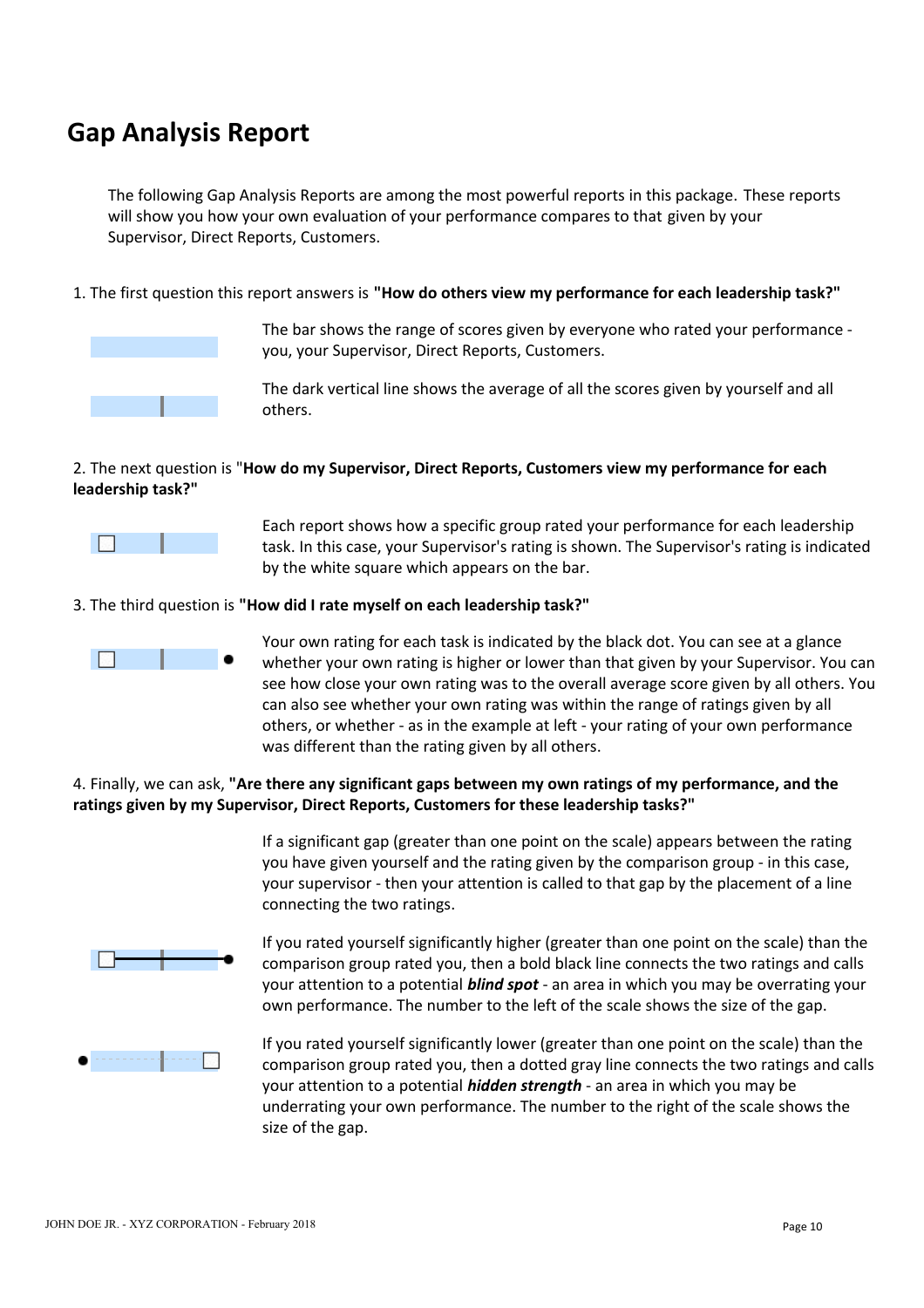# **Gap Analysis Report - Supervisor Comparison**

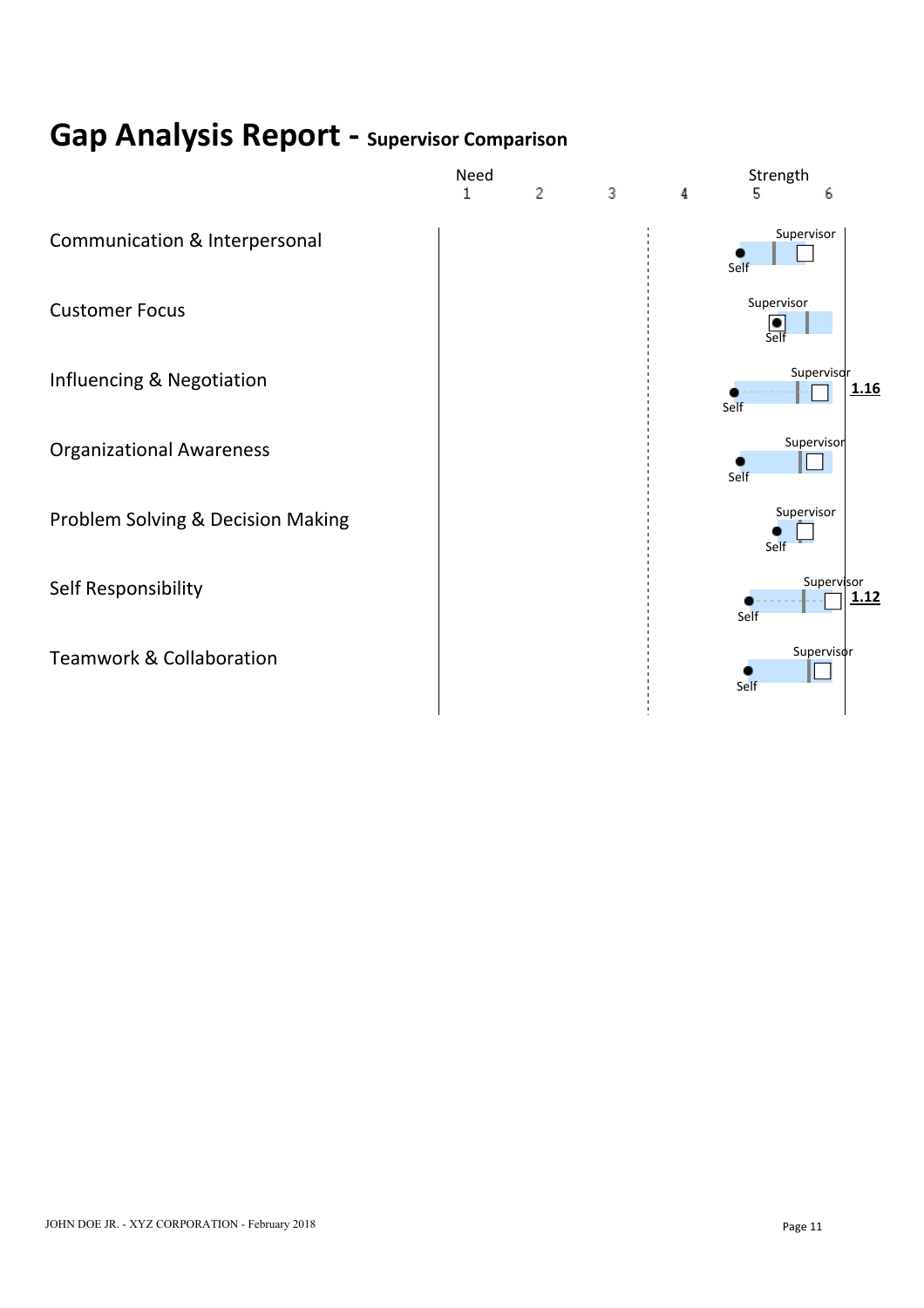# **Gap Analysis Report - Direct Reports Comparison**

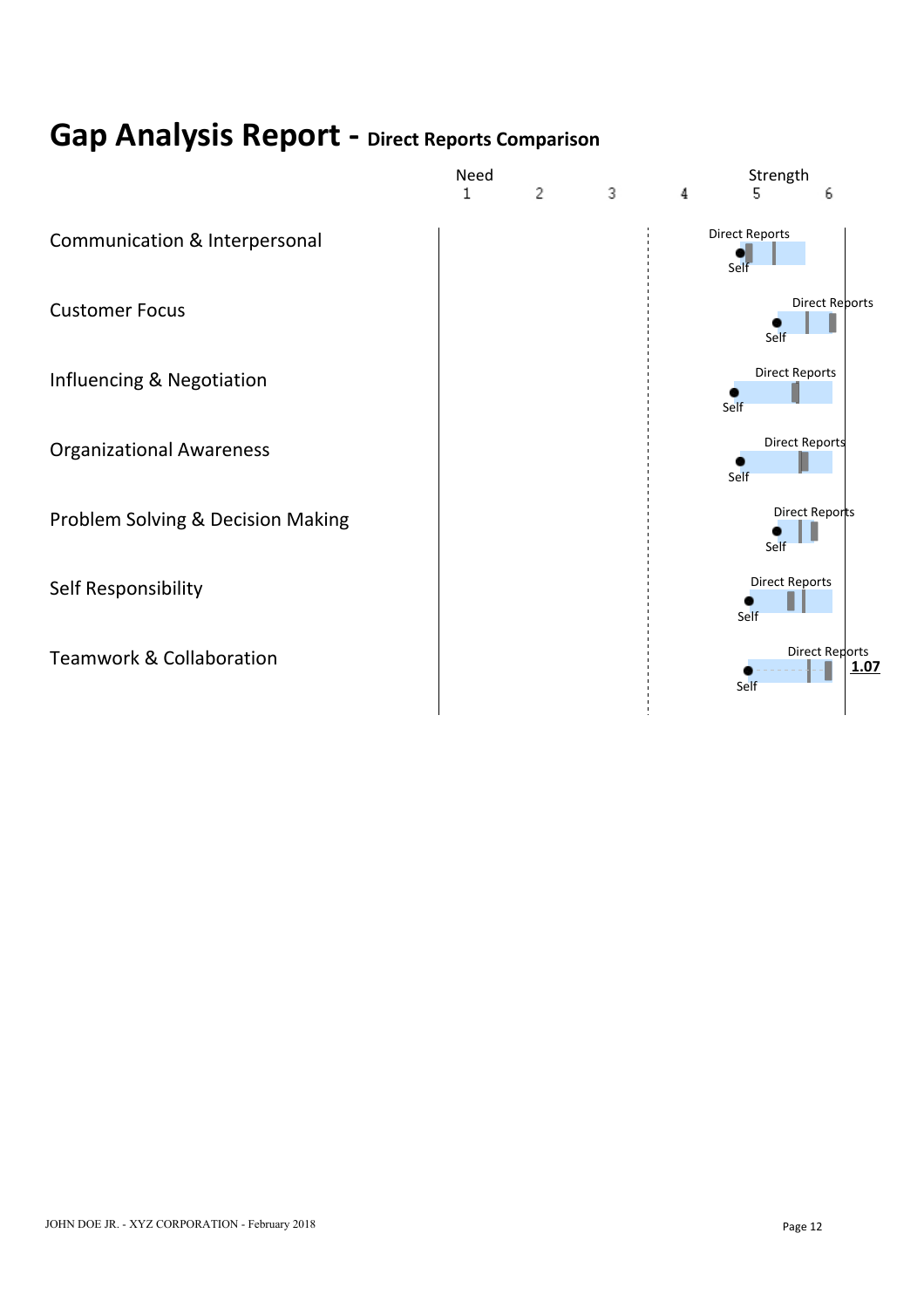# **Gap Analysis Report - Customers Comparison**

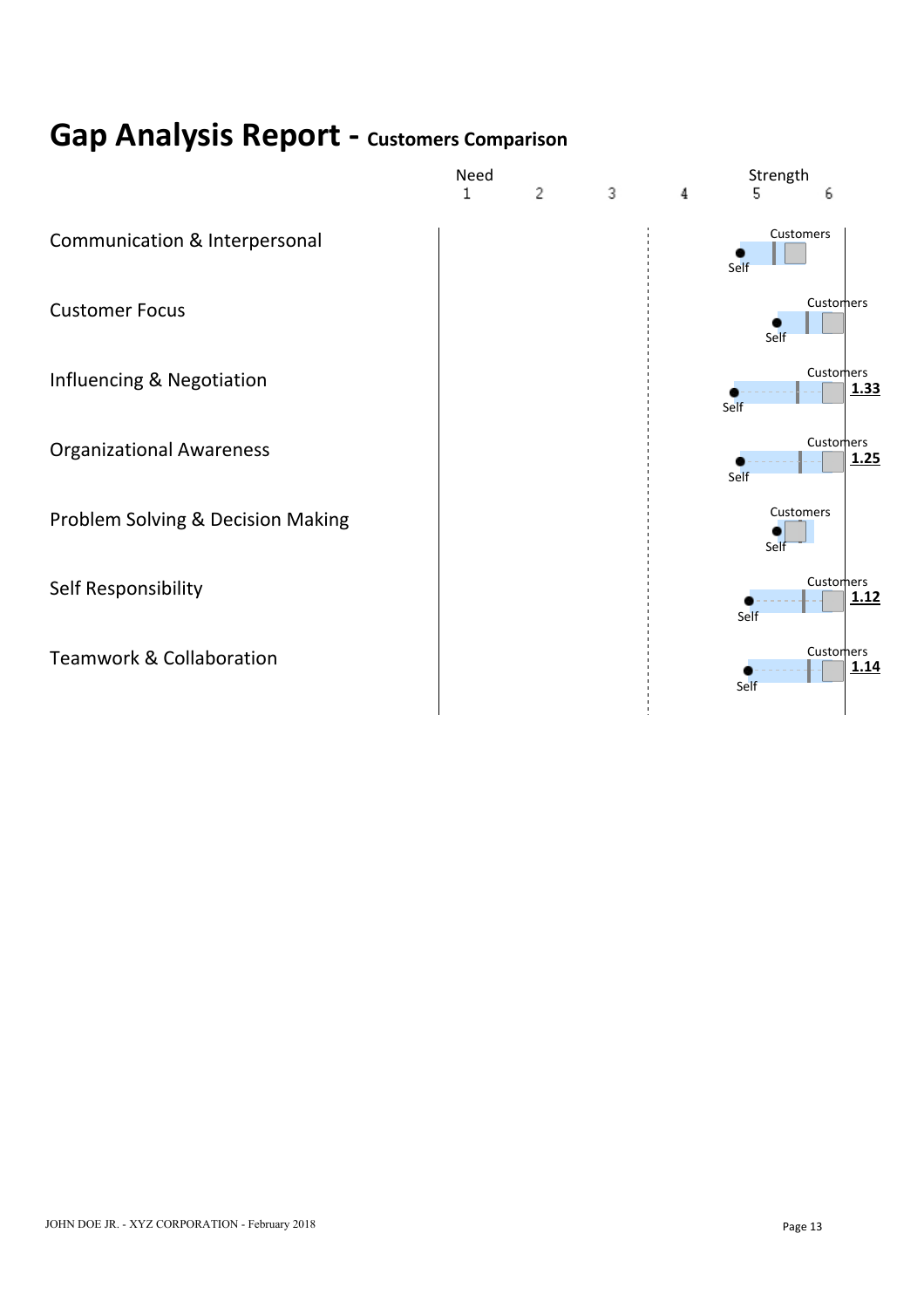# **Gap Analysis Report - All Rater Comparison Report**

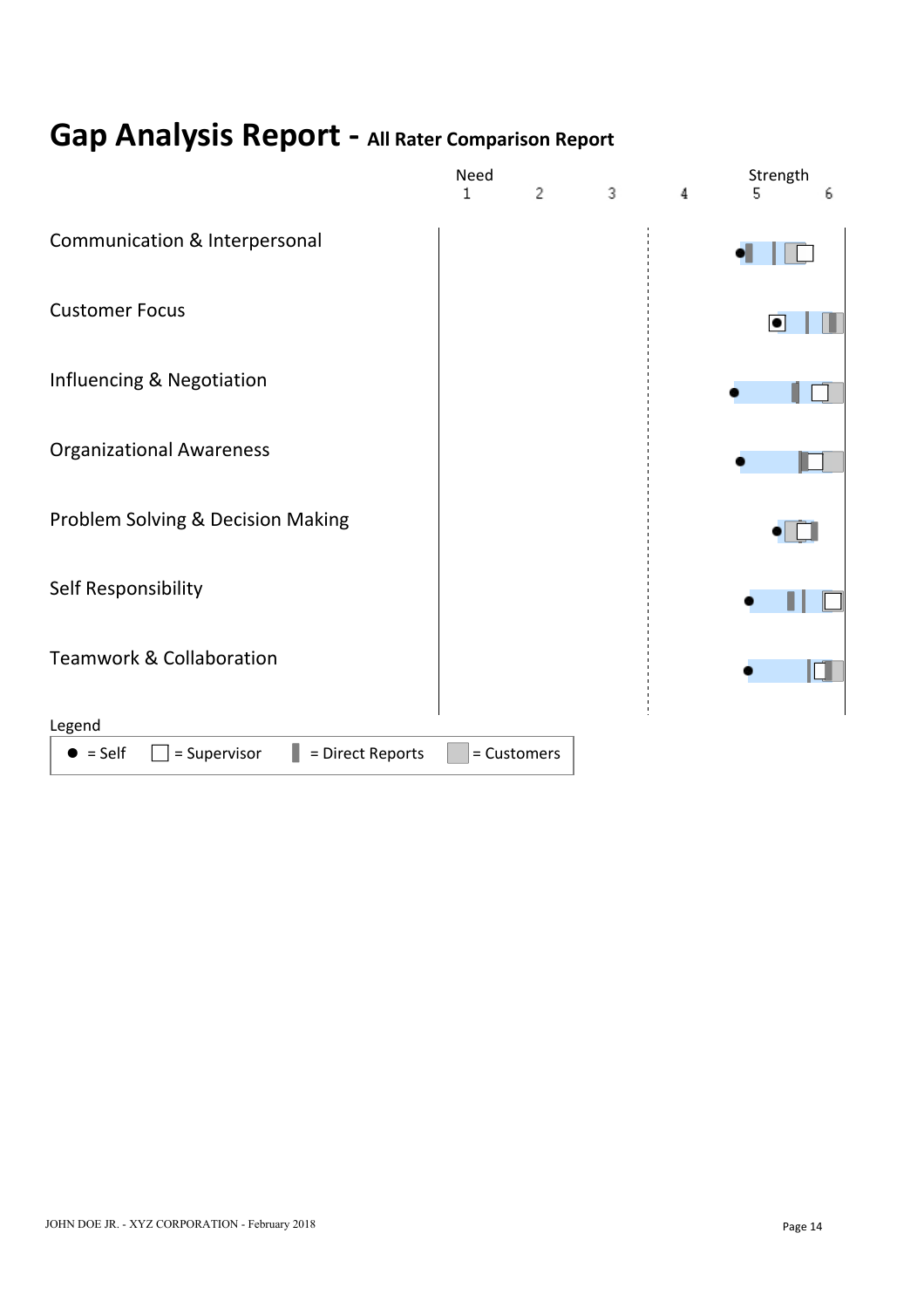# Importance Rankings Report Importance / Performance Grid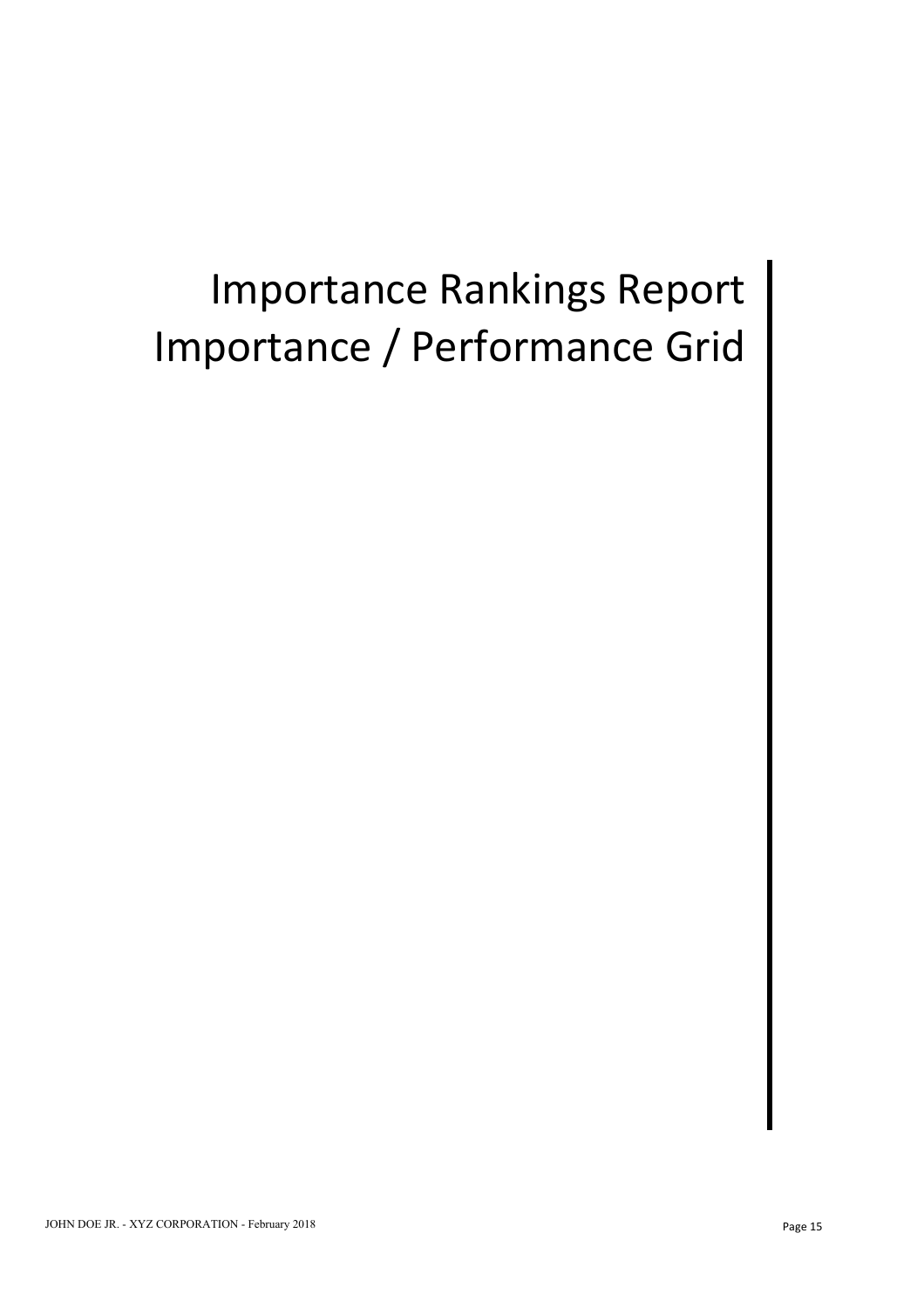## **Importance Rankings Report**

*Critically Important Very Important Important*



**7 Leadership Tasks** You, and the others who rated you, were asked to rate the importance of each of the 7 leadership tasks assessed by the **Edge 360 for Individual Contributors**. You were asked to specify which of these leadership tasks were the most important to your job.

**Importance Ratings** The ratings given by all raters were averaged. Based on the average importance rating given by all raters, the leadership tasks were sorted and listed in descending order of importance.

**Average Importance** The average importance rating is listed in the column to the left of the graph marked **"Average All."**

> The **bar** is a graphic depiction of the average importance rating. Any rating higher than 0.67 falls into the *Critical* column, any average rating falling between 0.34 and 0.67 falls into the *Very Important* column, and any average rating below 0.34 falls into the *Important* column.

The average importance rating given by each rater group in your report (Self, Supervisor, Direct Reports, Customers) for each task is shown on the report by a symbol placed in the appropriate column.



You can easily see how your rating compares to the importance rating given by your supervisor or others and see where differences of opinion as to the relative importance of a task may exist. These differences, if significant (for instance, when you think a task is merely important, but your supervisor believes it to be critically important), may be a signal that some discussion is needed regarding the priorities you set in your job.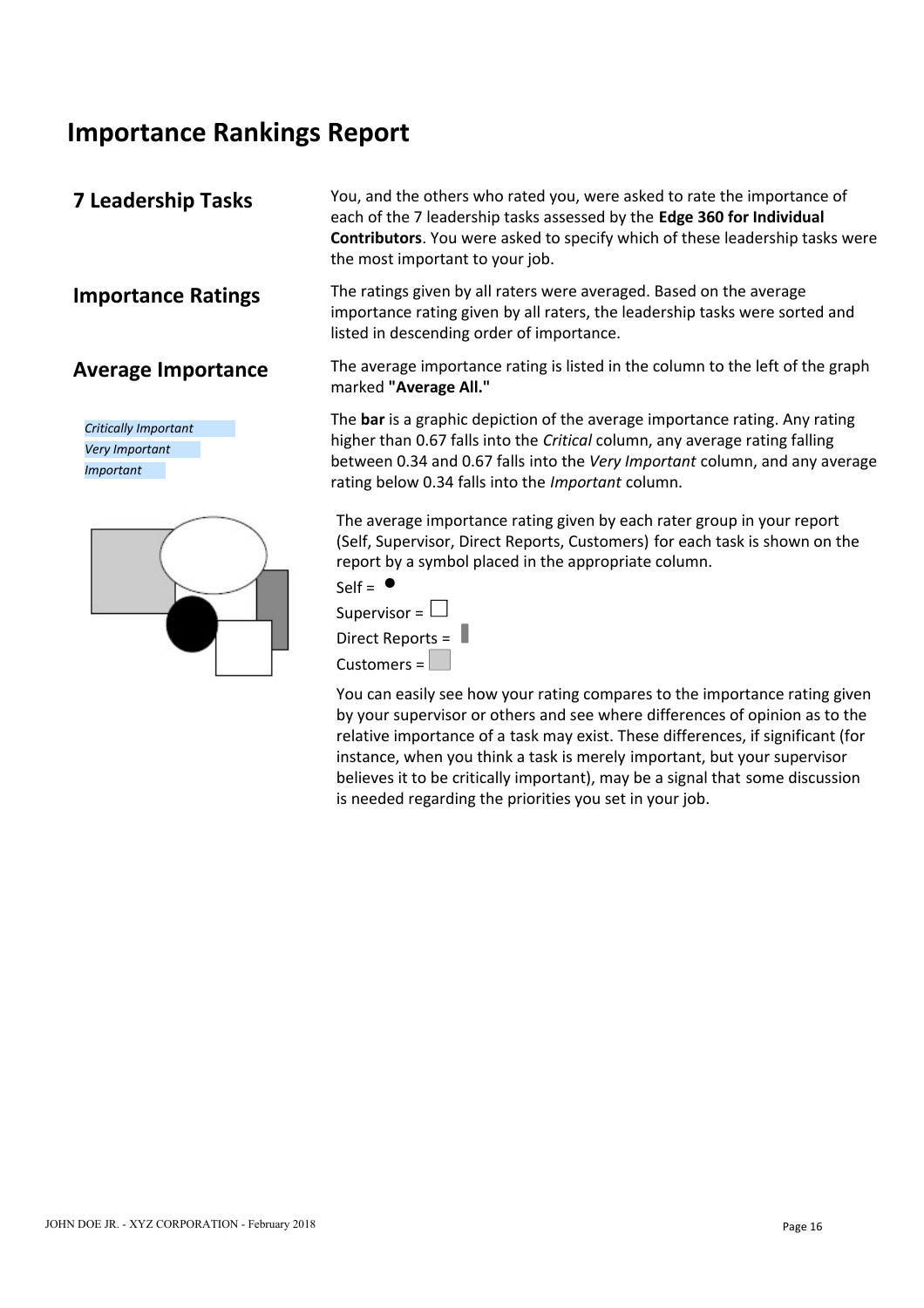## **Importance / Performance Grid**

| <b>Need</b><br><b>High</b><br>Importance /<br>Low<br>Performance | High<br>Importance /<br>High<br>Performance            | This report shows t<br>leadership tasks giv<br>those same tasks. T<br>importance.        |
|------------------------------------------------------------------|--------------------------------------------------------|------------------------------------------------------------------------------------------|
| / Low<br>Performance                                             | Low Importance Low Importance<br>/ High<br>Performance | Any tasks rated hig<br>in performance (les<br>quadrant of the grid<br>needs and should p |

|                                            |                                                                | and <i>man in performance</i> to be given                                                                                               |
|--------------------------------------------|----------------------------------------------------------------|-----------------------------------------------------------------------------------------------------------------------------------------|
| High<br>Importance /<br>Low<br>Performance | <b>Strength</b><br>High<br>Importance /<br>High<br>Performance | upper right quadrant of the grid<br>be tasks in which you might cons<br>This report can help you prioritize<br>highlight any strengths. |
| / Low<br>Performance                       | Low Importance Low Importance<br><b>High</b><br>Performance    |                                                                                                                                         |

**Need** High **High** This report shows the correlation between the importance rankings of the High | Importance / | leadership tasks given by your raters, and the rating of your performance in High High those same tasks. The tasks are listed on the grid in descending order of Performance Performance **importance**.

 $\frac{1}{2}$  / High  $\frac{1}{2}$  / High  $\frac{1}{2}$  / High  $\frac{1}{2}$  /  $\frac{1}{2}$  /  $\frac{1}{2}$  /  $\frac{1}{2}$  /  $\frac{1}{2}$  /  $\frac{1}{2}$  /  $\frac{1}{2}$  /  $\frac{1}{2}$  /  $\frac{1}{2}$  /  $\frac{1}{2}$  /  $\frac{1}{2}$  /  $\frac{1}{2}$  /  $\frac{1}{2}$  /  $\frac{1}{2}$  /  $\$ Performance Performance quadrant of the grid. These items can be considered **immediate development** Low Importance  $\begin{bmatrix} 1 & 1 \\ 0 & 1 \end{bmatrix}$  in performance (loss than 5 on a) / High *in performance* (less than 5 on a scale of 1 to 6) are shown in the upper left Any tasks rated *high in importance* (0.5 or greater on a scale of 0 to 1) but *low* **needs** and should probably be the focus of additional training and development efforts.

High
labress and could
ing the strength
ingh
and could
ingh
the grid and can be considered **strengths** and could  $\frac{m_{\text{min}}}{m_{\text{postness}}}$  High be tasks in which you might co  $\frac{H_{\text{IBD}}}{H_{\text{SD}}}\left| \right|$  be tasks in which you might consider mentoring others. Those tasks that are *high in importance* (0.5 or greater on a scale of 0 to 1) and *high in performance* (5 or greater on a scale of 1 to 6) are listed in the

Performance High High This report can help you prioritize any training and development needs and Performance highlight any strengths.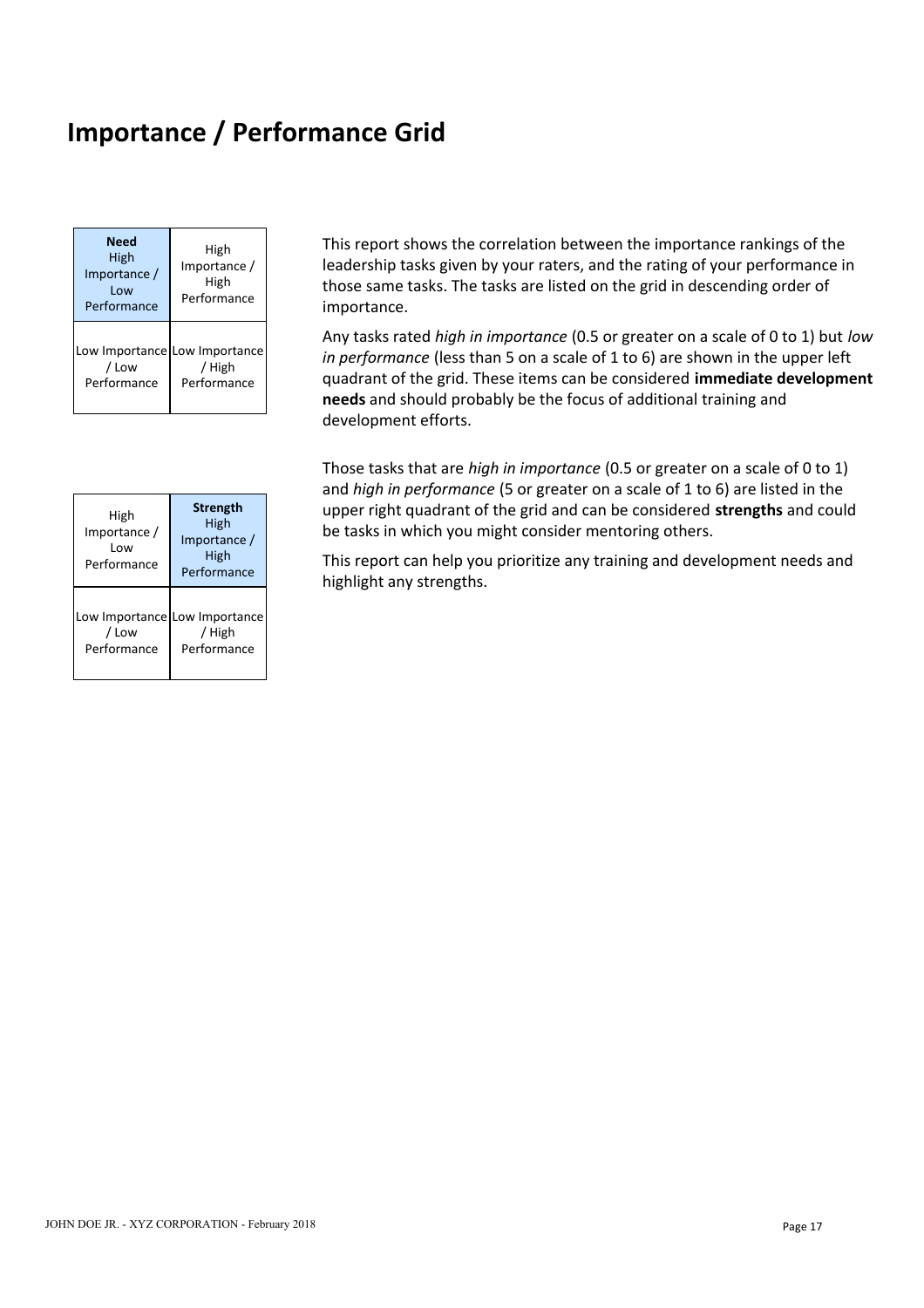# **Importance Rankings Report** Average

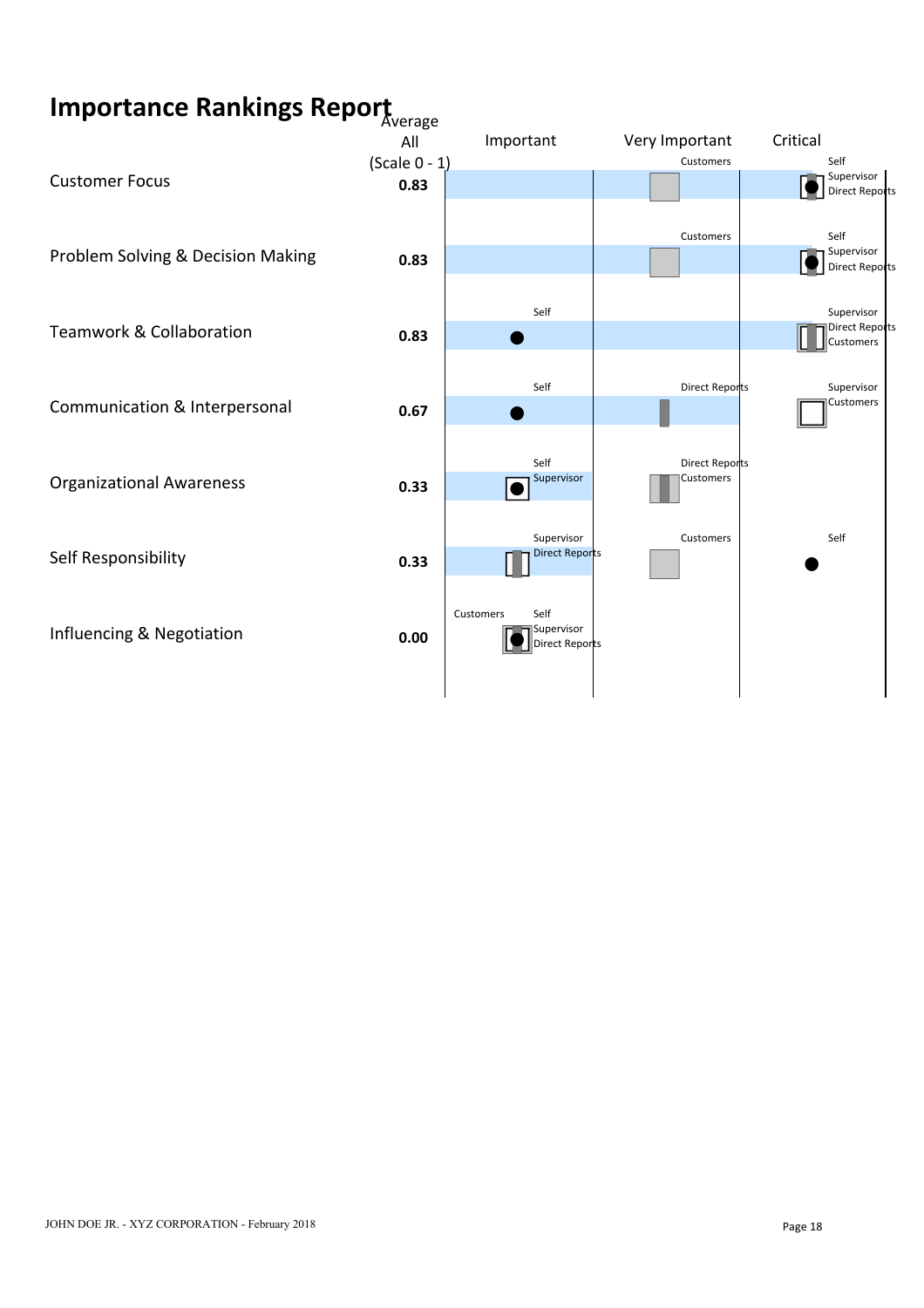# **Importance / Performance Grid**

| High Importance / Low Performance                    | <b>High Importance / High Performance</b>                                                                                          |
|------------------------------------------------------|------------------------------------------------------------------------------------------------------------------------------------|
| Importance greater or equal to 0.5 on a scale of 0-1 | Importance greater or equal to 0.5 on a scale of 0-1                                                                               |
| Performance less than 5 on a scale of (1-6)          | Performance greater than or equal to 5 on a scale of (1-6)                                                                         |
|                                                      | <b>Customer Focus</b><br>Problem Solving & Decision Making<br><b>Teamwork &amp; Collaboration</b><br>Communication & Interpersonal |
| Low Importance / Low Performance                     | Low Importance / High Performance                                                                                                  |
| Importance less than 0.5 on a scale of 0-1           | Importance less than 0.5 on a scale of 0-1                                                                                         |
| Performance less than 5 on a scale of (1-6)          | Performance greater than or equal to 5 on a scale of (1-6)                                                                         |
|                                                      | <b>Organizational Awareness</b><br>Self Responsibility<br>Influencing & Negotiation                                                |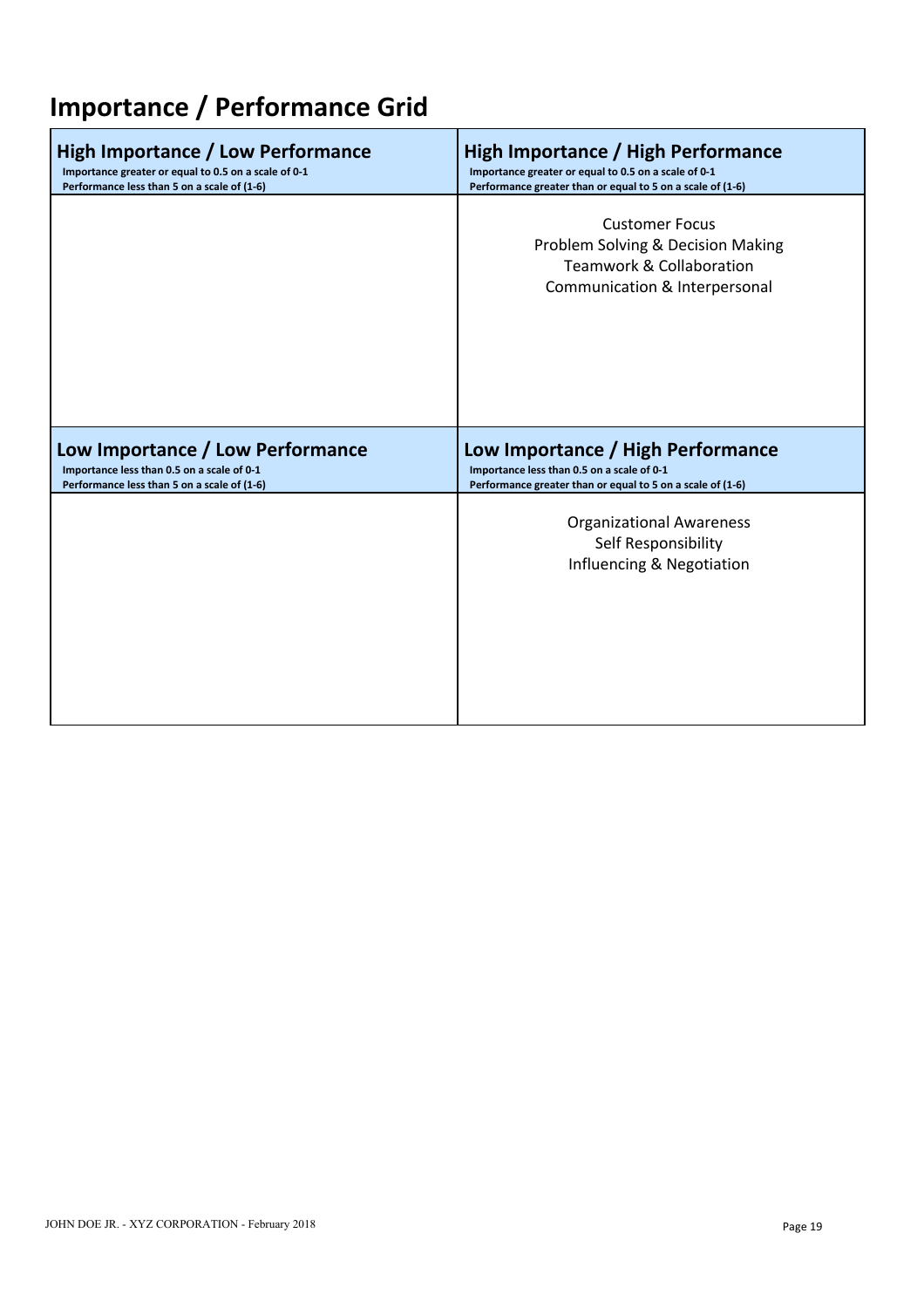# Strengths / Needs Report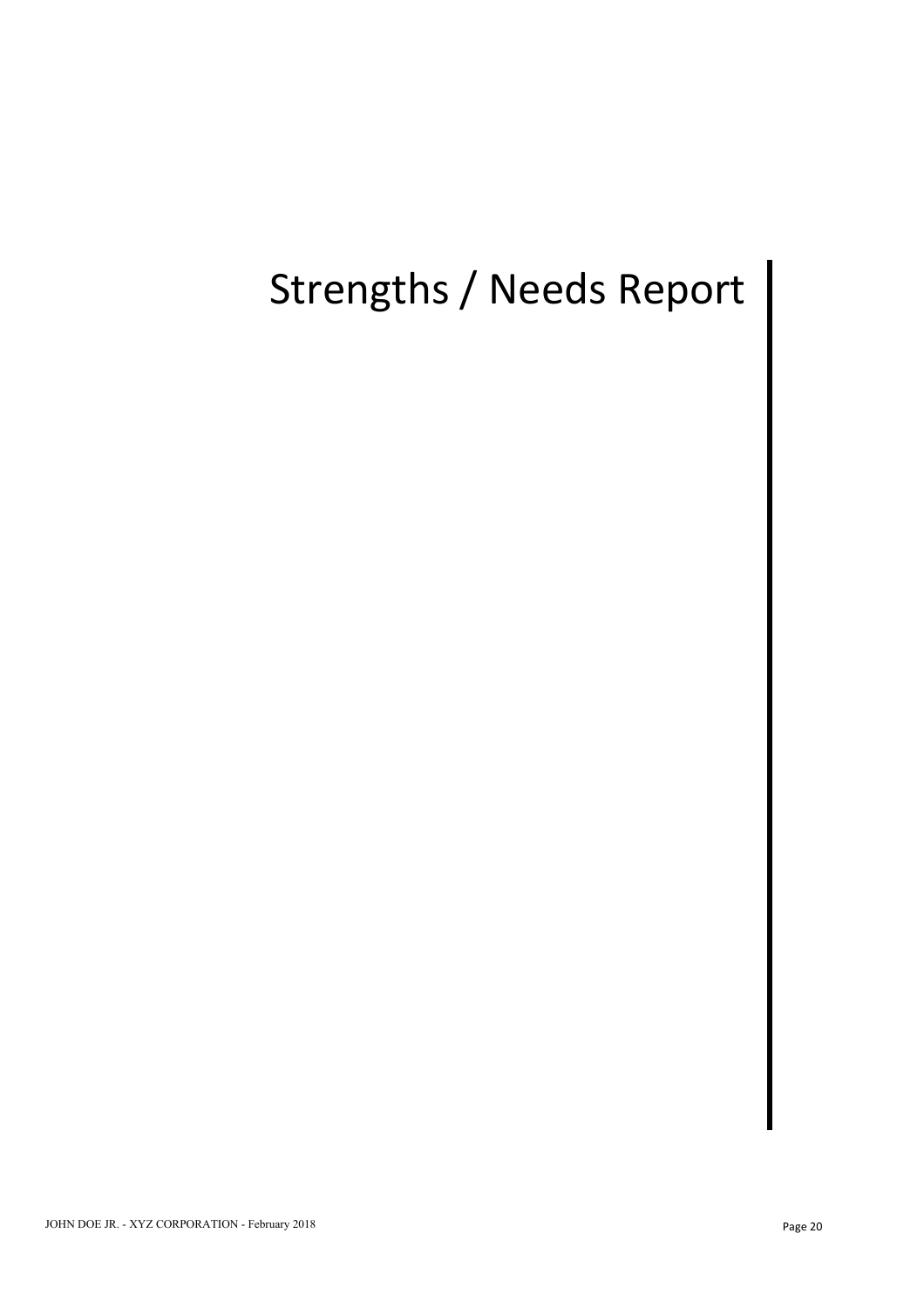# **Strengths / Needs Report**

## **20 Highest-Rated Behaviors** The Strengths / Needs Report lists your 20 highest-rated behaviors and your 20 lowest-rated behaviors of the 45 behavioral items assessed. **&**  Each listed strength or need includes the leadership task from which the item is **20 Lowest-Rated Behaviors** taken, the text of the behavior statement (and item #) as it was printed in the assessment questionnaire, and a graphic depiction of the overall average rating you received for that item.



Strength The bar indicates the range of scores given on that item by all the rating groups<br>5 6 (Self Supervisor Direct Reports Customers) (Self, Supervisor, Direct Reports, Customers). 4 5 6

> The vertical black line indicates the average of all ratings (including your own). 5.13 The average rating score is printed to the right of the vertical black line.

> > If there is no bar, then all raters gave you the same rating for that item - there was no variance between the ratings.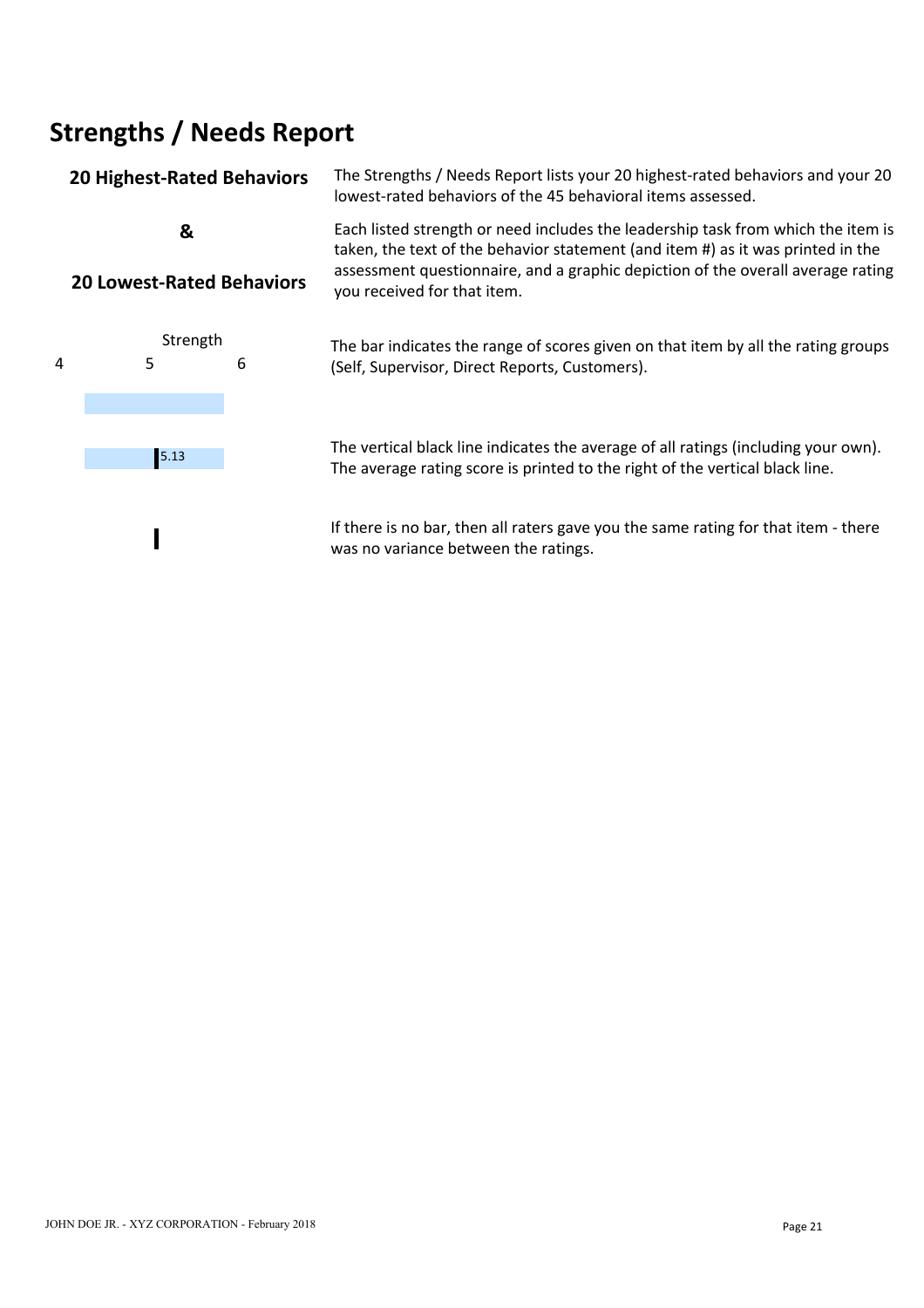| <b>Strengths / Needs Report</b>                                                                                                                         | Need |   |   |   | Strength |         |
|---------------------------------------------------------------------------------------------------------------------------------------------------------|------|---|---|---|----------|---------|
| #1 Strength - Item 9 - Self Responsibility<br>Maintains confidentiality.                                                                                | 1    | 2 | 3 | 4 | 5.       | 6       |
| #2 Strength - Item 18 - Influencing & Negotiation<br>Negotiates with sensitivity and a sense of<br>responsibility.                                      |      |   |   |   |          |         |
| #3 Strength - Item 31 - Teamwork & Collaboration<br>Works well with individuals in different sections and<br>divisions within the organization.         |      |   |   |   |          |         |
| #4 Strength - Item 24 - Organizational Awareness<br>Anticipates impact of actions on other groups,<br>sections, or divisions.                           |      |   |   |   |          | $5.\xi$ |
| #5 Strength - Item 25 - Organizational Awareness<br>Understands how individual jobs impact the<br>organization as a whole.                              |      |   |   |   |          | 5.8     |
| #6 Strength - Item 27 - Teamwork & Collaboration<br>Contributes to a positive work environment.                                                         |      |   |   |   |          | 5.8     |
| #7 Strength - Item 29 - Teamwork & Collaboration<br>Respects diversity and differing points of view and<br>contributes to a harassment-free work place. |      |   |   |   |          | $5.\xi$ |
| #8 Strength - Item 33 - Teamwork & Collaboration<br>Respects others opinions and feelings.                                                              |      |   |   |   |          | 5.8     |
| #9 Strength - Item 36 - Customer Focus<br>Includes customer perspective in planning activities.                                                         |      |   |   |   |          | 5.8     |
| #10 Strength - Item 38 - Problem Solving &<br><b>Decision Making</b>                                                                                    |      |   |   |   |          |         |

Gathers, sorts, organizes, and analyzes relevant information in their approach to find solutions to<br>
everyday work problems. everyday work problems.

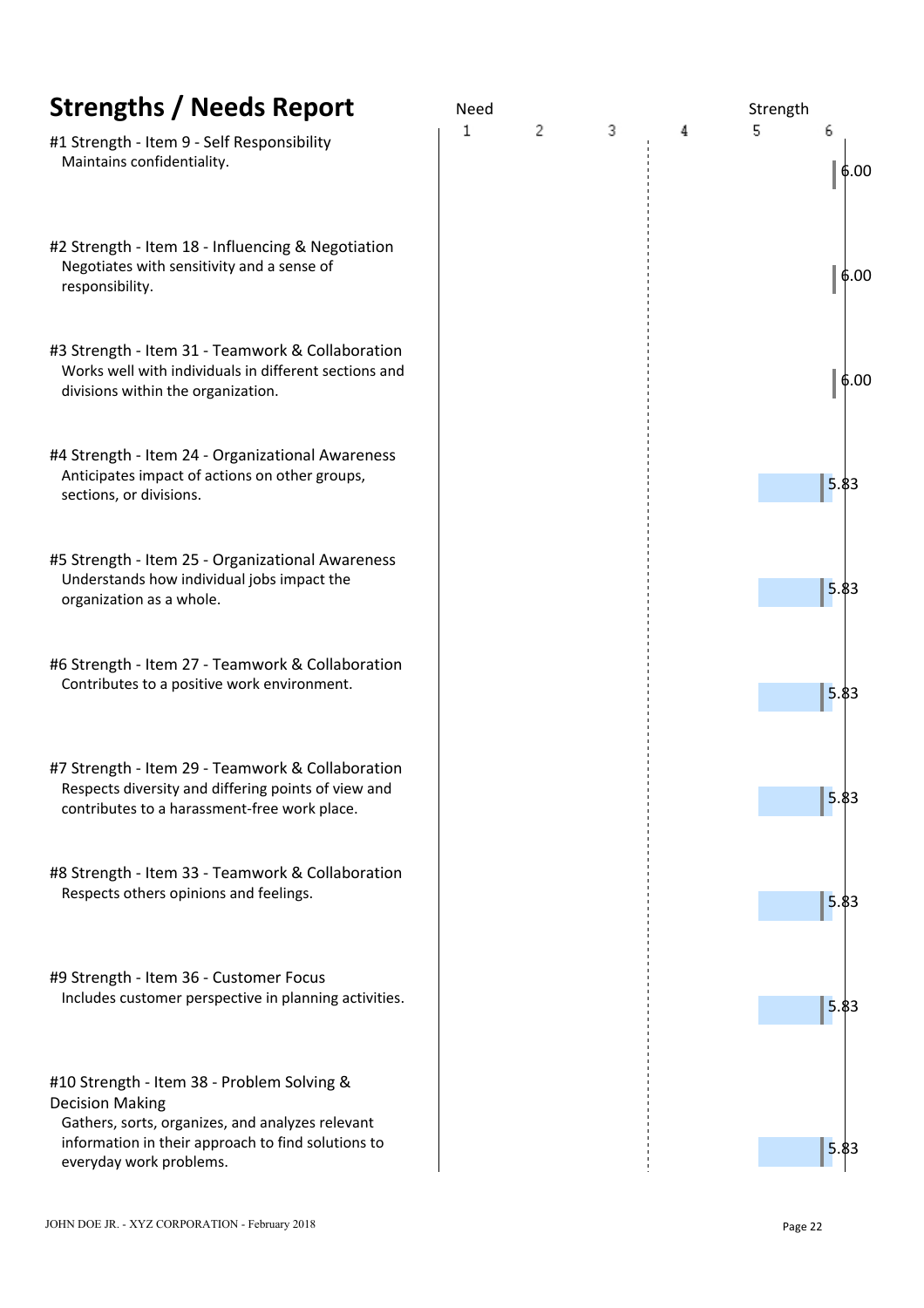| <b>Strengths / Needs Report</b>                                                                                                                             | Need |   |   |   | Strength         |
|-------------------------------------------------------------------------------------------------------------------------------------------------------------|------|---|---|---|------------------|
| #11 Strength - Item 14 - Self Responsibility<br>Sets high yet realistic personal and professional<br>goals.                                                 | 1    | 2 | 3 | 4 | 5<br>6<br>5.8    |
| #12 Strength - Item 20 - Influencing & Negotiation<br>Builds relationships and clarifies misunderstandings<br>with minimal conflict.                        |      |   |   |   | 5.8              |
| #13 Strength - Item 34 - Customer Focus<br>Educates customers on service delivery capability.                                                               |      |   |   |   | 5.8              |
| #14 Strength - Item 42 - Problem Solving &<br><b>Decision Making</b><br>Balances risk and performance when making a<br>decision.                            |      |   |   |   | 5.8              |
| #15 Strength - Item 44 - Problem Solving &<br><b>Decision Making</b><br>Changes work priorities to meet changing demands<br>of the work area or department. |      |   |   |   | 5.8              |
| #16 Strength - Item 35 - Customer Focus<br>Monitors customer service to identify gaps and<br>unmet needs.                                                   |      |   |   |   | 5.7 <sub>l</sub> |
| #17 Strength - Item 43 - Problem Solving &<br><b>Decision Making</b><br>Prioritizes and protects against high impact potential<br>problems.                 |      |   |   |   | 5.7              |
| #18 Strength - Item 11 - Self Responsibility<br>Stays current with job skills.                                                                              |      |   |   |   | 5.67             |
| #19 Strength - Item 26 - Organizational Awareness<br>Keeps current with changes within the organization.                                                    |      |   |   |   | 5.67             |
| #20 Strength - Item 28 - Teamwork & Collaboration                                                                                                           |      |   |   |   |                  |
| Works effectively in a team environment.                                                                                                                    |      |   |   |   | 5.67             |

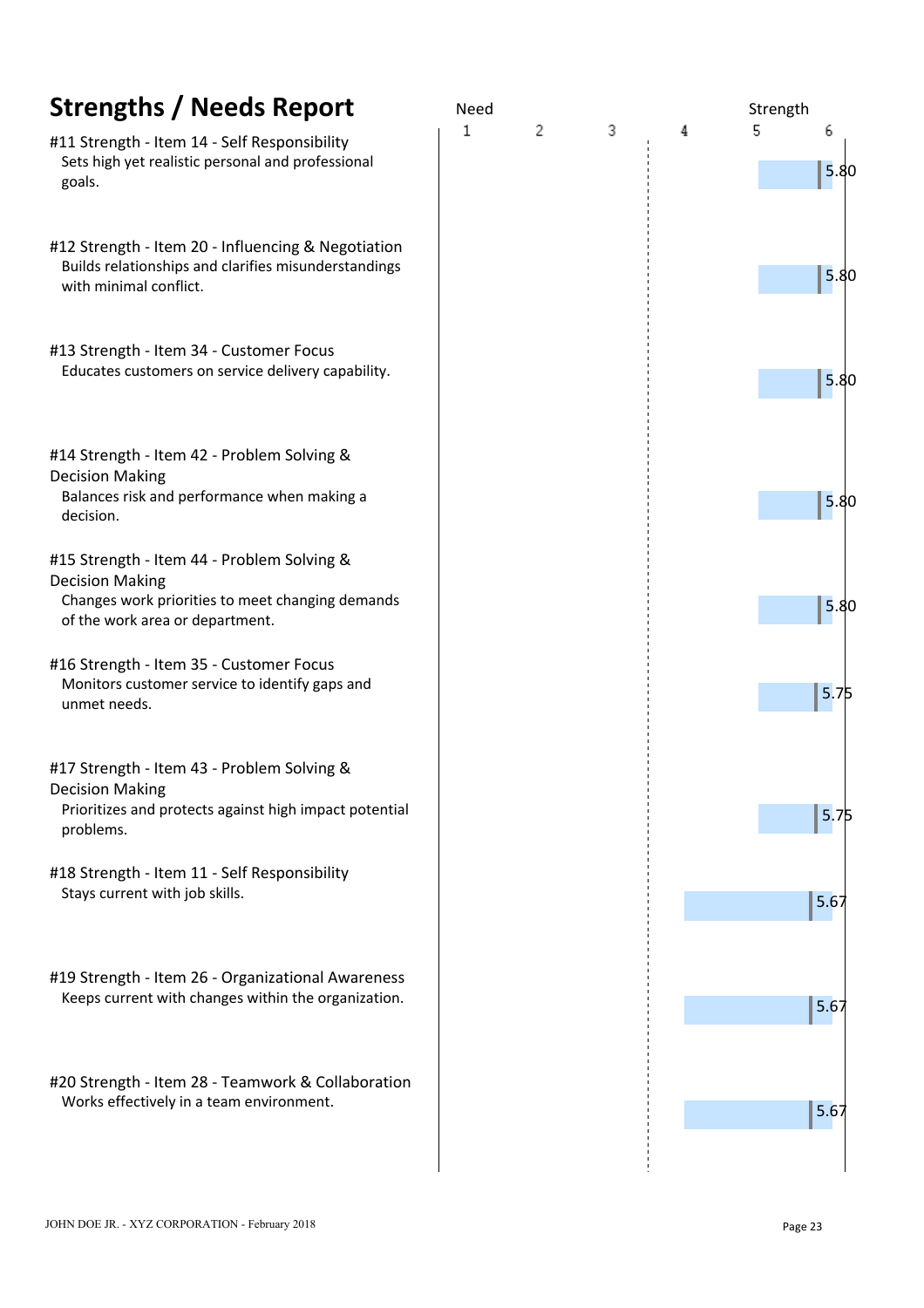- #1 Need Item 41 Problem Solving & Decision Making
- Uses a systematic and methodical process for making decisions.
- #2 Need Item 1 Communication & Interpersonal Expresses verbal ideas clearly.
- #3 Need Item 2 Communication & Interpersonal Practices active listening techniques.
- #4 Need Item 3 Communication & Interpersonal Responds to and uses appropriate non-verbal communication.
- #5 Need Item 8 Communication & Interpersonal Prepares carefully for presentations.
- #6 Need Item 21 Influencing & Negotiation Strives to reach agreements which are mutually beneficial or "win-win".
- #7 Need Item 6 Communication & Interpersonal Asks open-ended questions to gain additional feedback and insight.
- #8 Need Item 23 Organizational Awareness Anticipates and responds to the needs of other sections or divisions within the organization.
- #9 Need Item 22 Influencing & Negotiation Persuades and influences others with information rather than by exerting formal authority.
- #10 Need Item 4 Communication & Interpersonal Allows others to express emotions even when they are upset or angry.

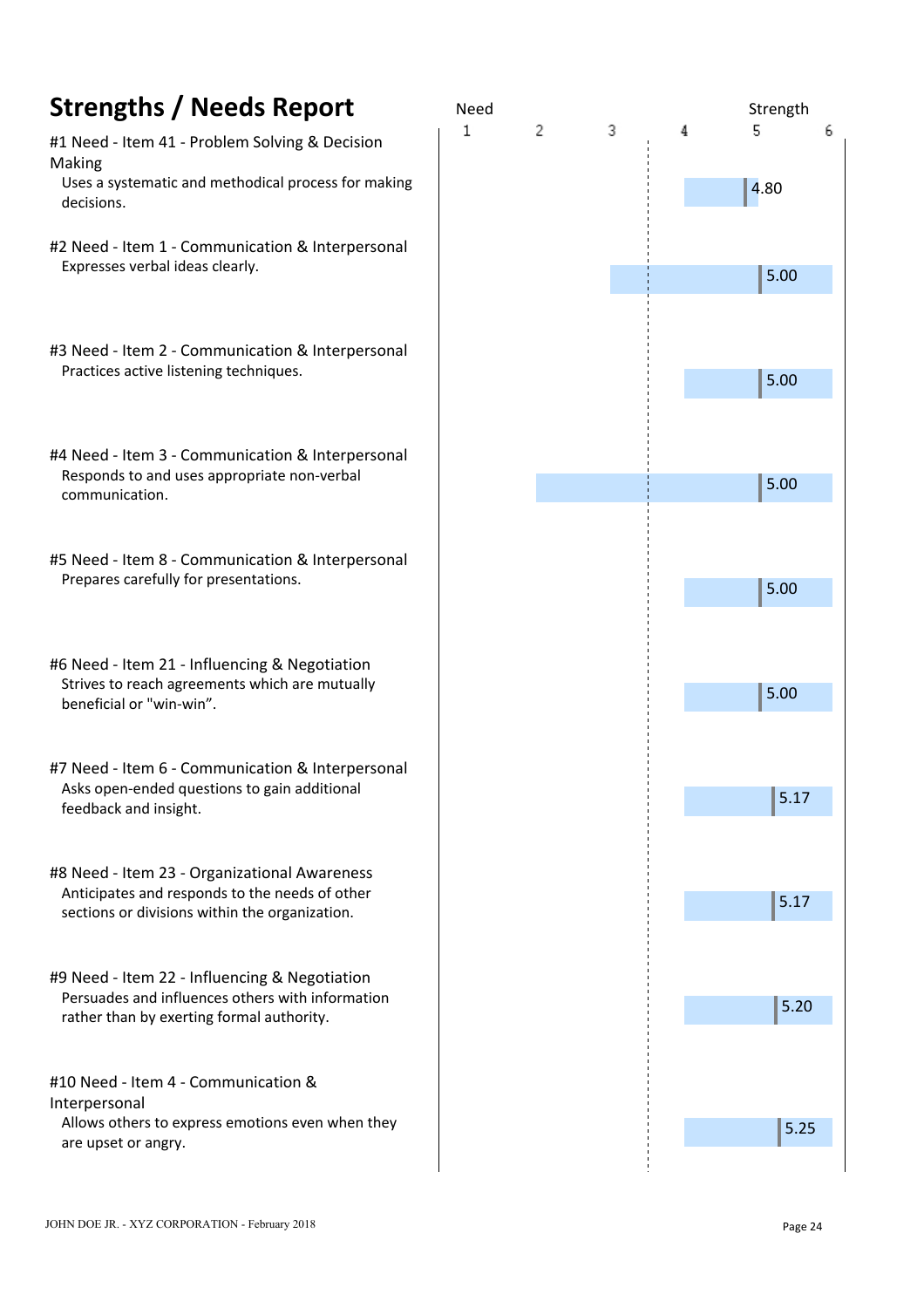| <b>Strengths / Needs Report</b>                                                                                                                                | Need |   |   |   | Strength       |  |
|----------------------------------------------------------------------------------------------------------------------------------------------------------------|------|---|---|---|----------------|--|
| #11 Need - Item 39 - Problem Solving & Decision<br>Making<br>Investigate until the "root cause" of a problem is<br>identified.                                 | 1    | 2 | 3 | 4 | 5<br>6<br>5.25 |  |
| #12 Need - Item 7 - Communication &<br>Interpersonal<br>Effectively uses visual aides, support materials and<br>handouts when making presentations.            |      |   |   |   | 5.33           |  |
| #13 Need - Item 17 - Influencing & Negotiation<br>Demonstrates an approachable demeanor.                                                                       |      |   |   |   | 5.33           |  |
| #14 Need - Item 19 - Influencing & Negotiation<br>Takes responsibility for conflict and its resolution<br>with supervisor, peers, subordinates, and customers. |      |   |   |   | 5.33           |  |
| #15 Need - Item 16 - Self Responsibility<br>Accepts feedback and learns from mistakes and<br>successes.                                                        |      |   |   |   | 5.40           |  |
| #16 Need - Item 37 - Customer Focus<br>Takes responsibility for action from customer<br>feedback.                                                              |      |   |   |   | 5.40           |  |
| #17 Need - Item 5 - Communication &<br>Interpersonal<br>Checks for complete understanding when<br>communicating with others.                                   |      |   |   |   | 5.50           |  |
| #18 Need - Item 10 - Self Responsibility<br>Develops a personal learning plan and takes<br>responsibility for self improvement.                                |      |   |   |   | 5.50           |  |
| #19 Need - Item 12 - Self Responsibility<br>Exemplifies high standards of personal and<br>professional behavior.                                               |      |   |   |   | 5.50           |  |
| #20 Need - Item 13 - Self Responsibility<br>Takes initiative.                                                                                                  |      |   |   |   | 5.50           |  |
|                                                                                                                                                                |      |   |   |   |                |  |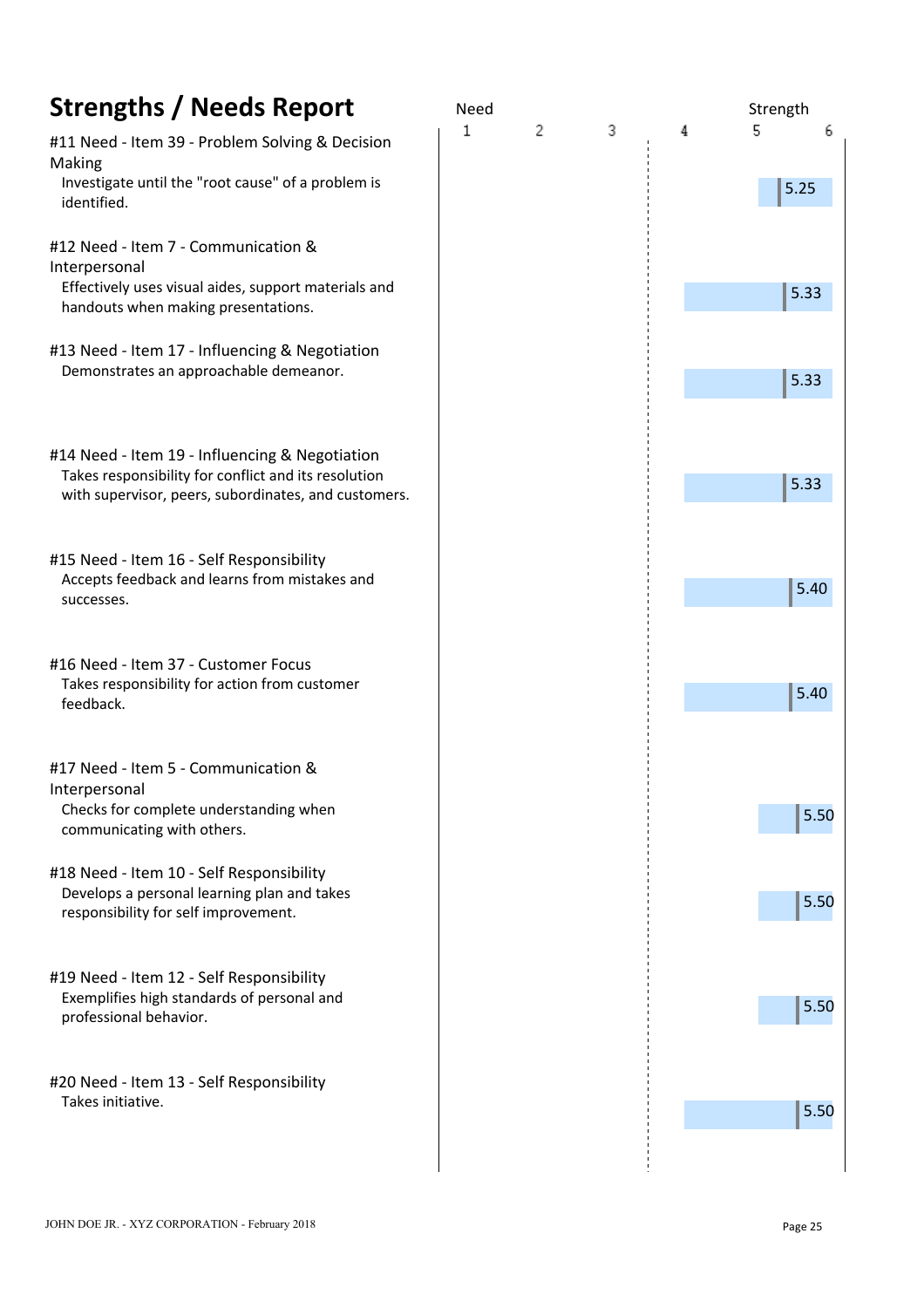# Item Detail / Frequency Distribution | Report |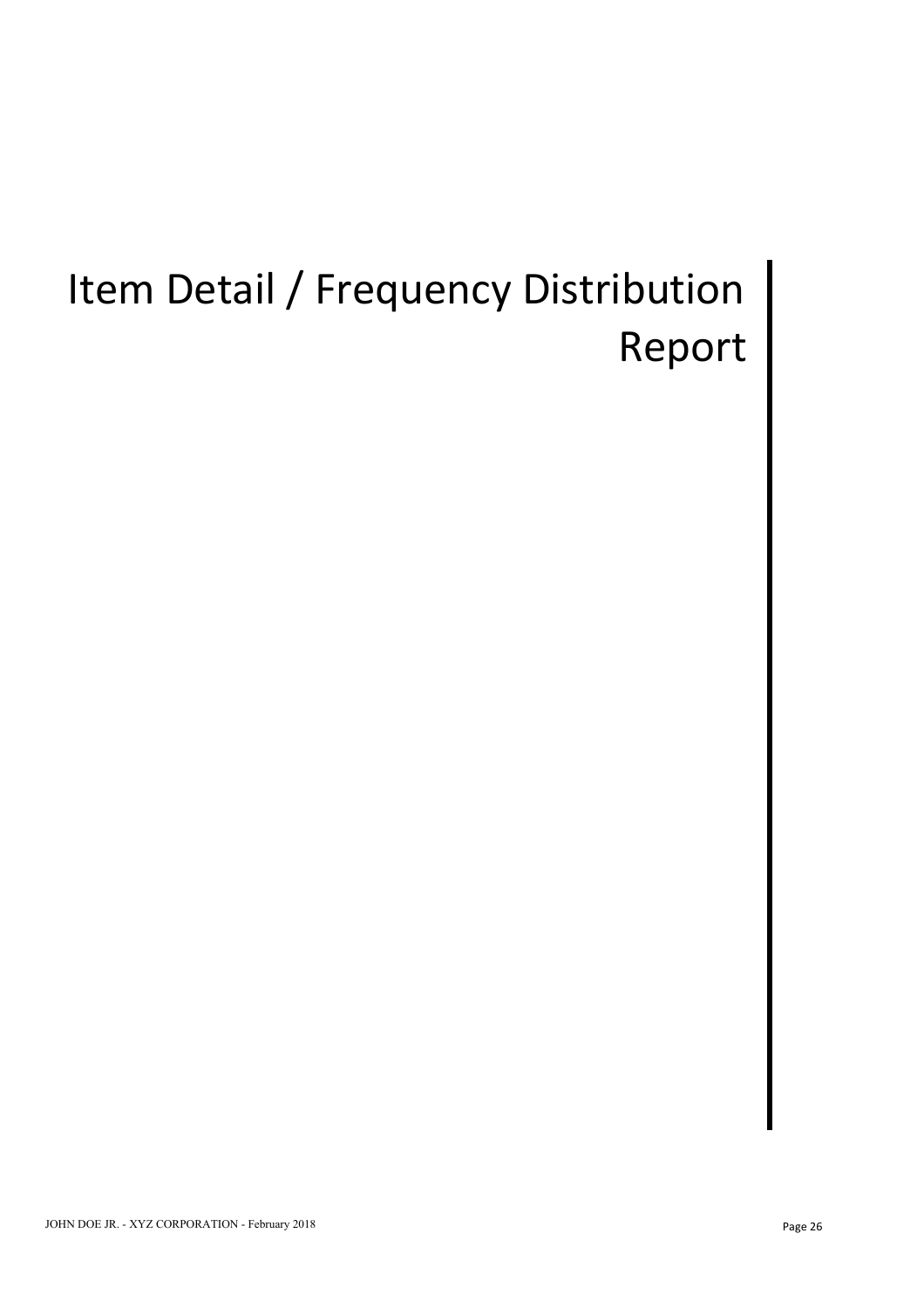# **Item Detail / Frequency Distribution Report**

This report offers the most detailed look at the results of your **Edge 360 for Individual Contributors** assessment.

**Avoid** For many participants, this report provides more information than is really **"Paralysis by Analysis"** necessary to receive a benefit from this type of assessment. Concentrating on all the nitty-gritty details of an assessment such as this can sometimes create a kind of "paralysis by analysis." You can become so consumed by details that you lose sight of the overall picture - failing to see the forest for the trees. Having said that, however, this report can be very useful in pinpointing training needs and other areas for focus. For instance, if you show a training need in a particular task, it can be helpful to examine the individual behavior statements that describe that task and see if improvements in one or two specific behaviors could improve your overall performance of that task.

### **Item Detail**

# **Avg w Self**



Self(1) Supervisor(1) Direct Reports(3) Customers(3) Avg w/o Self(7) Avg w Self(8)



**Task Ratings From** The Item Detail shows your overall ratings for each of the 7 leadership tasks **Each Rating Group** measured by this assessment as rated by yourself, your supervisor, subordinates, peers, and customers.

**Avg w/o Self** In addition to ratings from each rater group, you will see two more ratings: Avg w/o Self and Avg w Self. The Avg w/o Self rating is the average rating from all the raters except for yourself. The Avg w Self rating is the average rating from all the raters including yourself.

The bar shows the range of ratings given by the rating group.

The vertical black line indicates the average rating for that rating group. This average rating score is printed to the right of the vertical black line. 4.5

If there is no bar, then all the raters in that group gave you the same rating - there was no variance in their ratings. 5.00

Number of Raters Beside each rating group's label you will see a number in parentheses. This number reflects how many persons in that rating group gave a response for that particular item. For instance, the Self category will usually show "(1)" because you were the only rater counted in this category. If you failed to respond to an item, or chose "Not Sure" for that item on the assessment questionnaire, you will not see a Self label and there will not be a score shown on the graph.

## **Frequency Distribution**

1 2 4 rating was given by the rater. The bar graph indicates what percentage of your raters gave you a specific rating. The taller the bar graph, the higher the percentage of raters giving that rating. Bar graphs are shown for ratings 1 through 6, as well as "n/a" which means that no

> The numbers underneath each bar graph indicate the number of raters giving that particular rating.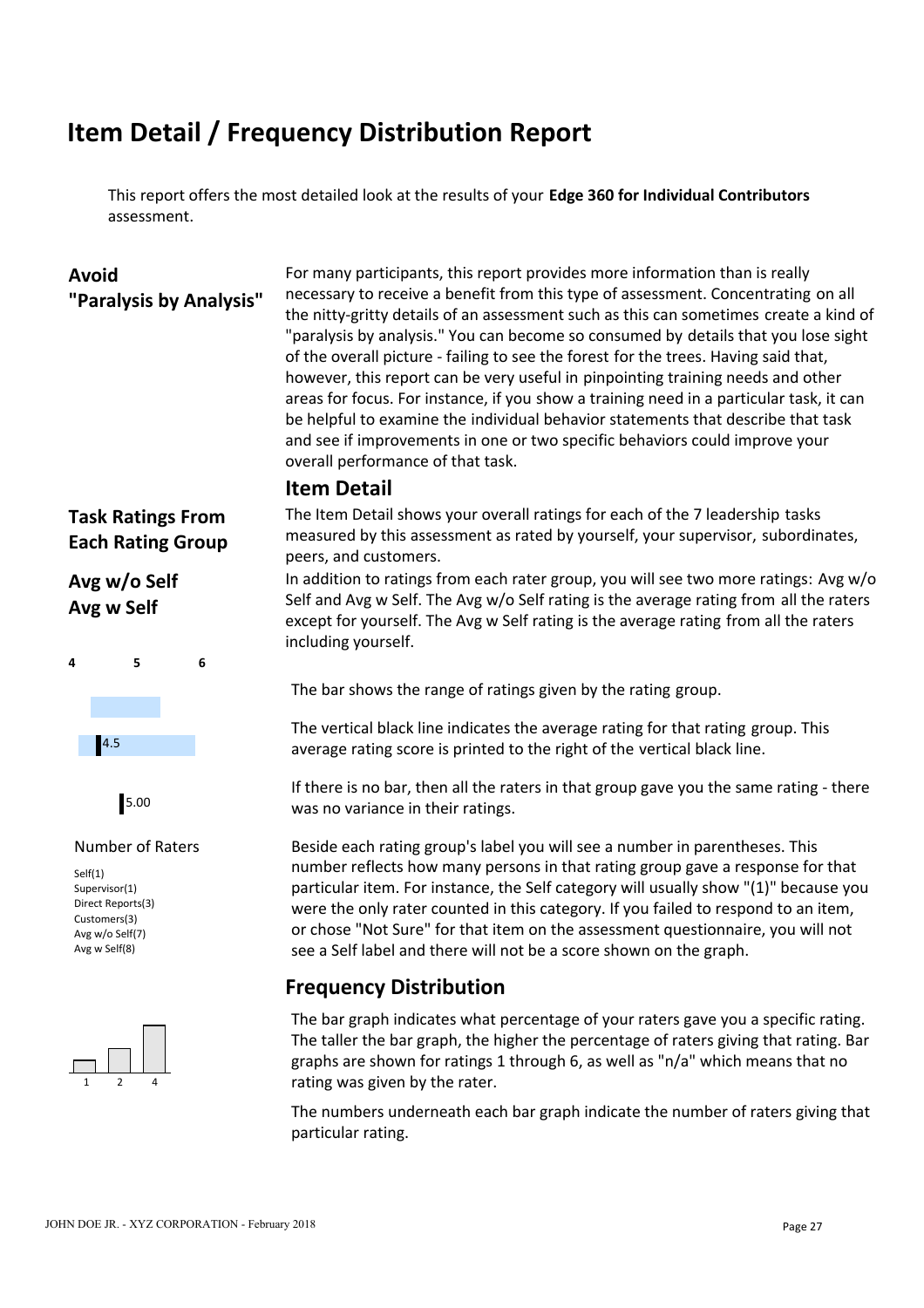# Communication & Interpersonal

|                                                                                    |                                                                                                         | $\mathbf{1}$ | $\overline{2}$ | 3           | 4                  | 5                                                                | 6          | $\mathbf{1}$ | $\overline{2}$ | 3                | 4              | 5              | 6              | n/a            |  |
|------------------------------------------------------------------------------------|---------------------------------------------------------------------------------------------------------|--------------|----------------|-------------|--------------------|------------------------------------------------------------------|------------|--------------|----------------|------------------|----------------|----------------|----------------|----------------|--|
|                                                                                    | Self<br>Supervisor<br><b>Direct Reports</b><br>Customers<br>Avg w/o Self<br>Avg w Self                  |              |                |             |                    | 4.75<br>4.88<br>5.50<br>5.34<br>$\boxed{5.19}$                   | 5.63       | $\mathbf 0$  | 1              | $\mathbf{1}$     | 6              | 18             | 18             | 4              |  |
| Item #1<br>Expresses verbal ideas clearly.                                         | Self(1)<br>Supervisor (1)<br>Direct Reports (2)<br>Customers (2)<br>Avg w/o Self (5)<br>Avg w Self (6)  |              |                |             | 4.0                | 5.0<br>$\frac{1}{5.5}$<br>5.0<br>5.0                             | 16.0       | $\mathbf 0$  | $\mathbf 0$    | $\mathbf{1}$     | $\pmb{0}$      | 3              | $\overline{2}$ | $\mathbf 0$    |  |
| Item #2<br>Practices active listening techniques.                                  | Self(1)<br>Supervisor (1)<br>Direct Reports (2)<br>Customers (2)<br>Avg w/o Self (5)<br>Avg w Self (6)  |              |                |             | 4.0                | 5.0<br>5.0<br>$\overline{\phantom{0}}$ 5.5<br>$\vert$ 5.2<br>5.0 |            | $\mathbf 0$  | $\mathbf 0$    | $\mathsf 0$      | $\overline{2}$ | $\overline{2}$ | $\overline{2}$ | $\mathbf 0$    |  |
| Item #3<br>Responds to and uses appropriate non-<br>verbal communication.          | Self (1)<br>Supervisor (1)<br>Direct Reports (2)<br>Customers (2)<br>Avg w/o Self (5)<br>Avg w Self (6) |              |                | $\vert$ 3.5 |                    | $\frac{1}{5.5}$<br>4.8<br>5.0                                    | 6.0<br>6.0 | $\mathbf 0$  | $\mathbf{1}$   | $\mathbf 0$      | $\pmb{0}$      | $\overline{2}$ | 3              | $\mathbf 0$    |  |
| Item #4<br>Allows others to express emotions even<br>when they are upset or angry. | Self (1)<br>Supervisor (1)<br>Direct Reports (1)<br>Customers (1)<br>Avg w/o Self (3)<br>Avg w Self (4) |              |                |             | 4.0                | 5.0<br>5.7<br>5.3                                                | 6.1<br>6.  | $\mathbf 0$  | $\mathbf 0$    | $\pmb{0}$        | 1              | 1              | $\overline{2}$ | $\overline{2}$ |  |
| Item #5<br>Checks for complete understanding when<br>communicating with others.    | Self (1)<br>Supervisor (1)<br>Direct Reports (2)<br>Customers (2)<br>Avg w/o Self (5)<br>Avg w Self (6) |              |                |             |                    | 5.0<br>$\vert$ 5.5<br>15.5<br>$\vert$ 5.4<br>$\vert$ 5.5         | 16.0       | $\mathbf 0$  | $\mathsf 0$    | $\boldsymbol{0}$ | $\mathbf 0$    | $\overline{3}$ | $\overline{3}$ | $\mathbf 0$    |  |
| Item #6<br>Asks open-ended questions to gain<br>additional feedback and insight.   | Self (1)<br>Supervisor (1)<br>Direct Reports (2)<br>Customers (2)<br>Avg w/o Self (5)<br>Avg w Self (6) |              |                |             | $\blacksquare$ 4.5 | 5.0<br>$\frac{1}{5.5}$<br>5.2<br>5.2                             | 16.0       | $\mathbf 0$  | $\mathbf 0$    | $\boldsymbol{0}$ | $\mathbf{1}$   | $\overline{3}$ | $\overline{2}$ | 0              |  |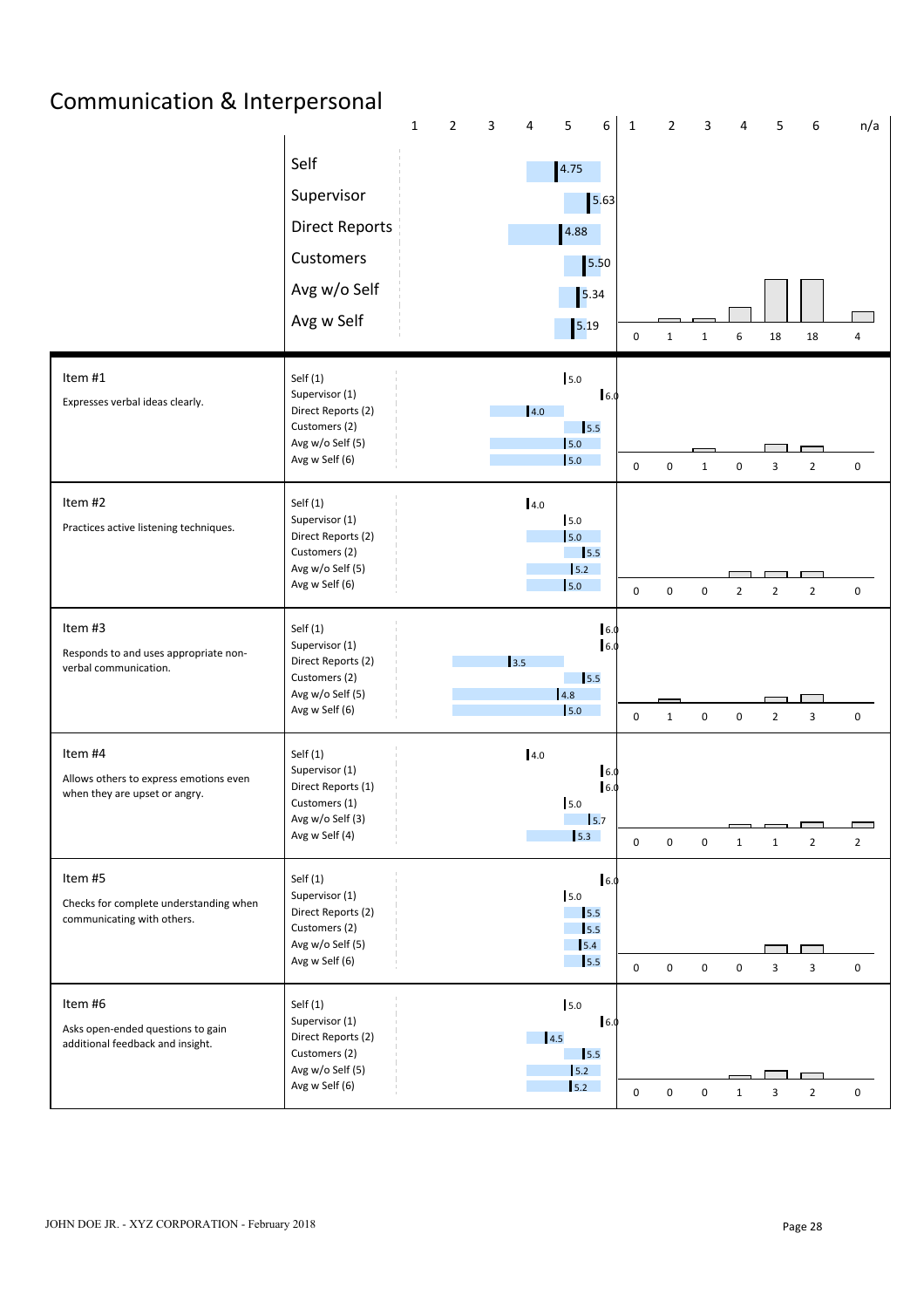# Communication & Interpersonal

|                                                                                                           |                                                                                                           |  | 3 | 4   | 5                                                   | 6                   | 1 | $\mathbf{2}$ | 3        | 4 | 5 | 6 | n/a            |
|-----------------------------------------------------------------------------------------------------------|-----------------------------------------------------------------------------------------------------------|--|---|-----|-----------------------------------------------------|---------------------|---|--------------|----------|---|---|---|----------------|
| Item #7<br>Effectively uses visual aides, support<br>materials and handouts when making<br>presentations. | Self $(1)$<br>Supervisor (1)<br>Direct Reports (2)<br>Customers (2)<br>Avg w/o Self (5)<br>Avg w Self (6) |  |   | 4.0 | 5.0<br>5.3                                          | 16.0<br>16.0<br>5.6 | 0 | $\Omega$     | n        |   |   |   | 0              |
| Item #8<br>Prepares carefully for presentations.                                                          | Self $(1)$<br>Supervisor (1)<br>Direct Reports (2)<br>Avg w/o Self (3)<br>Avg w Self (4)                  |  |   | 4.0 | 5.0<br>$\vert$ 5.5<br>$\vert$ <sub>5.3</sub><br>5.0 |                     | 0 | $\Omega$     | $\Omega$ |   |   |   | $\overline{2}$ |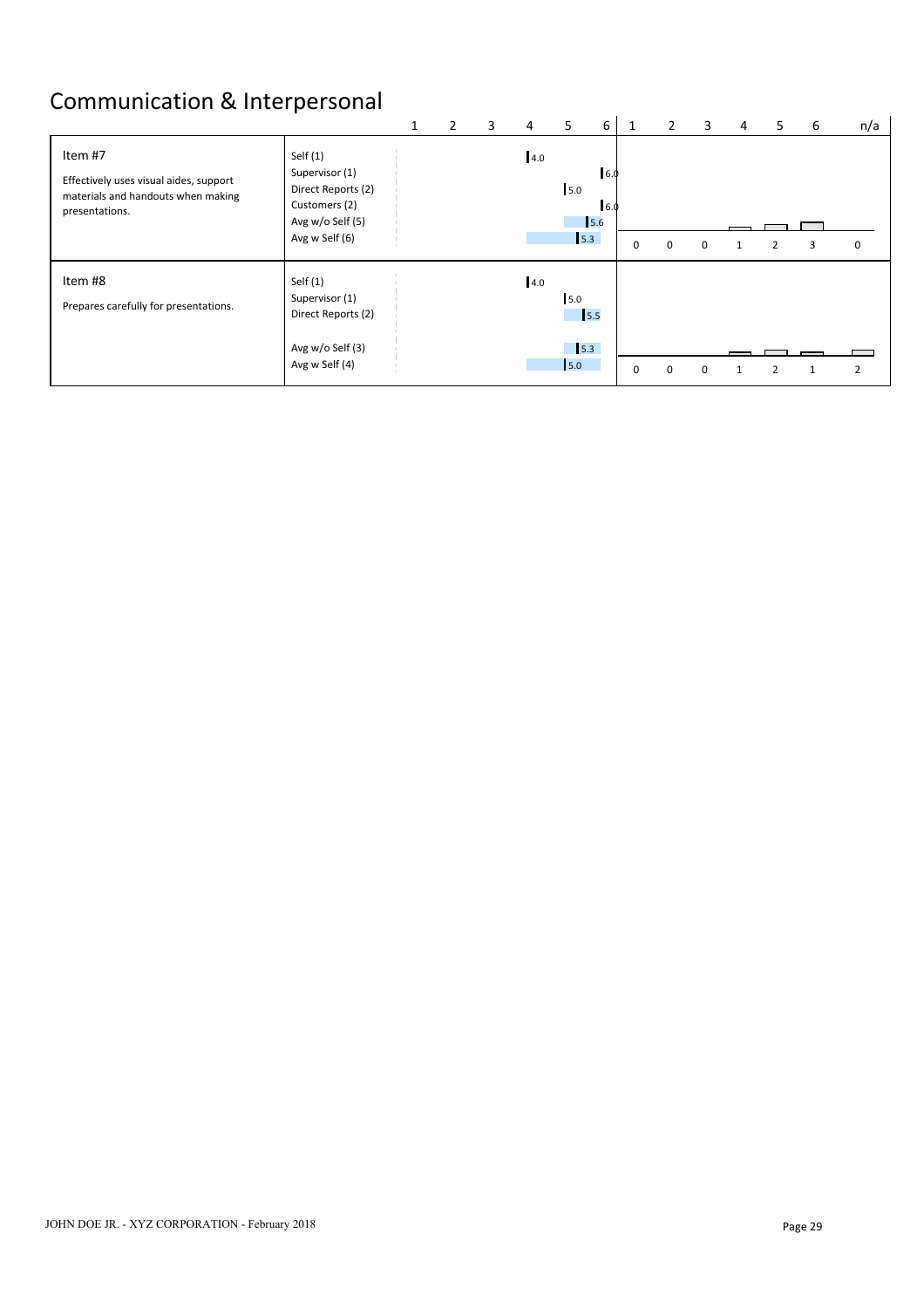| <b>Customer Focus</b>                                          |                                      |              |             |   |                |                |                              |              |             |                     |              |                |                         |                |  |
|----------------------------------------------------------------|--------------------------------------|--------------|-------------|---|----------------|----------------|------------------------------|--------------|-------------|---------------------|--------------|----------------|-------------------------|----------------|--|
|                                                                |                                      | $\mathbf{1}$ | $\mathbf 2$ | 3 | $\overline{4}$ | $\overline{5}$ | $6\phantom{a}$               | $\mathbf{1}$ | $\mathbf 2$ | 3                   | 4            | 5              | 6                       | n/a            |  |
|                                                                | Self                                 |              |             |   |                | 5.25           |                              |              |             |                     |              |                |                         |                |  |
|                                                                | Supervisor                           |              |             |   |                | 5.25           |                              |              |             |                     |              |                |                         |                |  |
|                                                                | <b>Direct Reports</b>                |              |             |   |                |                | 6.00                         |              |             |                     |              |                |                         |                |  |
|                                                                | Customers                            |              |             |   |                |                | 6.00                         |              |             |                     |              |                |                         |                |  |
|                                                                | Avg w/o Self                         |              |             |   |                |                | 5.75                         |              |             |                     |              |                |                         |                |  |
|                                                                | Avg w Self                           |              |             |   |                |                | 5.63                         | $\mathbf 0$  | $\mathbf 0$ | $\mathbf 0$         | $\mathbf{1}$ | $\overline{4}$ | 15                      | $\sqrt{4}$     |  |
| Item #34                                                       | Self $(1)$                           |              |             |   |                | 5.0            |                              |              |             |                     |              |                |                         |                |  |
| Educates customers on service delivery<br>capability.          | Supervisor (1)<br>Direct Reports (2) |              |             |   |                |                | $\vert 6.$<br>$\overline{6}$ |              |             |                     |              |                |                         |                |  |
|                                                                | Customers (1)<br>Avg w/o Self (4)    |              |             |   |                |                | $\vert$ 6.<br>$\mathsf{I}6$  |              |             |                     |              |                |                         |                |  |
|                                                                | Avg w Self (5)                       |              |             |   |                |                | 5.8                          | $\mathbf 0$  | $\pmb{0}$   | 0                   | $\mathsf 0$  | $\mathbf 1$    | $\overline{4}$          | $\mathbf{1}$   |  |
| Item #35                                                       | Self(1)                              |              |             |   |                | 5.0            |                              |              |             |                     |              |                |                         |                |  |
| Monitors customer service to identify gaps<br>and unmet needs. | Supervisor (1)<br>Direct Reports (2) |              |             |   |                |                | 6.0<br>$\vert$ 6.            |              |             |                     |              |                |                         |                |  |
|                                                                | Avg w/o Self (3)                     |              |             |   |                |                | $\overline{6}$               |              |             |                     |              |                |                         |                |  |
|                                                                | Avg w Self (4)                       |              |             |   |                |                | $\vert$ <sub>5.8</sub>       | $\mathbf 0$  | $\pmb{0}$   | $\mathsf 0$         | $\mathbf 0$  | $\mathbf 1$    | $\overline{\mathbf{3}}$ | $\overline{2}$ |  |
| Item #36                                                       | Self(1)<br>Supervisor (1)            |              |             |   |                | 5.0            | $\vert 6.$                   |              |             |                     |              |                |                         |                |  |
| Includes customer perspective in planning<br>activities.       | Direct Reports (2)<br>Customers (2)  |              |             |   |                |                | 16.<br>$\overline{6}$        |              |             |                     |              |                |                         |                |  |
|                                                                | Avg w/o Self (5)                     |              |             |   |                |                | 5.8                          |              |             |                     |              |                |                         |                |  |
|                                                                | Avg w Self (6)                       |              |             |   |                |                | 5.8                          | $\mathsf 0$  | $\pmb{0}$   | $\mathsf 0$         | $\mathbf 0$  | $\mathbf 1$    | 5                       | $\mathbf 0$    |  |
| Item #37                                                       | Self(1)<br>Supervisor (1)            |              |             |   | 4.0            | 5.0            |                              |              |             |                     |              |                |                         |                |  |
| Takes responsibility for action from<br>customer feedback.     | Direct Reports (2)<br>Customers (1)  |              |             |   |                |                | $\mathsf{I}6.$<br>6.0        |              |             |                     |              |                |                         |                |  |
|                                                                | Avg w/o Self (4)                     |              |             |   |                | 5.5            |                              |              |             |                     |              |                |                         |                |  |
|                                                                | Avg w Self (5)                       |              |             |   |                | $\vert$ 5.4    |                              | $\mathsf 0$  | $\pmb{0}$   | $\mathsf{O}\xspace$ | 1            | $\mathbf{1}$   | $\overline{\mathbf{3}}$ | $\mathbf{1}$   |  |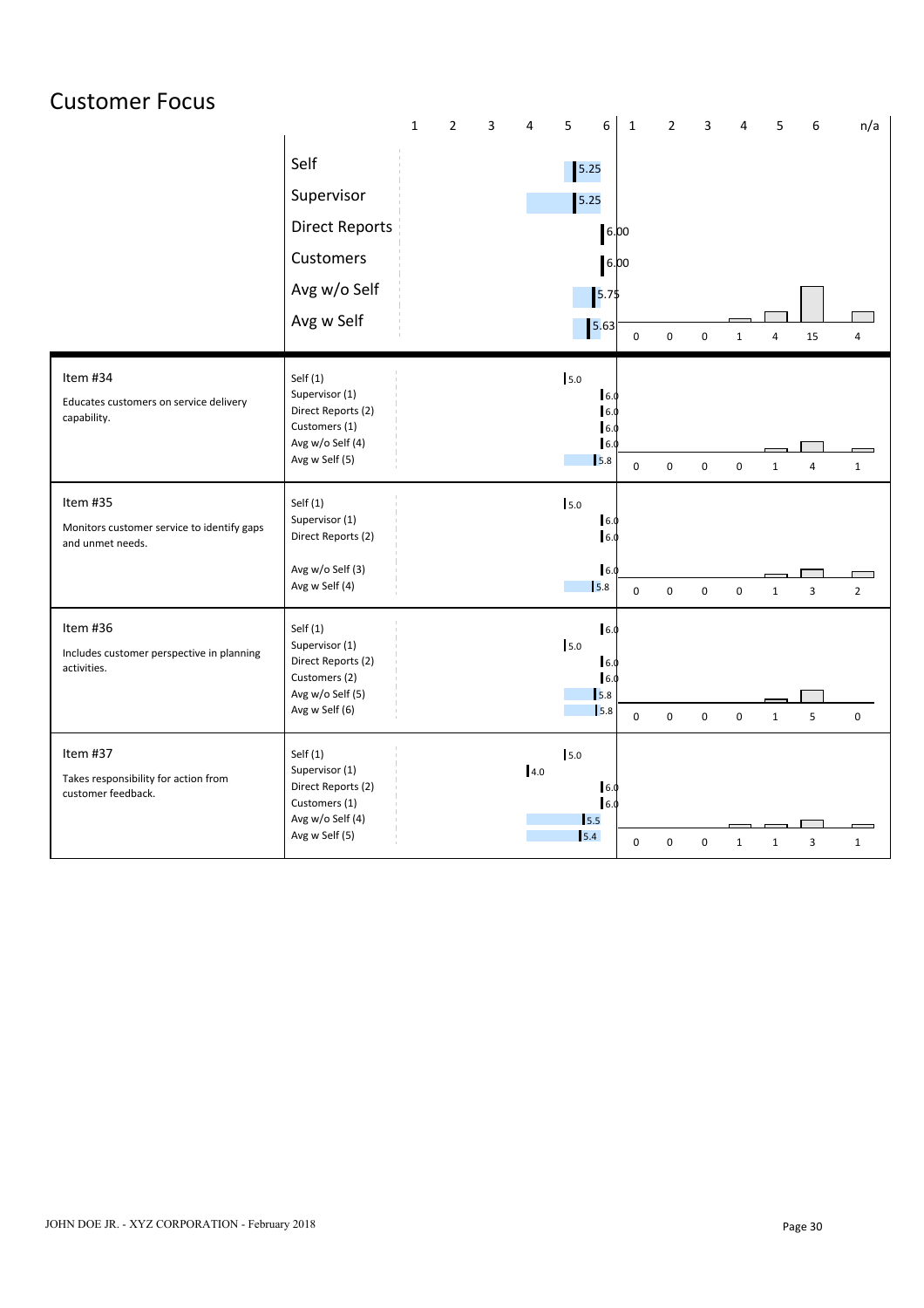| Influencing & Negotiation                                                                                                   |                                                                                                           | $\overline{2}$<br>$\mathbf{3}$<br>$\mathbf{1}$ | 5<br>6<br>4                                                            | $\mathbf{1}$        | $\overline{2}$   | 3           | 4                                  | 5<br>6         | n/a                                      |  |
|-----------------------------------------------------------------------------------------------------------------------------|-----------------------------------------------------------------------------------------------------------|------------------------------------------------|------------------------------------------------------------------------|---------------------|------------------|-------------|------------------------------------|----------------|------------------------------------------|--|
|                                                                                                                             | Self<br>Supervisor<br><b>Direct Reports</b><br>Customers<br>Avg w/o Self<br>Avg w Self                    |                                                | 4.67<br>5.83<br>5.50<br>$\left  \frac{5.78}{2} \right $<br>5.50        | 6.00<br>$\mathbf 0$ | $\mathbf 0$      | $\pmb{0}$   | 5<br>5                             | 19             | $\overline{7}$                           |  |
| Item #17<br>Demonstrates an approachable demeanor.                                                                          | Self(1)<br>Supervisor (1)<br>Direct Reports (2)<br>Customers (2)<br>Avg w/o Self (5)<br>Avg w Self (6)    |                                                | 4.0<br>6.0<br>$\mathsf{I}$ <sub>5.0</sub><br>6.0<br>5.6<br>$\vert$ 5.3 | $\mathbf 0$         | $\mathbf 0$      | $\pmb{0}$   | $\overline{2}$<br>$\boldsymbol{0}$ | 4              | $\mathbf 0$                              |  |
| Item #18<br>Negotiates with sensitivity and a sense of<br>responsibility.                                                   | Self(1)<br>Supervisor (1)<br>Direct Reports (2)<br>Customers (2)<br>Avg w/o Self (5)<br>Avg w Self (6)    |                                                | 6.<br>$\mathsf{I}6.$<br>6.<br>6.0                                      | $\mathbf 0$         | $\mathbf 0$      | 0           | $\pmb{0}$<br>$\boldsymbol{0}$      | 6              | $\mathbf 0$                              |  |
| Item #19<br>Takes responsibility for conflict and its<br>resolution with supervisor, peers,<br>subordinates, and customers. | Self(1)<br>Supervisor (1)<br>Direct Reports (1)<br>Avg w/o Self (2)<br>Avg w Self (3)                     |                                                | 4.0<br>6.0<br>16.0<br>$\vert$ 6.<br>$\vert$ 5.3                        | $\pmb{0}$           | $\mathsf 0$      | $\mathbf 0$ | $\mathbf{1}$<br>$\pmb{0}$          | $\overline{2}$ | 3                                        |  |
| Item #20<br>Builds relationships and clarifies<br>misunderstandings with minimal conflict.                                  | Self(1)<br>Supervisor (1)<br>Direct Reports (2)<br>Customers (1)<br>Avg w/o Self (4)<br>Avg w Self (5)    |                                                | 5.0<br>16.0<br>16.<br>6.0<br>$\vert 6.$<br>$\vert$ <sub>5.8</sub>      | $\mathbf 0$         | $\mathbf 0$      | $\mathbf 0$ | $\mathbf 0$<br>$\mathbf{1}$        | $\overline{4}$ | $\overline{\phantom{0}}$<br>$\mathbf{1}$ |  |
| Item #21<br>Strives to reach agreements which are<br>mutually beneficial or "win-win".                                      | Self(1)<br>Supervisor (1)<br>Direct Reports (2)<br>Avg w/o Self (3)<br>Avg w Self (4)                     |                                                | 4.0<br>5.0<br>$\frac{1}{5.5}$<br>5.3<br>$\vert$ 5.0                    | $\mathbf 0$         | $\mathsf 0$      | 0           | $\overline{2}$<br>$\mathbf{1}$     | $\mathbf{1}$   | $\overline{2}$                           |  |
| Item #22<br>Persuades and influences others with<br>information rather than by exerting formal<br>authority.                | Self $(1)$<br>Supervisor (1)<br>Direct Reports (2)<br>Customers (1)<br>Avg w/o Self (4)<br>Avg w Self (5) |                                                | 5.0<br>16.<br>4.5<br>6.0<br>5.3<br>5.2                                 | $\boldsymbol{0}$    | $\boldsymbol{0}$ | 0           | $\overline{2}$<br>1                | $\overline{2}$ | $\mathbf{1}$                             |  |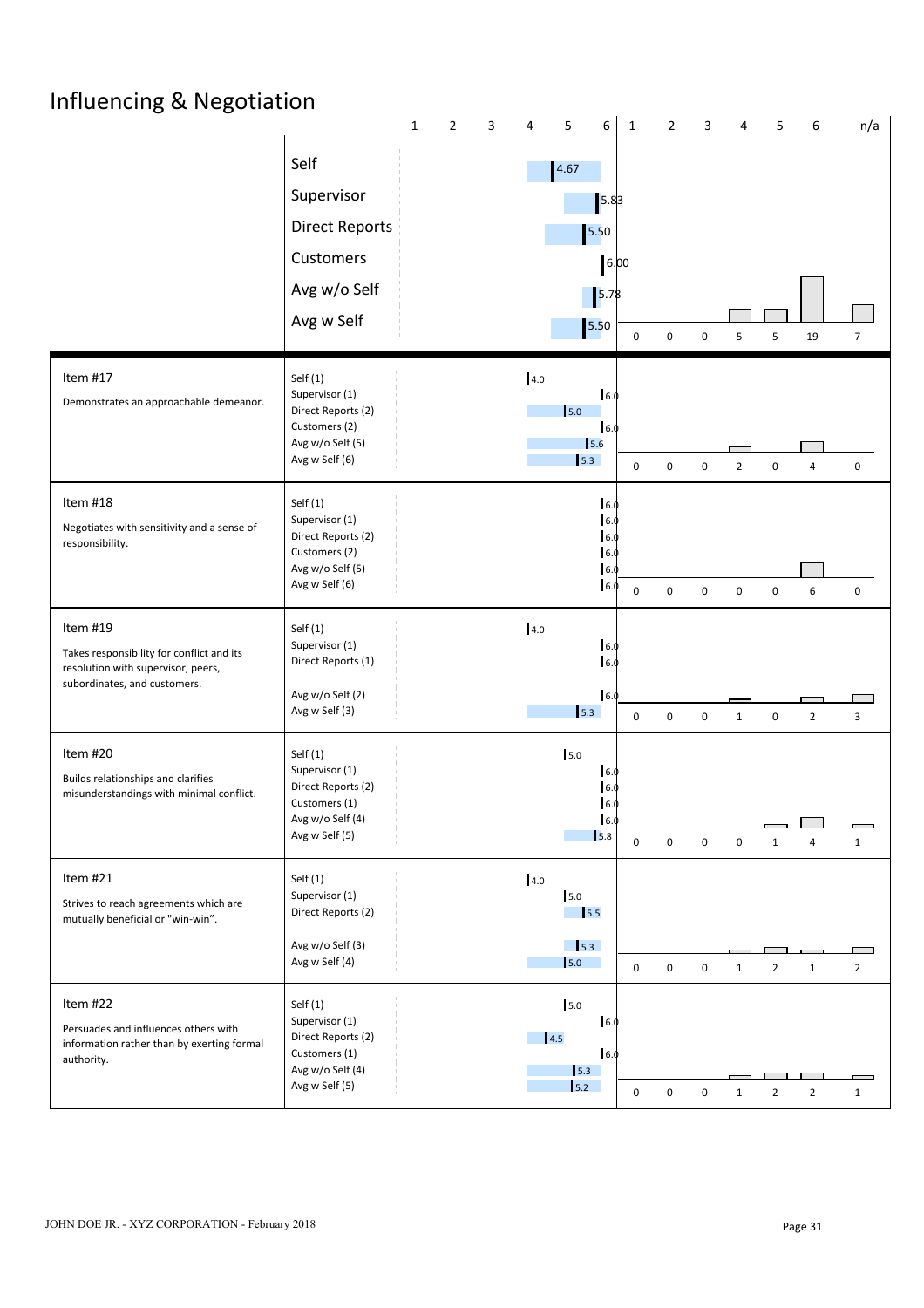| <b>Organizational Awareness</b>                                                                                 |                                                                                                           |              |                |   |     |                                                                                                  |                                     |                               |                  |                     |                |                |                  |  |
|-----------------------------------------------------------------------------------------------------------------|-----------------------------------------------------------------------------------------------------------|--------------|----------------|---|-----|--------------------------------------------------------------------------------------------------|-------------------------------------|-------------------------------|------------------|---------------------|----------------|----------------|------------------|--|
|                                                                                                                 | Self<br>Supervisor<br><b>Direct Reports</b><br>Customers<br>Avg w/o Self<br>Avg w Self                    | $\mathbf{1}$ | $\overline{2}$ | 3 | 4   | 5<br>6<br>4.75<br>5.75<br>5.63<br>5.79<br>5.53                                                   | $\mathbf{1}$<br>6.00<br>$\mathbf 0$ | $\overline{2}$<br>$\mathbf 0$ | 3<br>$\mathbf 0$ | 4<br>$\overline{2}$ | 5<br>5         | 6<br>17        | n/a<br>0         |  |
| Item #23<br>Anticipates and responds to the needs of<br>other sections or divisions within the<br>organization. | Self $(1)$<br>Supervisor (1)<br>Direct Reports (2)<br>Customers (2)<br>Avg w/o Self (5)<br>Avg w Self (6) |              |                |   | 4.0 | 5.0<br>5.0<br>6.0<br>5.4<br>5.2                                                                  | $\mathbf 0$                         | $\mathbf 0$                   | $\mathsf 0$      | $\mathbf{1}$        | $\overline{3}$ | $\overline{2}$ | $\boldsymbol{0}$ |  |
| Item #24<br>Anticipates impact of actions on other<br>groups, sections, or divisions.                           | Self $(1)$<br>Supervisor (1)<br>Direct Reports (2)<br>Customers (2)<br>Avg w/o Self (5)<br>Avg w Self (6) |              |                |   |     | $\vert 6.$<br>$\vert$ 6.<br>$\frac{1}{5.5}$<br>16.0<br>$\vert$ <sub>5.8</sub><br>$\mathsf{I}5.8$ | $\mathbf 0$                         | $\mathbf{0}$                  | $\mathbf{0}$     | $\mathbf 0$         | $\mathbf{1}$   | 5              | $\boldsymbol{0}$ |  |
| Item #25<br>Understands how individual jobs impact the<br>organization as a whole.                              | Self $(1)$<br>Supervisor (1)<br>Direct Reports (2)<br>Customers (2)<br>Avg w/o Self (5)<br>Avg w Self (6) |              |                |   |     | 5.0<br>$\overline{6}$<br>$\vert 6.$<br>6.<br>$\vert$ 6.<br>5.8                                   | $\mathbf 0$                         | $\mathbf 0$                   | $\mathbf 0$      | $\boldsymbol{0}$    | $\mathbf{1}$   | 5              | $\boldsymbol{0}$ |  |
| Item #26<br>Keeps current with changes within the<br>organization.                                              | Self $(1)$<br>Supervisor (1)<br>Direct Reports (2)<br>Customers (2)<br>Avg w/o Self (5)<br>Avg w Self (6) |              |                |   | 4.0 | 16.0<br>$\vert$ 6.<br>6.<br>$\mathsf{I}6.$<br>$\vert$ <sub>5.7</sub>                             | $\mathbf 0$                         | $\pmb{0}$                     | $\mathbf 0$      | $\mathbf{1}$        | 0              | 5              | $\mathsf 0$      |  |

## JOHN DOE JR. - XYZ CORPORATION - February 2018 Page 32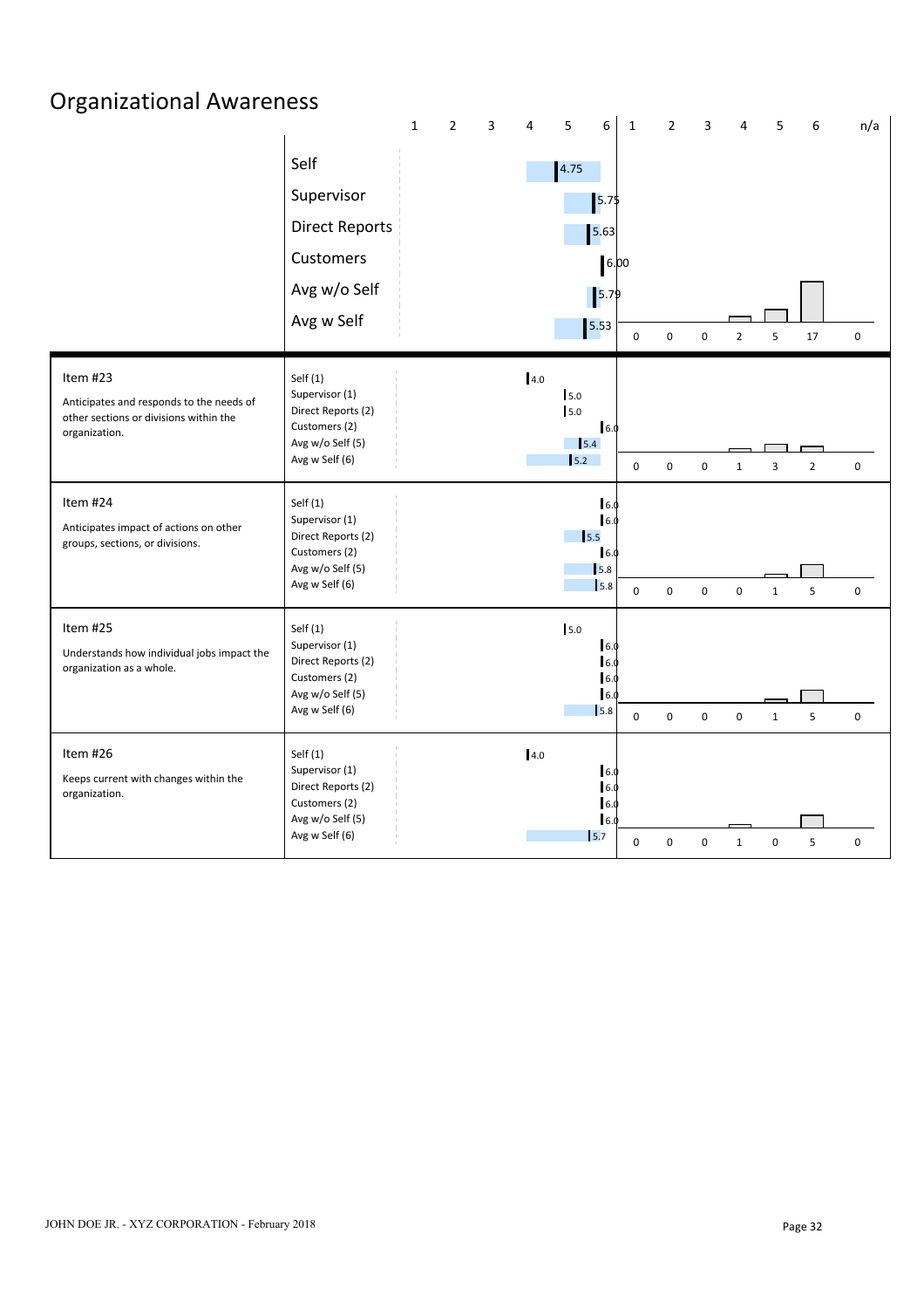# Problem Solving & Decision Making

|                                                                                                                                               |                                                                                                         | $\mathbf{1}$ | $\overline{2}$ | 3 | 4   | 5                                                               | 6<br>$\mathbf{1}$                                  |                            | $\overline{2}$ | ς           |              |              | 6              | n/a                                        |  |
|-----------------------------------------------------------------------------------------------------------------------------------------------|---------------------------------------------------------------------------------------------------------|--------------|----------------|---|-----|-----------------------------------------------------------------|----------------------------------------------------|----------------------------|----------------|-------------|--------------|--------------|----------------|--------------------------------------------|--|
|                                                                                                                                               | Self<br>Supervisor<br><b>Direct Reports</b><br>Customers<br>Avg w/o Self<br>Avg w Self                  |              |                |   |     | 5.25<br>5.63<br>5.50<br>5.63<br>$\vert$ 5.53                    | 5.75                                               | $\mathbf 0$<br>0           |                | $\Omega$    | 3            | 11           | 26             | 8                                          |  |
| Item #38<br>Gathers, sorts, organizes, and analyzes<br>relevant information in their approach to<br>find solutions to everyday work problems. | Self(1)<br>Supervisor (1)<br>Direct Reports (2)<br>Customers (2)<br>Avg w/o Self (5)<br>Avg w Self (6)  |              |                |   |     | 5.0                                                             | 6.<br>6.0<br>6.<br>5.8<br>$\vert$ <sub>5.8</sub>   | $\mathbf 0$<br>$\mathbf 0$ |                | $\mathbf 0$ | $\pmb{0}$    | $\mathbf{1}$ | 5              | $\pmb{0}$                                  |  |
| Item #39<br>Investigate until the "root cause" of a<br>problem is identified.                                                                 | Self(1)<br>Supervisor (1)<br>Direct Reports (2)<br>Avg w/o Self (3)<br>Avg w Self (4)                   |              |                |   |     | 5.0<br>5.0<br>$\frac{1}{5.5}$<br>$\frac{1}{5.3}$<br>$\vert$ 5.3 |                                                    | $\mathbf 0$<br>$\mathbf 0$ |                | $\mathbf 0$ | $\pmb{0}$    | 3            | $\mathbf{1}$   | $\overline{2}$                             |  |
| Item #40<br>Develops ways to eliminate re-occurring<br>problems.                                                                              | Self (1)<br>Supervisor (1)<br>Direct Reports (2)<br>Customers (1)<br>Avg w/o Self (4)<br>Avg w Self (5) |              |                |   | 4.0 | 5.6                                                             | $\vert 6.$<br>6.<br>6.<br>6.                       | $\mathbf 0$                | $\mathbf 0$    | $\mathbf 0$ | $\mathbf{1}$ | $\mathbf 0$  | 4              | $\mathbf{1}$                               |  |
| Item #41<br>Uses a systematic and methodical process<br>for making decisions.                                                                 | Self (1)<br>Supervisor (1)<br>Direct Reports (2)<br>Customers (1)<br>Avg w/o Self (4)<br>Avg w Self (5) |              |                |   | 4.0 | 5.0<br>5.0<br>5.0<br>$\vert 4.8$<br>4.8                         |                                                    | $\mathbf 0$                | $\mathbf 0$    | $\mathbf 0$ | $\mathbf{1}$ | 4            | $\mathbf 0$    | $\mathbf{1}$                               |  |
| Item #42<br>Balances risk and performance when<br>making a decision.                                                                          | Self (1)<br>Supervisor (1)<br>Direct Reports (2)<br>Customers (1)<br>Avg w/o Self (4)<br>Avg w Self (5) |              |                |   |     | $\frac{1}{5.5}$                                                 | 6.<br>6.0<br>6.0<br>5.8<br>$\vert$ <sub>5.8</sub>  | $\mathbf 0$<br>$\mathbf 0$ |                | $\mathbf 0$ | $\mathbf 0$  | $\mathbf{1}$ | $\overline{4}$ | $\mathbf{1}$                               |  |
| Item #43<br>Prioritizes and protects against high impact<br>potential problems.                                                               | Self(1)<br>Supervisor (1)<br>Direct Reports (2)<br>Avg w/o Self (3)<br>Avg w Self (4)                   |              |                |   |     | 5.0                                                             | $\vert 6.$<br>$\vert 6.$<br>6.0<br>$\mathsf{I}5.8$ | $\pmb{0}$                  | $\mathsf 0$    | $\mathbf 0$ | $\pmb{0}$    | $\mathbf{1}$ | $\mathbf{3}$   | $\overline{\phantom{a}}$<br>$\overline{2}$ |  |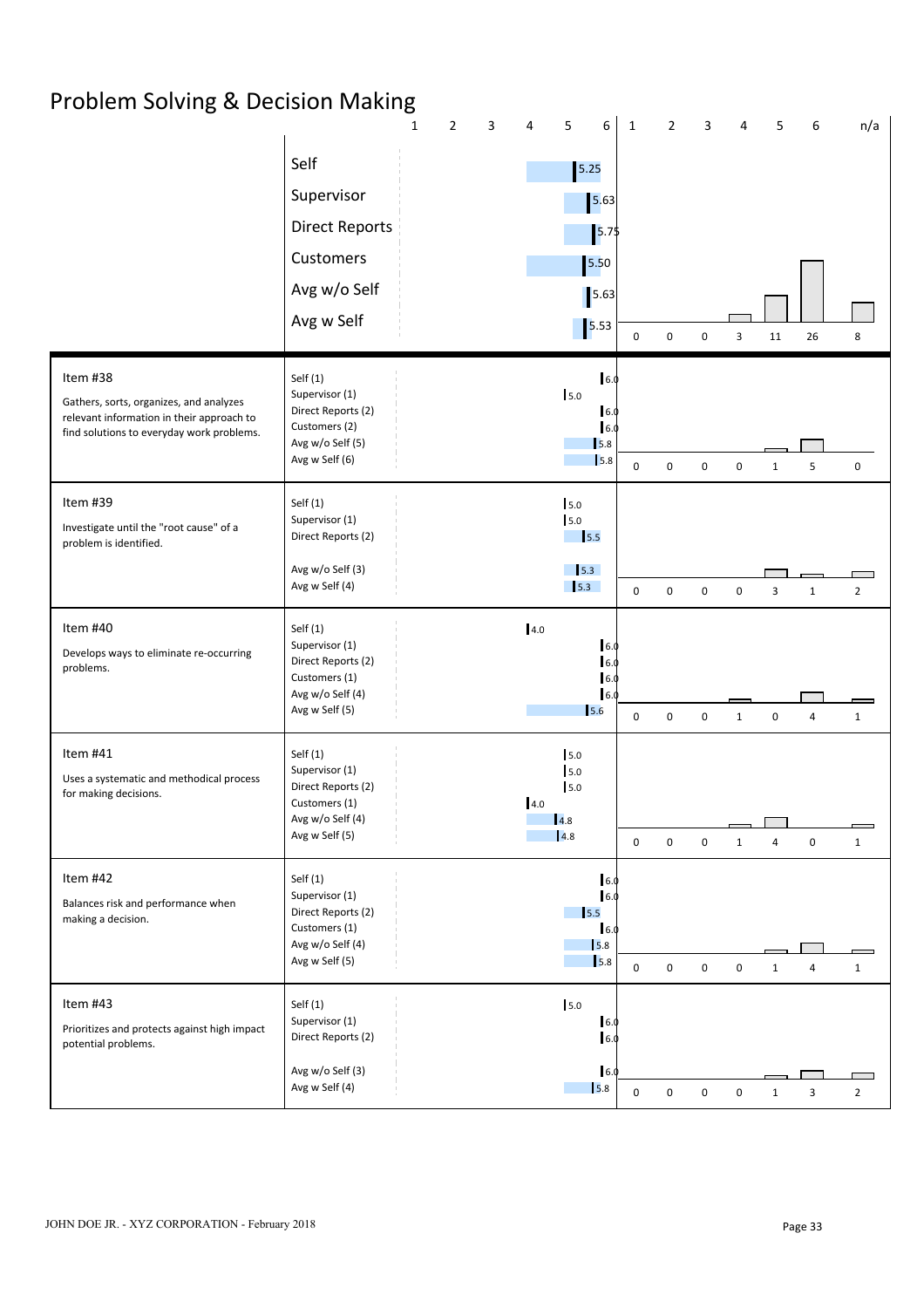# Problem Solving & Decision Making

|                                                                                                             |                                                                                                           |  | 3 | 4 | 5   | 6                                                  |             |          | 3        | 4 | כ | 6 | n/a |
|-------------------------------------------------------------------------------------------------------------|-----------------------------------------------------------------------------------------------------------|--|---|---|-----|----------------------------------------------------|-------------|----------|----------|---|---|---|-----|
| Item #44<br>Changes work priorities to meet changing<br>demands of the work area or department.             | Self $(1)$<br>Supervisor (1)<br>Direct Reports (2)<br>Customers (1)<br>Avg w/o Self (4)<br>Avg w Self (5) |  |   |   | 5.0 | 6.<br>-6.0<br><sup>6.</sup><br>5.8                 | $\mathbf 0$ | $\Omega$ | $\Omega$ |   |   |   |     |
| Item #45<br>Is able to make decisions based on an<br>appropriate level of information (i.e. 80/20<br>rule). | Self $(1)$<br>Supervisor (1)<br>Direct Reports (2)<br>Customers (2)<br>Avg w/o Self (5)<br>Avg w Self (6) |  |   |   | 5.0 | 6.0<br>6.0<br>6.0<br>5.6<br>$\vert$ <sub>5.7</sub> | $\Omega$    | $\Omega$ |          |   | n | 5 | 0   |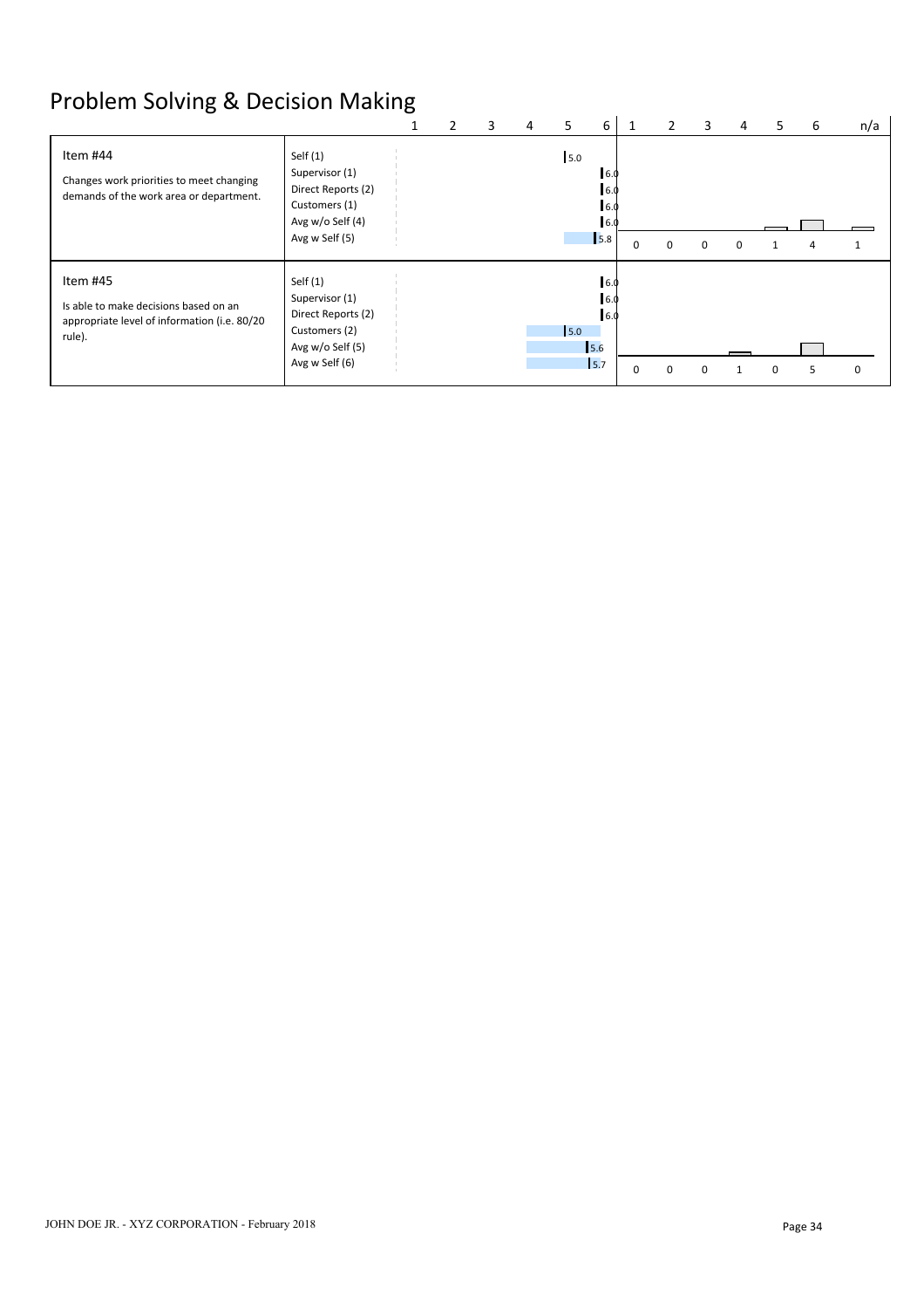| Self Responsibility                                                                             |                                                                                                           | $\mathbf{1}$<br>$\overline{2}$ | $\mathbf{3}$<br>4 | $\boldsymbol{6}$<br>5                                                                         | $\mathbf{1}$     | $\overline{2}$      | $\mathbf{3}$     | $\overline{4}$          | 5              | 6              | n/a            |  |
|-------------------------------------------------------------------------------------------------|-----------------------------------------------------------------------------------------------------------|--------------------------------|-------------------|-----------------------------------------------------------------------------------------------|------------------|---------------------|------------------|-------------------------|----------------|----------------|----------------|--|
|                                                                                                 | Self<br>Supervisor<br><b>Direct Reports</b><br>Customers<br>Avg w/o Self<br>Avg w Self                    |                                |                   | 4.88<br>6.00<br>$\begin{array}{ c c }\n 5.43 \\ \hline\n\end{array}$<br>6.00<br> 5.8 <br>5.58 | $\mathbf 0$      | $\mathsf 0$         | $\mathbf 0$      | $\overline{\mathbf{3}}$ | 10             | 26             | 9              |  |
| Item #9<br>Maintains confidentiality.                                                           | Self(1)<br>Supervisor (1)<br>Avg w/o Self (1)<br>Avg w Self (2)                                           |                                |                   | 6.0<br>16.0<br>6.0<br>16.0                                                                    | $\mathbf 0$      | $\mathsf{O}\xspace$ | $\mathbf 0$      | $\mathbf 0$             | $\mathbf 0$    | $\overline{2}$ | $\overline{a}$ |  |
| Item #10<br>Develops a personal learning plan and takes<br>responsibility for self improvement. | Self(1)<br>Supervisor (1)<br>Direct Reports (1)<br>Customers (1)<br>Avg w/o Self (3)<br>Avg w Self (4)    |                                |                   | 5.0<br>$\vert$ 6.<br>5.0<br>16.0<br>$\vert$ <sub>5.7</sub><br>$\vert$ 5.5                     | $\mathbf 0$      | $\mathsf 0$         | $\mathbf 0$      | $\boldsymbol{0}$        | $\overline{2}$ | $\overline{2}$ | $\overline{2}$ |  |
| Item #11<br>Stays current with job skills.                                                      | Self(1)<br>Supervisor (1)<br>Direct Reports (2)<br>Customers (2)<br>Avg w/o Self (5)<br>Avg w Self (6)    |                                | 4.0               | 16.0<br>16.0<br>16.0<br>16.0<br>$\mathsf{I}$ <sub>5.7</sub>                                   | $\mathbf 0$      | $\mathsf 0$         | $\mathbf 0$      | $\mathbf{1}$            | $\mathsf 0$    | 5              | $\mathbf 0$    |  |
| Item #12<br>Exemplifies high standards of personal and<br>professional behavior.                | Self(1)<br>Supervisor (1)<br>Direct Reports (2)<br>Customers (2)<br>Avg w/o Self (5)<br>Avg w Self (6)    |                                |                   | 5.0<br>16.0<br>5.0<br>6.0<br>$\vert$ 5.6<br>$\vert$ 5.5                                       | $\boldsymbol{0}$ | $\mathsf 0$         | $\mathbf 0$      | $\mathbf 0$             | $\mathbf{3}$   | $\mathbf{3}$   | 0              |  |
| Item #13<br>Takes initiative.                                                                   | Self $(1)$<br>Supervisor (1)<br>Direct Reports (2)<br>Customers (2)<br>Avg w/o Self (5)<br>Avg w Self (6) |                                | 4.0               | 16.0<br>15.5<br>16.0<br>$\vert$ <sub>5.8</sub><br>$\vert$ 5.5                                 | $\mathbf 0$      | $\mathbf 0$         | $\boldsymbol{0}$ | $\mathbf{1}$            | $\mathbf{1}$   | 4              | $\mathbf 0$    |  |
| Item #14<br>Sets high yet realistic personal and<br>professional goals.                         | Self $(1)$<br>Supervisor (1)<br>Direct Reports (2)<br>Customers (1)<br>Avg w/o Self (4)<br>Avg w Self (5) |                                |                   | 6.0<br>16.0<br>$\vert$ <sub>5.5</sub><br>16.0<br>$\vert$ 5.8<br>$\sqrt{5.8}$                  | $\mathbf 0$      | $\pmb{0}$           | $\,0\,$          | $\mathbf 0$             | $\mathbf{1}$   | $\overline{4}$ | $\mathbf{1}$   |  |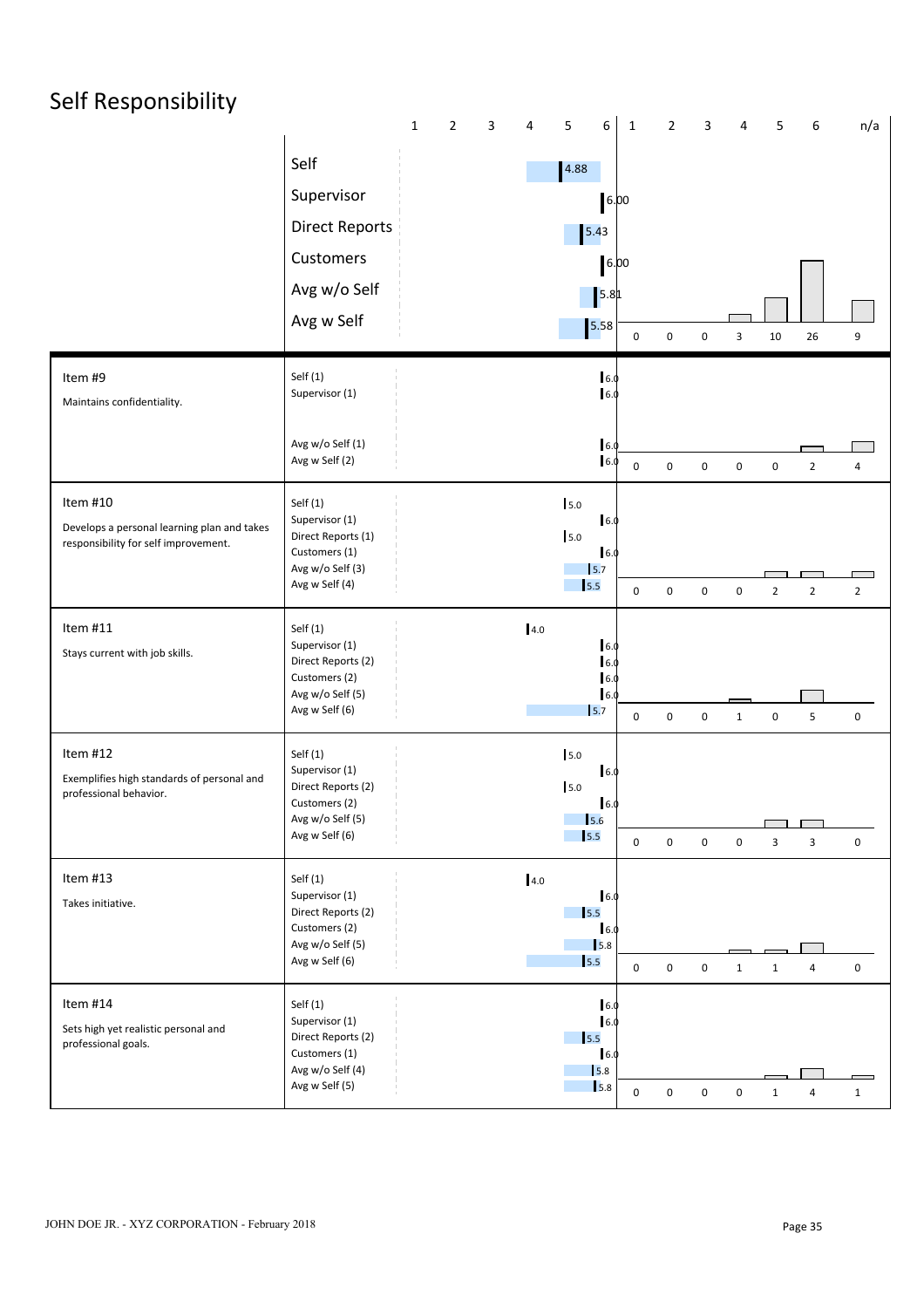# Self Responsibility

|                                                                         |                                                                                                           | 1 | $\overline{2}$ | 3 | $\overline{4}$ | 5                      | 6                                          |   |             | 3           | 4 | 5              | -6 | n/a          |
|-------------------------------------------------------------------------|-----------------------------------------------------------------------------------------------------------|---|----------------|---|----------------|------------------------|--------------------------------------------|---|-------------|-------------|---|----------------|----|--------------|
| Item #15<br>Recognizes self limitations.                                | Self $(1)$<br>Supervisor (1)<br>Direct Reports (2)<br>Customers (1)<br>Avg w/o Self (4)<br>Avg w Self (5) |   |                |   |                | 5.0<br>$\frac{1}{5.5}$ | 6.0<br>$\vert 6.0$<br>$\sqrt{5.8}$<br>15.6 | 0 | $\mathbf 0$ | $\mathbf 0$ | 0 | $\overline{2}$ | 3  | $\mathbf{1}$ |
| Item #16<br>Accepts feedback and learns from mistakes<br>and successes. | Self $(1)$<br>Supervisor (1)<br>Direct Reports (2)<br>Customers (1)<br>Avg w/o Self (4)<br>Avg w Self (5) |   |                |   | 4.0            | $\frac{1}{5.5}$<br>5.4 | 6.0<br>16.0<br>$\sqrt{5.8}$                | 0 | $\Omega$    | $\Omega$    |   |                |    | 1            |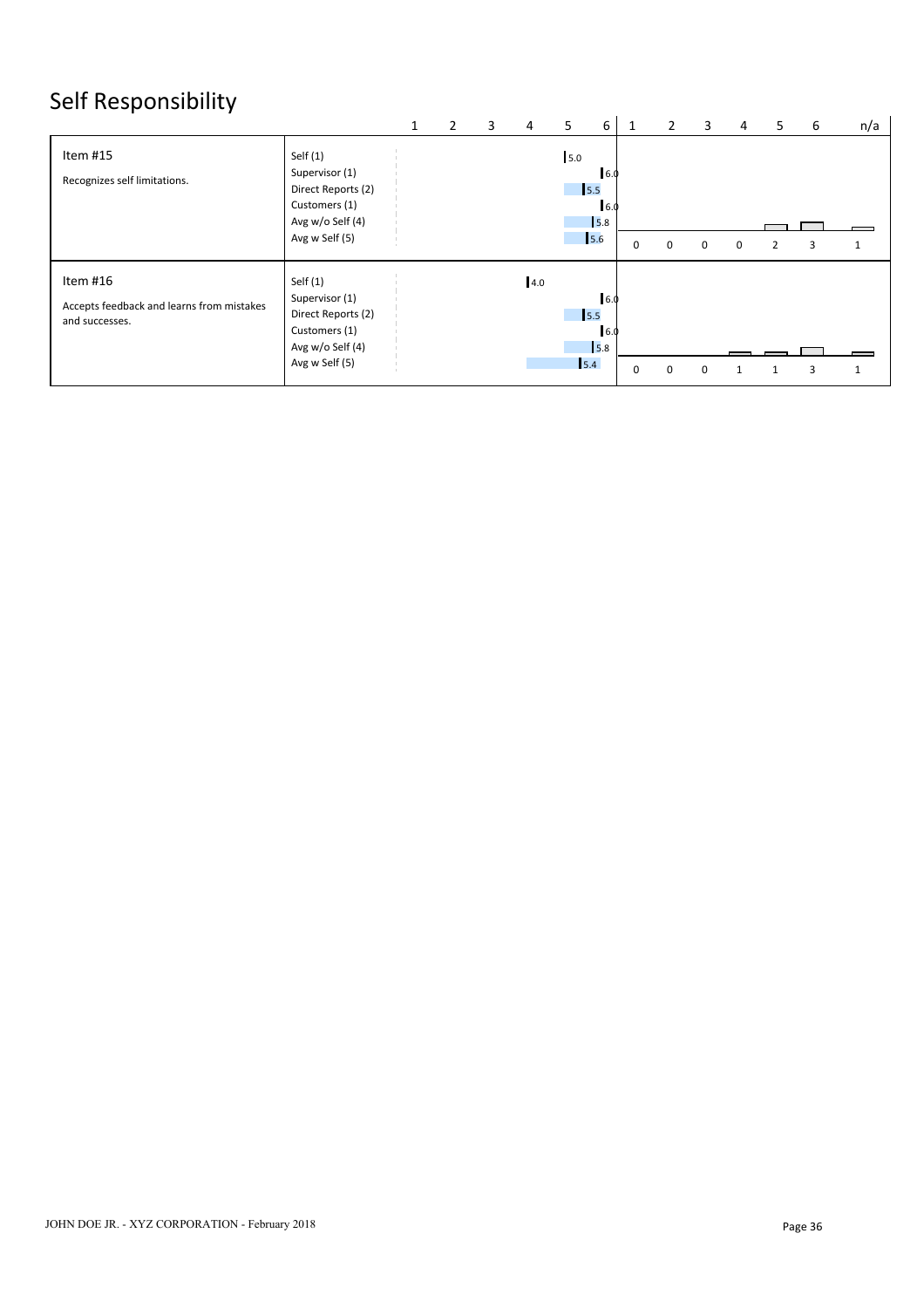## Teamwork & Collaboration

|                                                                                                                    |                                                                                                           | 1 | $\mathcal{P}$ | 3 | 4       | 5                                    | 6                                                     | $\mathbf{1}$     | $\overline{2}$ | 3           |                  | 5                       | 6                       | n/a         |  |
|--------------------------------------------------------------------------------------------------------------------|-----------------------------------------------------------------------------------------------------------|---|---------------|---|---------|--------------------------------------|-------------------------------------------------------|------------------|----------------|-------------|------------------|-------------------------|-------------------------|-------------|--|
|                                                                                                                    | Self<br>Supervisor<br><b>Direct Reports</b>                                                               |   |               |   |         | 4.86                                 | 5.86                                                  |                  |                |             |                  |                         |                         |             |  |
|                                                                                                                    | Customers<br>Avg w/o Self                                                                                 |   |               |   |         |                                      | 5.93<br>6.00<br>5.93                                  |                  |                |             |                  |                         |                         |             |  |
|                                                                                                                    | Avg w Self                                                                                                |   |               |   |         |                                      | 5.66                                                  | 0                | 0              | $\mathbf 0$ | $\overline{2}$   | 6                       | 34                      | $\mathbf 0$ |  |
| Item #27<br>Contributes to a positive work environment.                                                            | Self(1)<br>Supervisor (1)<br>Direct Reports (2)<br>Customers (2)<br>Avg w/o Self (5)<br>Avg w Self (6)    |   |               |   |         | 5.0                                  | 6.<br>I 6.<br>I 6.<br>6.<br>5.8                       | $\mathbf 0$      | $\mathsf 0$    | $\pmb{0}$   | $\pmb{0}$        | $\mathbf{1}$            | 5                       | $\mathbf 0$ |  |
| Item #28<br>Works effectively in a team environment.                                                               | Self(1)<br>Supervisor (1)<br>Direct Reports (2)<br>Customers (2)<br>Avg w/o Self (5)<br>Avg w Self (6)    |   |               |   | 4.0     |                                      | 16.0<br>6.<br>6.0<br>$\vert$ 6.<br>$\sqrt{5.7}$       | 0                | $\mathbf 0$    | 0           | $\mathbf{1}$     | 0                       | 5                       | $\mathbf 0$ |  |
| Item #29<br>Respects diversity and differing points of<br>view and contributes to a harassment-free<br>work place. | Self(1)<br>Supervisor (1)<br>Direct Reports (2)<br>Customers (2)<br>Avg w/o Self (5)<br>Avg w Self (6)    |   |               |   |         | 5.0                                  | 6.0<br>6.<br>16.<br>6.<br>$\mathsf{I}$ <sub>5.8</sub> | $\boldsymbol{0}$ | $\mathbf 0$    | $\mathbf 0$ | $\pmb{0}$        | $\mathbf{1}$            | 5                       | $\mathbf 0$ |  |
| Item #30<br>Gets along with others.                                                                                | Self(1)<br>Supervisor (1)<br>Direct Reports (2)<br>Customers (2)<br>Avg w/o Self (5)<br>Avg w Self (6)    |   |               |   | $4.0\,$ |                                      | 16.0<br>6.0<br>6.0<br>6.0<br>$\vert$ <sub>5.7</sub>   | $\mathbf 0$      | $\mathbf 0$    | $\mathbf 0$ | $\mathbf{1}$     | $\boldsymbol{0}$        | 5                       | $\mathbf 0$ |  |
| Item #31<br>Works well with individuals in different<br>sections and divisions within the<br>organization.         | Self(1)<br>Supervisor (1)<br>Direct Reports (2)<br>Customers (2)<br>Avg w/o Self (5)<br>Avg w Self (6)    |   |               |   |         |                                      | 6.0<br>6.<br>6.0<br>6.0<br>6.<br>6.0                  | $\boldsymbol{0}$ | $\mathbf 0$    | $\mathsf 0$ | $\boldsymbol{0}$ | $\pmb{0}$               | 6                       | $\mathbf 0$ |  |
| Item #32<br>Integrates fun in the workplace.                                                                       | Self $(1)$<br>Supervisor (1)<br>Direct Reports (2)<br>Customers (2)<br>Avg w/o Self (5)<br>Avg w Self (6) |   |               |   |         | 5.0<br>5.0<br>$\frac{1}{5.5}$<br>5.5 | 6.0<br>5.6                                            | $\boldsymbol{0}$ | $\mathsf 0$    | $\mathbf 0$ | $\mathbf 0$      | $\overline{\mathbf{3}}$ | $\overline{\mathbf{3}}$ | $\mathbf 0$ |  |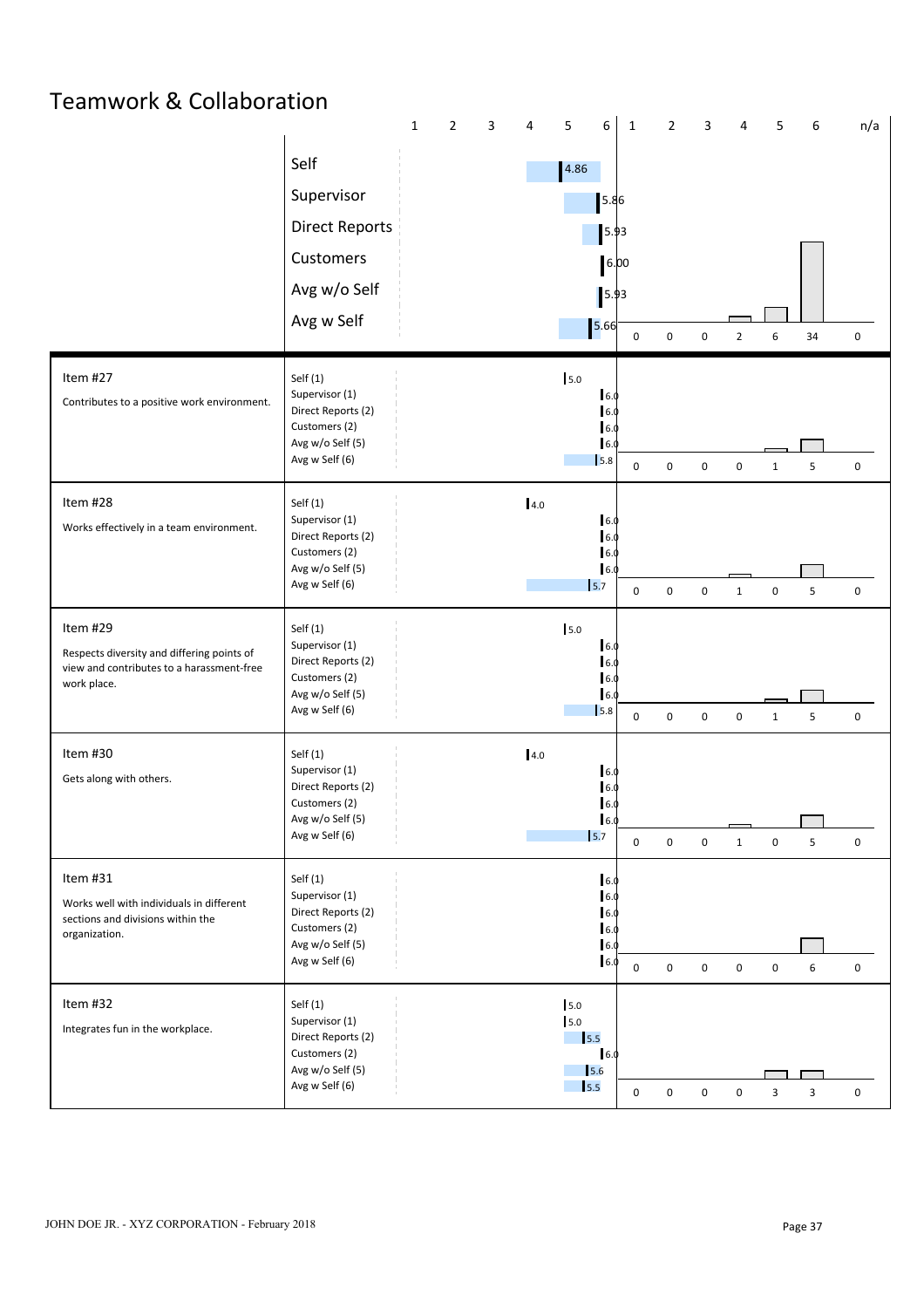# Teamwork & Collaboration

|                                        |                                      |  |  |     | h                 |  |  |  | n/a |
|----------------------------------------|--------------------------------------|--|--|-----|-------------------|--|--|--|-----|
| Item #33                               | Self $(1)$                           |  |  | 5.0 |                   |  |  |  |     |
| Respects others opinions and feelings. | Supervisor (1)<br>Direct Reports (2) |  |  |     | 6.0<br>6.0        |  |  |  |     |
|                                        | Customers (2)<br>Avg w/o Self (5)    |  |  |     | 6.0<br><b>6.0</b> |  |  |  |     |
|                                        | Avg w Self (6)                       |  |  |     | 5.8               |  |  |  |     |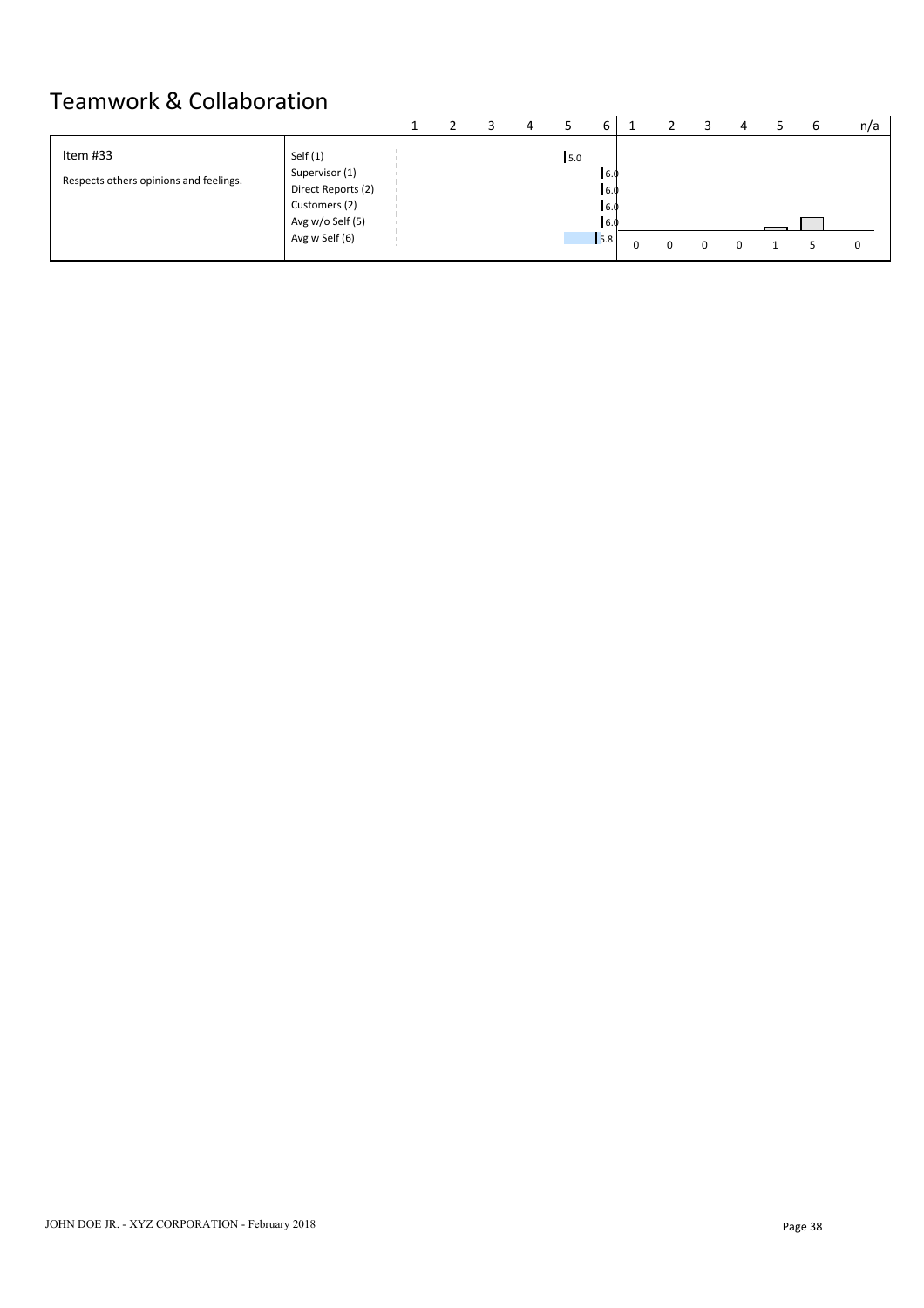# Written Comments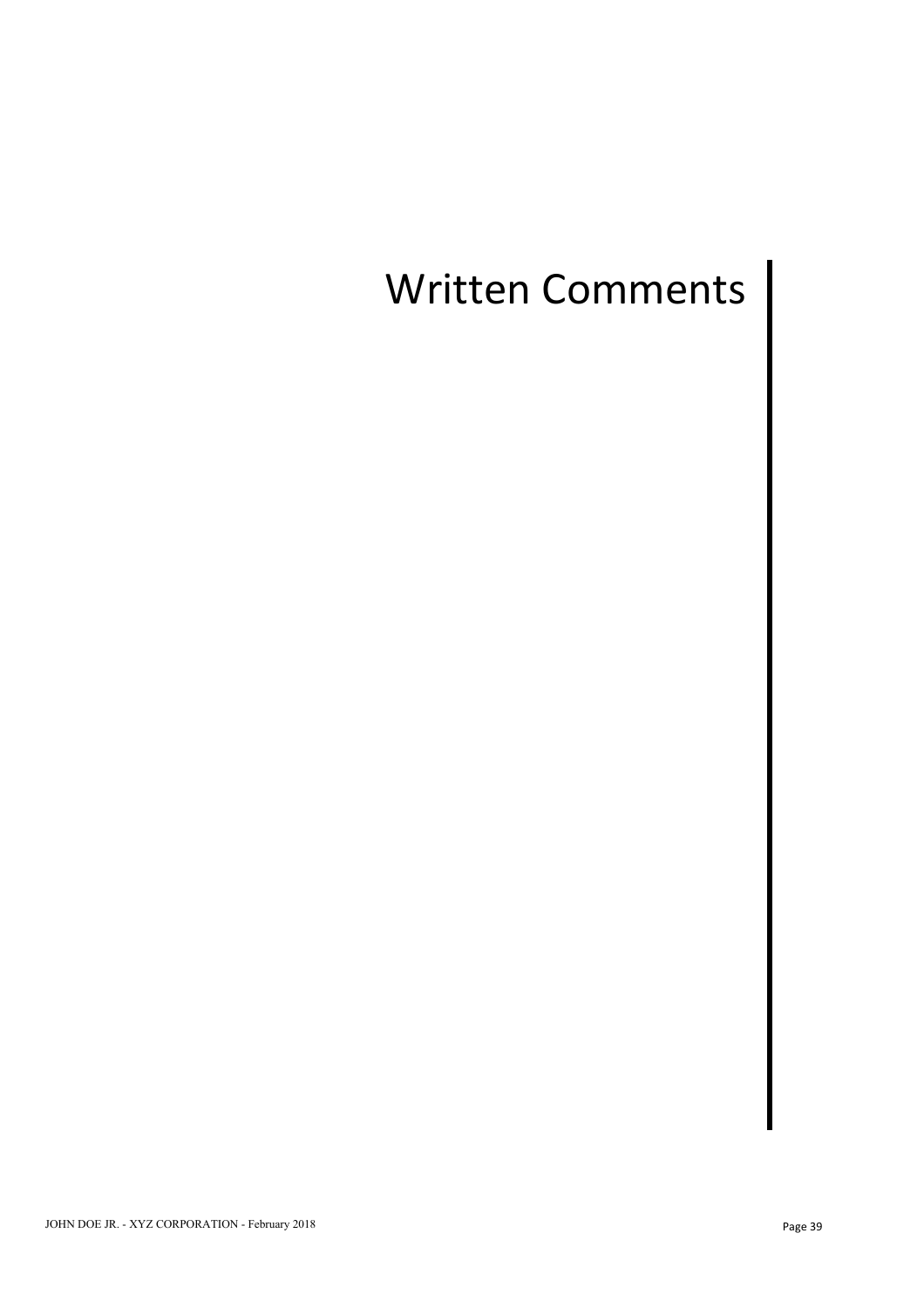## **Written Comments**

These written comments have been provided by your assessors to provide further feedback, observations, and suggestions for your continued development. These comments are presented as they have been received, without editing or alterations made.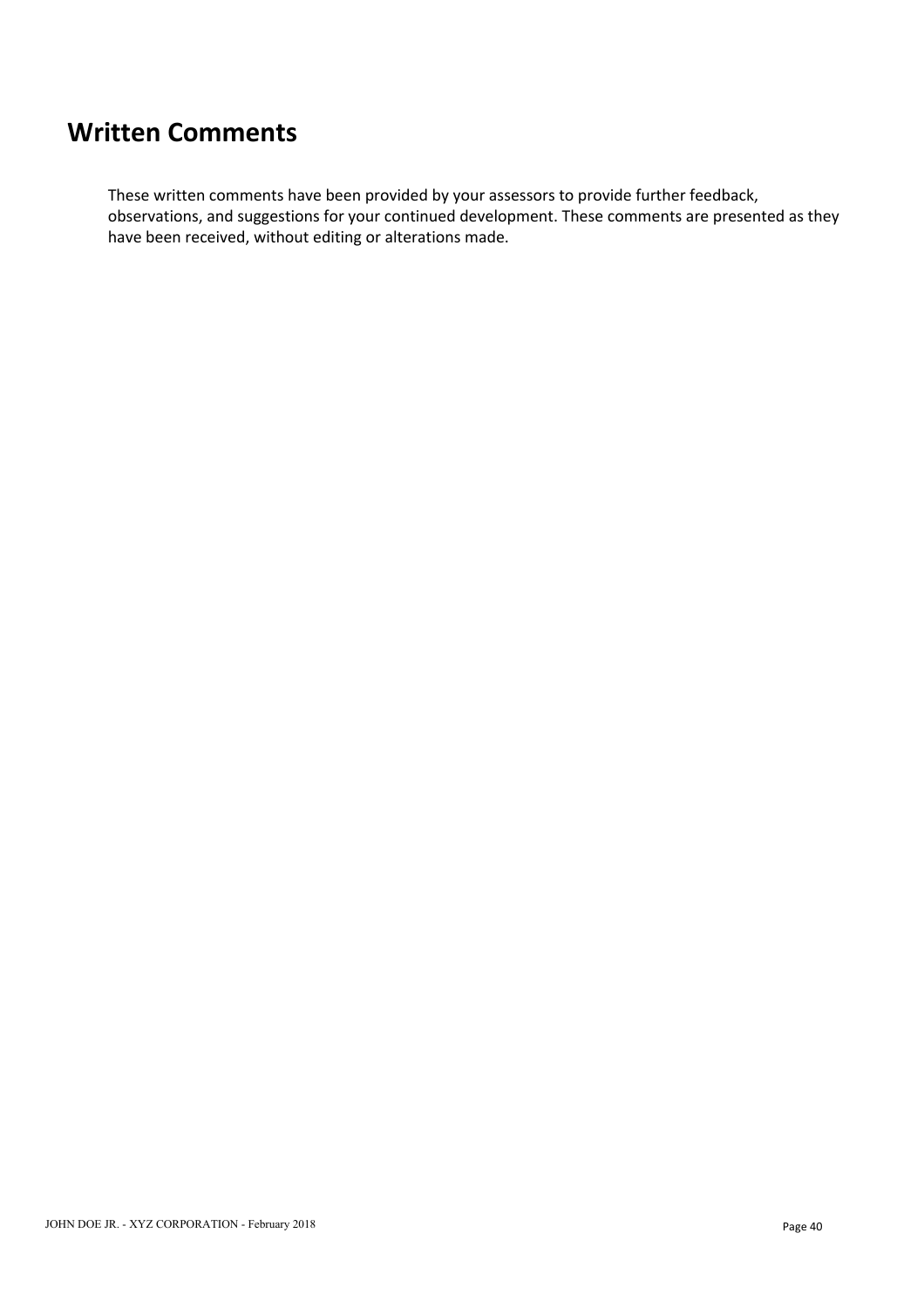# **Written Comments**

*Things the person does that should be continued:*

- Always has team and clients needs in mind and always has ideas to help solve any issues or concerns.  $\blacktriangle$
- Has a strong sense of company awareness and does a good job at delegating and taking responsibility  $\bullet$ of various company aspects.

#### *What could this person do to be more effective?*

This person could make sure that they follow up on projects to make sure they get done in a timely  $\bullet$ manner.

#### *What does this person do that should be stopped?*

Being too hard on himself.  $\bullet$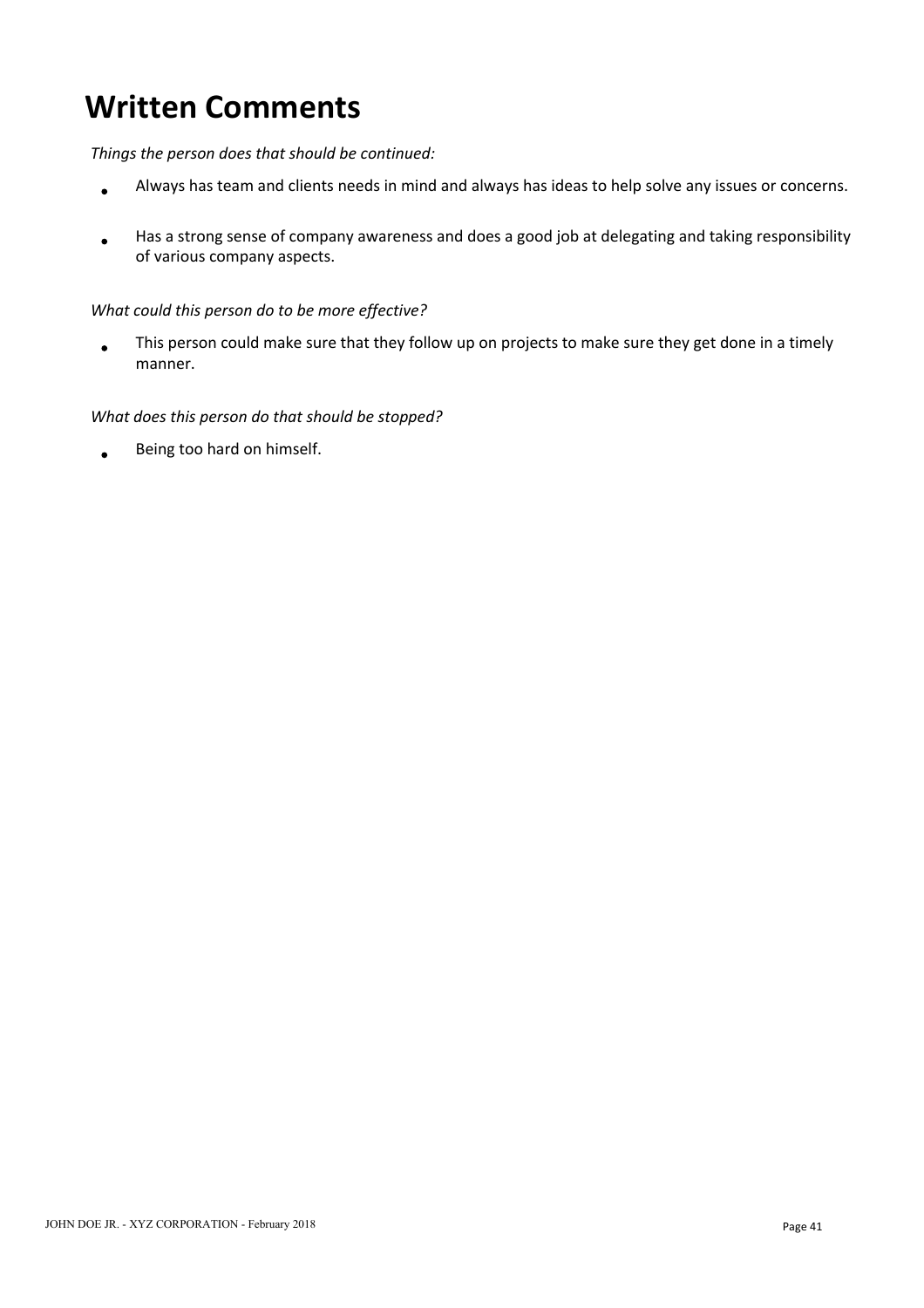# Action Plan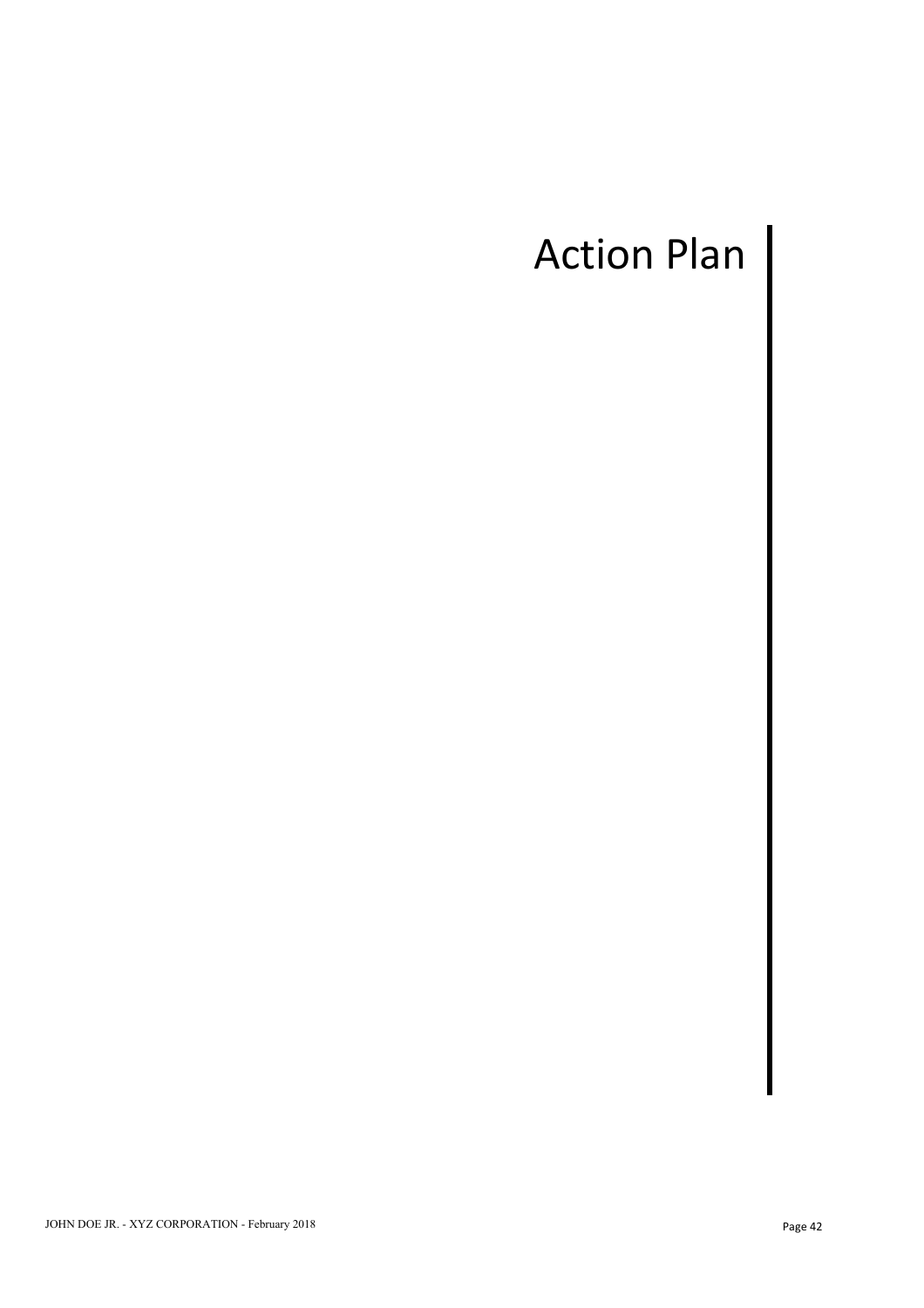# **Action Plan**

Use the following pages to create your own personalized action plan for further development. This action plan should include steps to build on the strengths you have identified, and to further develop areas of need.

- 1. Select no more than three strengths and three needs to start with and list those on the following pages.
- 2. State your objective *(what do you want to do?)* regarding this particular strength or need.
- 3. Plan appropriate actions, learning experiences, and exercises to further develop this area.
- 4. Identify other people and resources that you can turn to for assistance in developing this area.
- 5. Finally, set specific target dates or milestones for completion of these development activities.

You might want to turn to your supervisor, peers, or others to help develop your action plan. Discuss this plan with others, get additional ideas and feedback, involve others in helping you achieve your objectives.

As you reach your objectives and complete these plans, turn to a new strength or need and continue to develop your skills and abilities as an effective leader.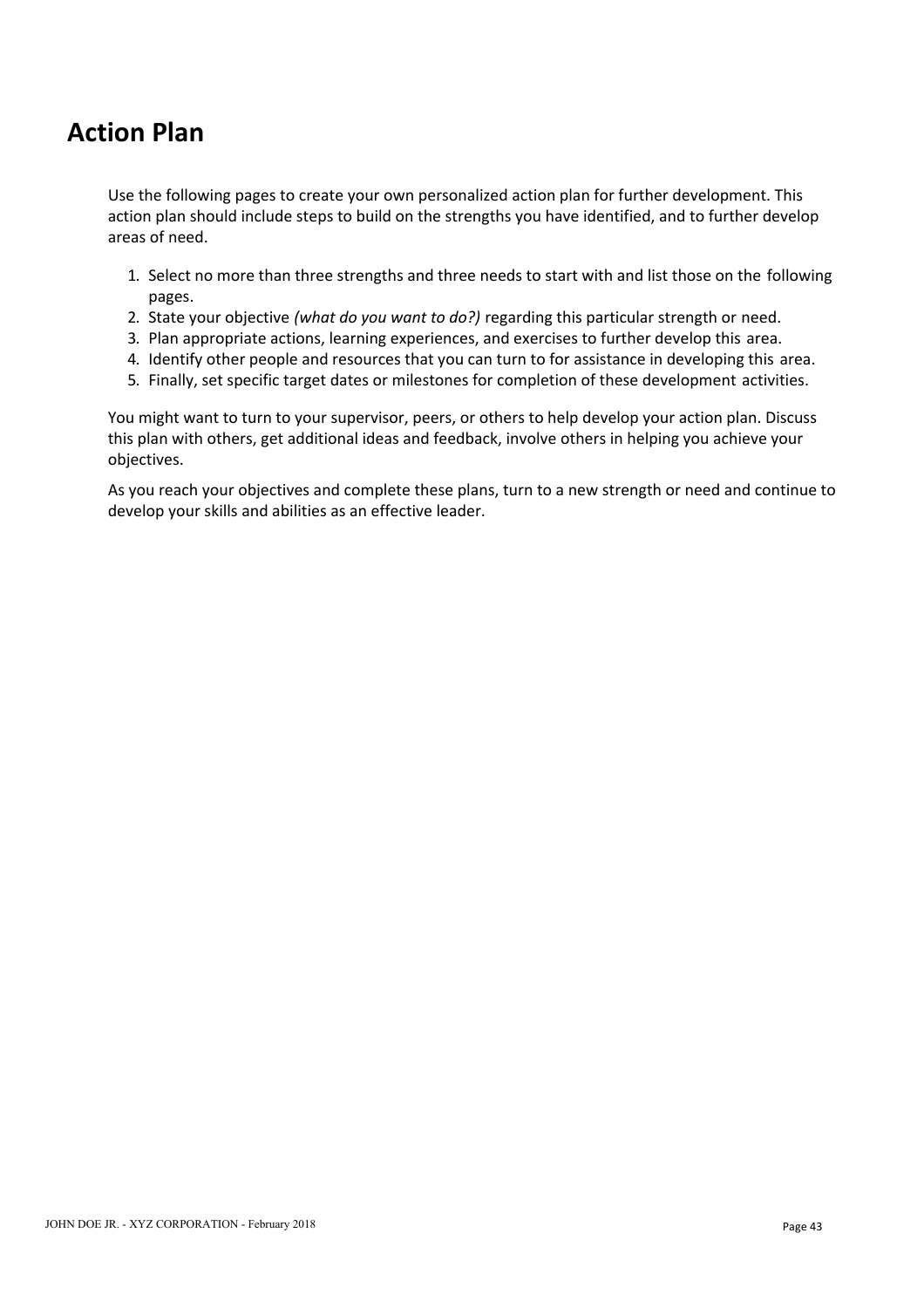# **Strengths On Which To Build**

| Strength: | Objective:          |                           |
|-----------|---------------------|---------------------------|
| Actions:  | Resources / People: | Milestone / Target Dates: |
|           |                     |                           |
|           |                     |                           |
|           |                     |                           |
| Strength: | Objective:          |                           |
|           |                     |                           |
| Actions:  | Resources / People: | Milestone / Target Dates: |
|           |                     |                           |
|           |                     |                           |
|           |                     |                           |
| Strength: | Objective:          |                           |
|           |                     |                           |
| Actions:  | Resources / People: | Milestone / Target Dates: |
|           |                     |                           |
|           |                     |                           |
|           |                     |                           |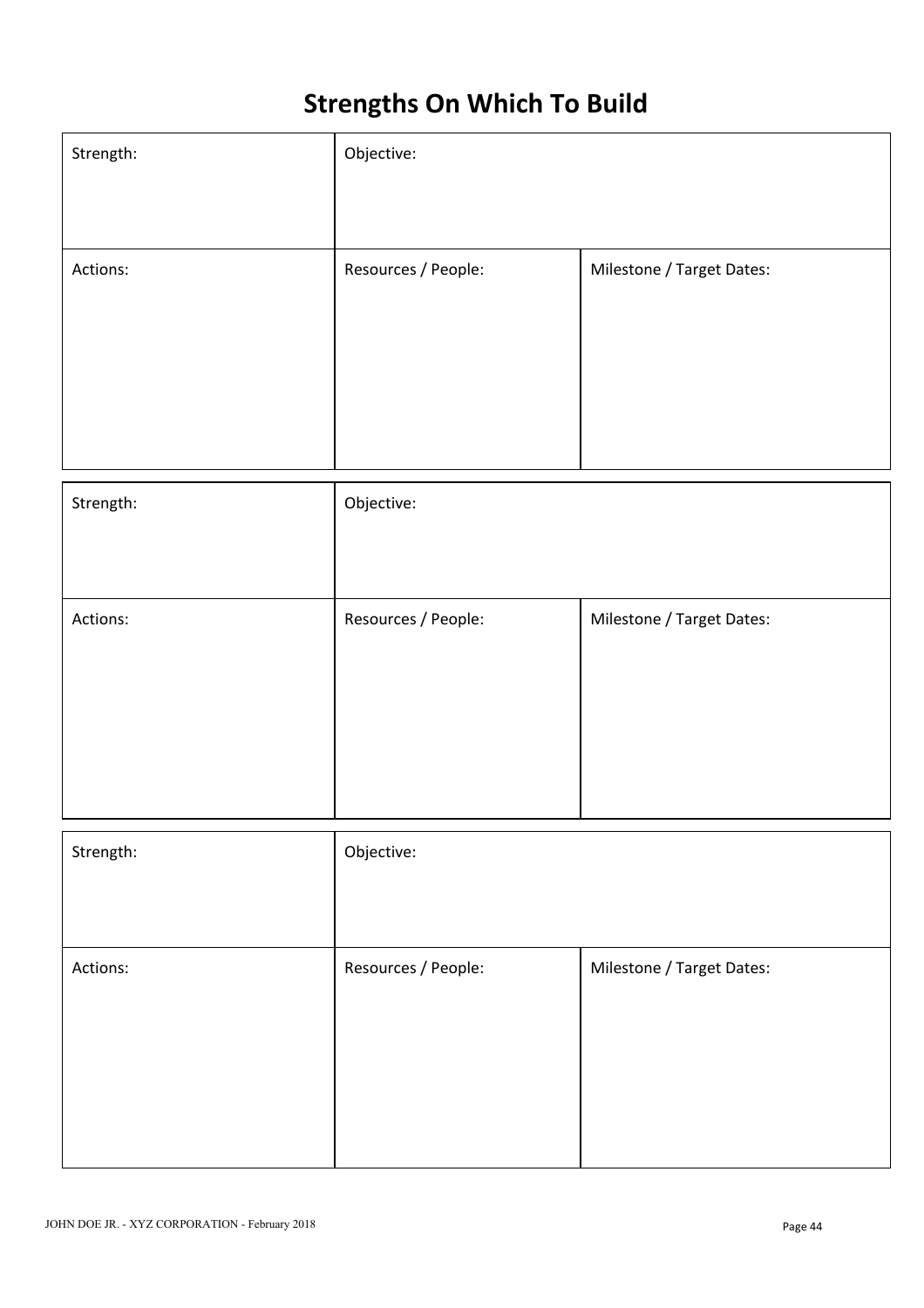## **Notes:**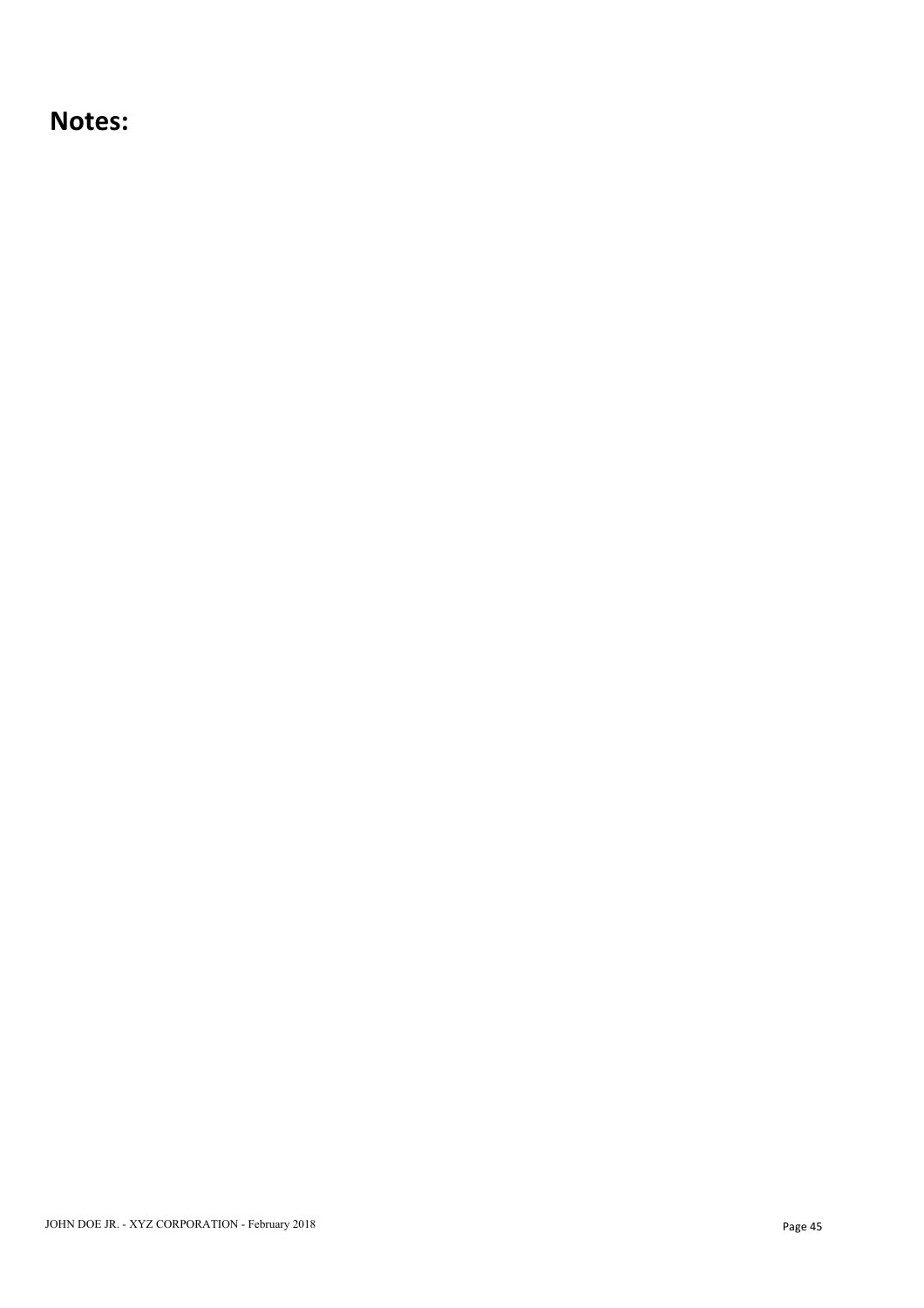# **Needs To Address**

| Need:    | Objective:          |                           |
|----------|---------------------|---------------------------|
|          |                     |                           |
| Actions: | Resources / People: | Milestone / Target Dates: |
|          |                     |                           |
|          |                     |                           |
|          |                     |                           |
|          |                     |                           |

| Need:    | Objective:          |                           |
|----------|---------------------|---------------------------|
|          |                     |                           |
| Actions: | Resources / People: | Milestone / Target Dates: |
|          |                     |                           |
|          |                     |                           |
|          |                     |                           |
| Need:    | Objective:          |                           |
|          |                     |                           |
|          |                     |                           |
| Actions: | Resources / People: | Milestone / Target Dates: |
|          |                     |                           |
|          |                     |                           |